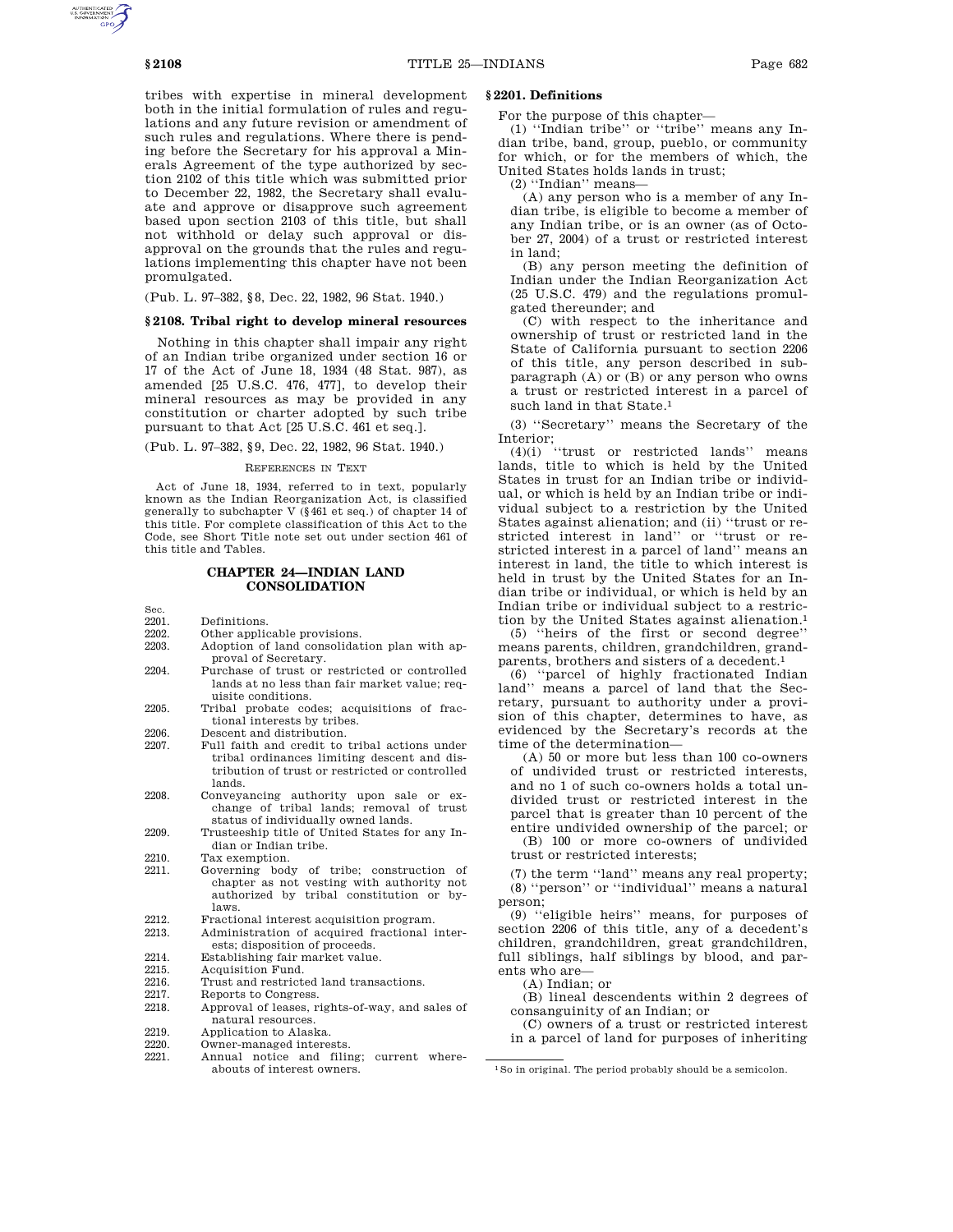by descent, renunciation, or consolidation agreement under section 2206 of this title, another trust or restricted interest in such parcel from the decedent; and

(10) ''without regard to waste'' means, with respect to a life estate interest in land, that the holder of such estate is entitled to the receipt of all income, including bonuses and royalties, from such land to the exclusion of the remaindermen.

(Pub. L. 97–459, title II, §202, Jan. 12, 1983, 96 Stat. 2517; Pub. L. 106–462, title I, §103(1), Nov. 7, 2000, 114 Stat. 1992; Pub. L. 108–374, §6(b), Oct. 27, 2004, 118 Stat. 1804; Pub. L. 110–453, title II, §207(a), Dec. 2, 2008, 122 Stat. 5030.)

#### REFERENCES IN TEXT

The Indian Reorganization Act, referred to in par. (2)(B), is act June 18, 1934, ch. 576, 48 Stat. 984, which is classified generally to subchapter V (§461 et seq.) of chapter 14 of this title. The term ''Indian'' is defined for purposes of this Act in section 479 of this title. For complete classification of this Act to the Code, see Short Title note set out under section 461 of this title and Tables.

This chapter, referred to in par. (6), was in the original ''this Act'', which was translated as reading ''this title'', meaning title II of Pub. L. 97–459, to reflect the probable intent of Congress.

#### AMENDMENTS

2008—Par. (4). Pub. L. 110–453, §207(a)(1), designated existing provisions as cls. (i) and (ii) and, in cl. (ii), substituted ''an interest in land, the title to which interest'' for ''an interest in land, title to which''.

Par. (7). Pub. L. 110–453, §207(a)(2), added par. (7) and struck out former par. (7) which read as follows: '''land' means any real property, and includes within its meaning for purposes of this chapter improvements permanently affixed to real property;

2004—Par. (2). Pub. L. 108–374, §6(b)(1), added par. (2) and struck out former par. (2) which read as follows: '''Indian' means any person who is a member of any Indian tribe or is eligible to become a member of any Indian tribe, or any person who has been found to meet the definition of 'Indian' under a provision of Federal law if the Secretary determines that using such law's definition of Indian is consistent with the purposes of this chapter;'

Par. (4). Pub. L. 108–374, §6(b)(2), added par. (4) and struck out former par. (4) which read as follows: '''trust or restricted lands' means lands, title to which is held by the United States in trust for an Indian or an Indian tribe or lands title to which is held by Indians or an Indian tribe subject to a restriction by the United States against alienation; and''.

Pars. (6) to (10). Pub. L. 108–374, §6(b)(3), added pars.  $(6)$  to  $(10)$ .

2000—Par. (1). Pub. L. 106–462, §103(1)(A), substituted  $''(1)'$ Indian tribe' or 'tribe''' for  $''(1)$  'tribe'

Par. (2). Pub. L. 106–462, §103(1)(B), added par. (2) and struck out former par. (2) which read as follows: '''Indian' means any person who is a member of a tribe or any person who is recognized as an Indian by the Secretary of the Interior:'

Par. (5). Pub. L. 106–462, §103(1)(C)–(E), added par. (5).

NOTICE; EFFECTIVE DATE OF 2004 AMENDMENT

Pub. L. 108–374, §8, Oct. 27, 2004, 118 Stat. 1809, as amended by Pub. L. 109–221, title V, §501(b)(3), May 12, 2006, 120 Stat. 344, provided that:

'(a) NOTICE.

''(1) IN GENERAL.—Not later than 180 days after the date of enactment of this Act [Oct. 27, 2004], the Secretary shall notify Indian tribes and owners of trust or restricted lands of the amendments made by this Act [see Short Title of 2004 Amendment note below].

''(2) SPECIFICATIONS.—The notice required under paragraph (1) shall be designed to inform Indian owners of trust or restricted land of—

''(A) the effect of this Act and the amendments made by this Act, with emphasis on the effect of the provisions of this Act and the amendments made by this Act, on the testate disposition and intestate descent of their interests in trust or restricted land;

''(B) estate planning options available to the owners, including any opportunities for receiving estate planning assistance or advice;

''(C) the use of negotiated sales, gift deeds, land exchanges, and other transactions for consolidating the ownership of land; and

''(D) a toll-free telephone number to be used for obtaining information regarding the provisions of this Act and any trust assets of such owners.

''(3) REQUIREMENTS.—The Secretary shall provide the notice required under paragraph (1)—

''(A) by direct mail for those Indians with interests in trust and restricted lands for which the Secretary has an address for the interest holder;

''(B) through the Federal Register;

''(C) through local newspapers in areas with significant Indian populations, reservation newspapers, and newspapers that are directed at an Indian audience; and

''(D) through any other means determined appropriate by the Secretary.

'(4) CERTIFICATION.—After providing notice under this subsection, the Secretary shall—

''(A) certify that the requirements of this subsection have been met; and

''(B) publish notice of that certification in the Federal Register.

''(b) EFFECTIVE DATES.—

''(1) IN GENERAL.—Except as provided in paragraph (2), the amendments made by this Act [see Short Title of 2004 Amendment note below] apply on and after the date that is 1 year after the date on which the Secretary makes the certification required under subsection (a)(4) [such certification made June 20, 2005, see 70 F.R. 37107].

''(2) EXCEPTIONS.—The following provisions of law apply as of the date of enactment of this Act [Oct. 27, 2004]:

''(A) Subsections (e) and (f) of section 207 of the Indian Land Consolidation Act (25 U.S.C. 2206) (as amended by this Act).

'(B) Subsection (g) of section 207 of the Indian Land Consolidation Act (25 U.S.C. 2206) (as in effect on March 1, 2006).

''(C) The amendments made by section 4, section 5, paragraphs (1), (3), (4), (5), (6), (7), (8), (9), (10), and (11) of section 6(a), section 6(b)(3), and section 7 of this Act [see Tables for classification].''

#### SHORT TITLE OF 2005 AMENDMENT

Pub. L. 109–157, §1, Dec. 30, 2005, 119 Stat. 2949, provided that: ''This Act [amending sections 464, 2204 to 2206, 2212, 2214, and 2216 of this title, enacting provisions set out as a note under section 464 of this title, and amending provisions set out as a note under this section] may be cited as the 'Indian Land Probate Reform Technical Corrections Act of 2005'.''

#### SHORT TITLE OF 2004 AMENDMENT

Pub. L. 108–374, §1, Oct. 27, 2004, 118 Stat. 1773, provided that: ''This Act [enacting sections 2220 and 2221 of this title, amending this section and sections 348, 464, 2204 to 2206, 2212 to 2216, and 2218 of this title, and enacting provisions set out as notes under this section] may be cited as the 'American Indian Probate Reform Act of 2004'.''

#### SHORT TITLE OF 2000 AMENDMENT

Pub. L. 106–462, §1, Nov. 7, 2000, 114 Stat. 1991, provided that: ''This Act [enacting sections 2205, 2206, and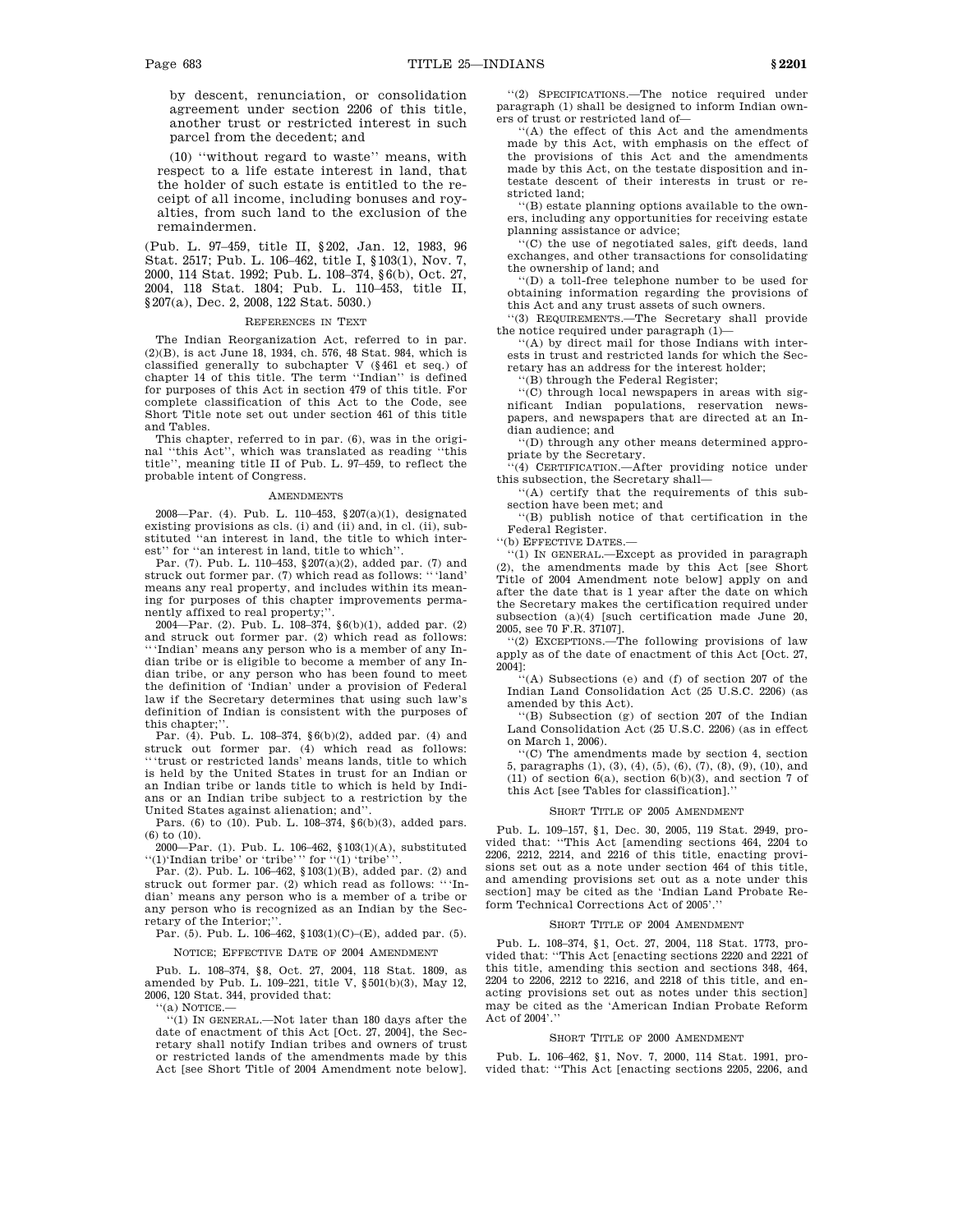2212 to 2219 of this title, amending this section and sections 348, 372, 373, 464, 2204, and 2207 of this title, repeal-

ing sections 331 to 333, 2205, and 2206 of this title, and enacting provisions set out as notes under this section and sections 396 and 2206 of this title] may be cited as the 'Indian Land Consolidation Act Amendments of  $2000'$ ."

#### SHORT TITLE OF 1991 AMENDMENT

Pub. L. 102–238, §1, Dec. 17, 1991, 105 Stat. 1908, provided that: "This Act [amending sections 2203, 2703, and 2718 of this title, enacting provisions set out as a note under section 1437f of Title 42, The Public Health and Welfare, and repealing provisions set out as a note under section 1437f of Title 42] may be cited as the 'Technical Amendments to Various Indian Laws Act of 1991'.''

#### SHORT TITLE

Pub. L. 97–459, title II, §201, Jan. 12, 1983, 96 Stat. 2517, provided that: ''This title [enacting this chapter] may be cited as the 'Indian Land Consolidation Act'.''

#### REGULATIONS

Pub. L. 108–374, §10, Oct. 27, 2004, 118 Stat. 1810, provided that: ''The Secretary is authorized to adopt such regulations as may be necessary to implement the provisions of this Act [see Short Title of 2004 Amendment note above].''

#### **SEVERABILITY**

Pub. L. 108–374, §9, Oct. 27, 2004, 118 Stat. 1810, as amended by Pub. L. 109–157, §8(a)(2), Dec. 30, 2005, 119 Stat. 2952, provided that: ''If any provision of this Act [see Short Title of 2004 Amendment note above] or of any amendment made by this Act, or the application of any such provision to any person or circumstance, is held to be invalid for any reason, the remainder of this Act and of amendments made by this Act, and the application of the provisions and of the amendments made by this Act to any other person or circumstance shall not be affected by such holding, except that each of subclauses (II), (III), and (IV) of section  $205(c)(2)(I)(i)$ of the Indian Land Consolidation Act (25 U.S.C.  $2204(c)(2)(I)(i)$  is deemed to be inseverable from the other 2, such that if any 1 of those 3 subclauses is held to be invalid for any reason, neither of the other 2 of such subclauses shall be given effect.''

#### CONGRESSIONAL FINDINGS

Pub. L. 108–374, §2, Oct. 27, 2004, 118 Stat. 1773, provided that: ''Congress finds that—

''(1) the Act of February 8, 1887 (commonly known as the 'Indian General Allotment Act') (25 U.S.C. 331 et seq.), which authorized the allotment of Indian reservations, did not permit Indian allotment owners to provide for the testamentary disposition of the land that was allotted to them;

''(2) that Act provided that allotments would descend according to State law of intestate succession based on the location of the allotment;

''(3) the reliance of the Federal Government on the State law of intestate succession with respect to the descent of allotments has resulted in numerous problems affecting Indian tribes, members of Indian tribes, and the Federal Government, including—

''(A) the increasingly fractionated ownership of trust and restricted land as that land is inherited by successive generations of owners as tenants in common;

''(B) the application of different rules of intestate succession to each interest of a decedent in or to trust or restricted land if that land is located within the boundaries of more than 1 State, which application—

''(i) makes probate planning unnecessarily difficult; and

''(ii) impedes efforts to provide probate planning assistance or advice;

''(C) the absence of a uniform general probate code for trust and restricted land, which makes it difficult for Indian tribes to work cooperatively to develop tribal probate codes; and

''(D) the failure of Federal law to address or provide for many of the essential elements of general probate law, either directly or by reference, which—

''(i) is unfair to the owners of trust and restricted land (and heirs and devisees of owners); and

''(ii) makes probate planning more difficult;

''(4) a uniform Federal probate code would likely— ''(A) reduce the number of fractionated interests in trust or restricted land;

''(B) facilitate efforts to provide probate planning assistance and advice and create incentives for owners of trust and restricted land to engage in estate planning;

''(C) facilitate intertribal efforts to produce tribal probate codes in accordance with section 206 of the Indian Land Consolidation Act (25 U.S.C. 2205); and

''(D) provide essential elements of general probate law that are not applicable on the date of enactment of this Act [Oct. 27, 2004] to interests in trust or restricted land; and

''(5) the provisions of a uniform Federal probate code and other forth [sic] in this Act [see Short Title of 2004 Amendment note above] should operate to further the policy of the United States as stated in the Indian Land Consolidated Act Amendments of 2000, Public Law 106–462, [§]102, November 7, 2000, 114 Stat. 1992 [set out as a note below].''

Pub. L. 106–462, title I, §101, Nov. 7, 2000, 114 Stat. 1991, provided that: ''Congress finds that—

 $(1)$  in the 1800's and early 1900's, the United States sought to assimilate Indian people into the surrounding non-Indian culture by allotting tribal lands to individual members of Indian tribes;

''(2) as a result of the allotment Acts and related Federal policies, over 90,000,000 acres of land have passed from tribal ownership;

''(3) many trust allotments were taken out of trust status, often without their owner's consent;

''(4) without restrictions on alienation, allotment owners were subject to exploitation and their allotments were often sold or disposed of without any tangible or enduring benefit to their owners;

''(5) the trust periods for trust allotments have been extended indefinitely;

''(6) because of the inheritance provisions in the original treaties or allotment Acts, the ownership of many of the trust allotments that have remained in trust status has become fractionated into hundreds or thousands of undivided interests, many of which represent 2 percent or less of the total interests;

''(7) Congress has authorized the acquisition of lands in trust for individual Indians, and many of those lands have also become fractionated by subsequent inheritance;

''(8) the acquisitions referred to in paragraph (7) continue to be made;

'(9) the fractional interests described in this section often provide little or no return to the beneficial owners of those interests and the administrative costs borne by the United States for those interests are inordinately high;

 $(10)$  in Babbitt v. Youpee (117 S[.] Ct. 727 (1997)), the United States Supreme Court found the application of section 207 of the Indian Land Consolidation Act (25 U.S.C. 2206) to the facts presented in that case to be unconstitutional, forcing the Department of the Interior to address the status of thousands of undivided interests in trust and restricted lands;

 $''(11)(A)$  on February 19, 1999, the Secretary of the Interior issued a Secretarial Order which officially reopened the probate of all estates where an interest in land was ordered to escheat to an Indian tribe pursuant to section 207 of the Indian Land Consolidation Act (25 U.S.C. 2206); and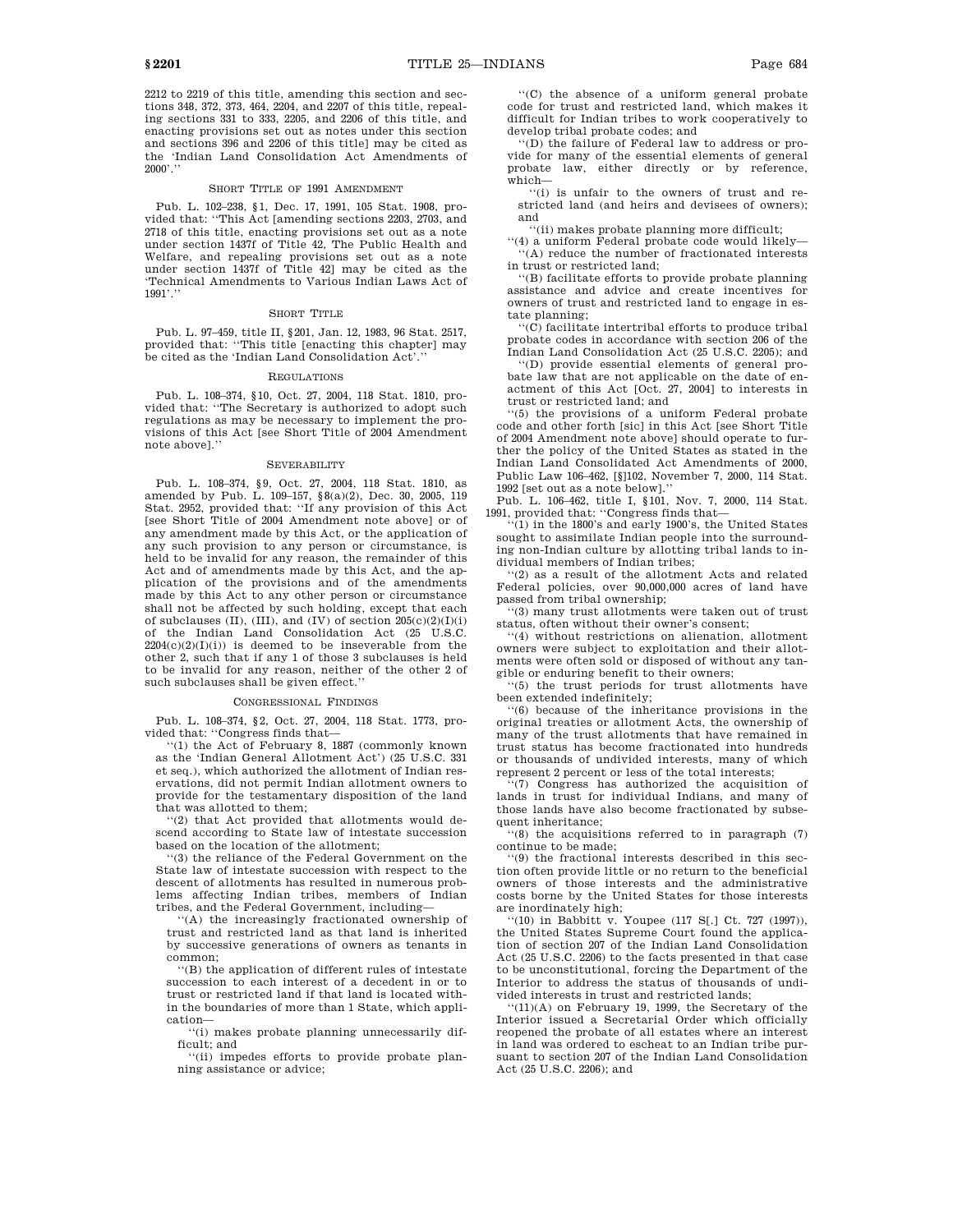''(B) the Secretarial Order also directed appropriate officials of the Bureau of Indian Affairs to distribute such interests 'to the rightful heirs and beneficiaries without regard to 25 U.S.C. 2206';

''(12) in the absence of comprehensive remedial legislation, the number of the fractional interests will continue to grow exponentially;

''(13) the problem of the fractionation of Indian lands described in this section is the result of a policy of the Federal Government, cannot be solved by Indian tribes, and requires a solution under Federal  $law.[.]$ 

''(14) any devise or inheritance of an interest in trust or restricted Indian lands is a matter of Federal law; and

''(15) consistent with the Federal policy of tribal self-determination, the Federal Government should encourage the recognized tribal government that exercises jurisdiction over a reservation to establish a tribal probate code for that reservation.

#### DECLARATION OF POLICY

Pub. L. 106–462, title I, §102, Nov. 7, 2000, 114 Stat. 1992, provided that: ''It is the policy of the United State

''(1) to prevent the further fractionation of trust allotments made to Indians;

''(2) to consolidate fractional interests and owner-

ship of those interests into usable parcels; ''(3) to consolidate fractional interests in a manner that enhances tribal sovereignty;

''(4) to promote tribal self-sufficiency and self-determination; and

''(5) to reverse the effects of the allotment policy on Indian tribes.''

#### AUTHORIZATION OF APPROPRIATIONS

Pub. L. 106–462, title I, §105, Nov. 7, 2000, 114 Stat. 2007, provided that: ''There are authorized to be appropriated not to exceed \$8,000,000 for fiscal year 2001 and each subsequent fiscal year to carry out the provisions of this title [enacting sections 2205, 2206, and 2212 to 2219 of this title, amending this section and sections 348, 372, 373, 464, 2204, and 2207 of this title, repealing sections 331 to 333, 2205, and 2206 of this title, and enacting provisions set out as notes under this section and section 2206 of this title] (and the amendments made by this title) that are not otherwise funded under the authority provided for in any other provision of Federal law.''

#### **§ 2202. Other applicable provisions**

The provisions of section 465 of this title shall apply to all tribes notwithstanding the provisions of section 478 of this title: *Provided*, That nothing in this section is intended to supersede any other provision of Federal law which authorizes, prohibits, or restricts the acquisition of land for Indians with respect to any specific tribe, reservation, or state(s).

(Pub. L. 97–459, title II, §203, Jan. 12, 1983, 96 Stat. 2517.)

### **§ 2203. Adoption of land consolidation plan with approval of Secretary**

### **(a) Statement of purpose; sales or exchanges: terms and conditions**

Notwithstanding any other provision of law, any tribe, acting through its governing body, is authorized, with the approval of the Secretary to adopt a land consolidation plan providing for the sale or exchange of any tribal lands or interest in lands for the purpose of eliminating undivided fractional interests in Indian trust or restricted lands or consolidating its tribal landholdings: *Provided*, That—

(1) except as provided by subsection (c) of this section, the sale price or exchange value received by the tribe for land or interests in land covered by this section shall be no less than within 10 per centum of the fair market value as determined by the Secretary;

(2) if the tribal land involved in an exchange is of greater or lesser value than the land for which it is being exchanged, the tribe may accept or give cash in such exchange in order to equalize the values of the property exchanged;

(3) any proceeds from the sale of land or interests in land or proceeds received by the tribe to equalize an exchange made pursuant to this section shall be used exclusively for the purchase of other land or interests in land;

(4) the Secretary shall maintain a separate trust account for each tribe selling or exchanging land pursuant to this section consisting of the proceeds of the land sales and exchanges and shall release such funds only for the purpose of buying lands under this section; and

(5) any tribe may retain the mineral rights to such sold or exchanged lands and the Secretary shall assist such tribe in determining the value of such mineral rights and shall take such value into consideration in determining the fair market value of such lands.

### **(b) Conveyancing requirement; specific findings for nonexecution**

The Secretary must execute such instrument of conveyance needed to effectuate a sale or exchange of tribal lands made pursuant to an approved tribal land consolidation plan unless he makes a specific finding that such sale or exchange is not in the best interest of the tribe or is not in compliance with the tribal land consolidation plan.

#### **(c) Below market value conveyance of Cherokee Nation of Oklahoma homesites**

The Secretary may execute instruments of conveyance for less than fair market value to effectuate the transfer of lands used as homesites held, on December 17, 1991, by the United States in trust for the Cherokee Nation of Oklahoma. Only the lands used as homesites, and described in the land consolidation plan of the Cherokee Nation of Oklahoma approved by the Secretary on February 6, 1987, shall be subject to this subsection.

(Pub. L. 97–459, title II, §204, Jan. 12, 1983, 96 Stat. 2517; Pub. L. 98–608, §1(1), Oct. 30, 1984, 98 Stat. 3171; Pub. L. 102–238, §3, Dec. 17, 1991, 105 Stat. 1908.)

#### **AMENDMENTS**

1991—Subsec. (a)(1). Pub. L. 102–238, §3(1), substituted ''(1) except as provided by subsection (c) of this section, the sale price'' for ''(1) the sale price''.

Subsec. (c). Pub. L. 102–238, §3(2), added subsec. (c).

1984—Subsec. (a). Pub. L. 98–608 amended subsec. (a) generally, substituting '': *Provided*, That—'' for period at end and inserting five numbered pars., thereby correcting errors originally contained in this section as enacted by Pub. L. 97–459, the text of which had a portion of section 204 appearing in section 206 (classified to section 2205 of this title) as the result of inadvertent error in the execution of committee amendments (see House Report No. 97–908, Sept. 30, 1982) to the bill. Pub. L. 97–459 enacted subsec. (a) as ending with ''tribal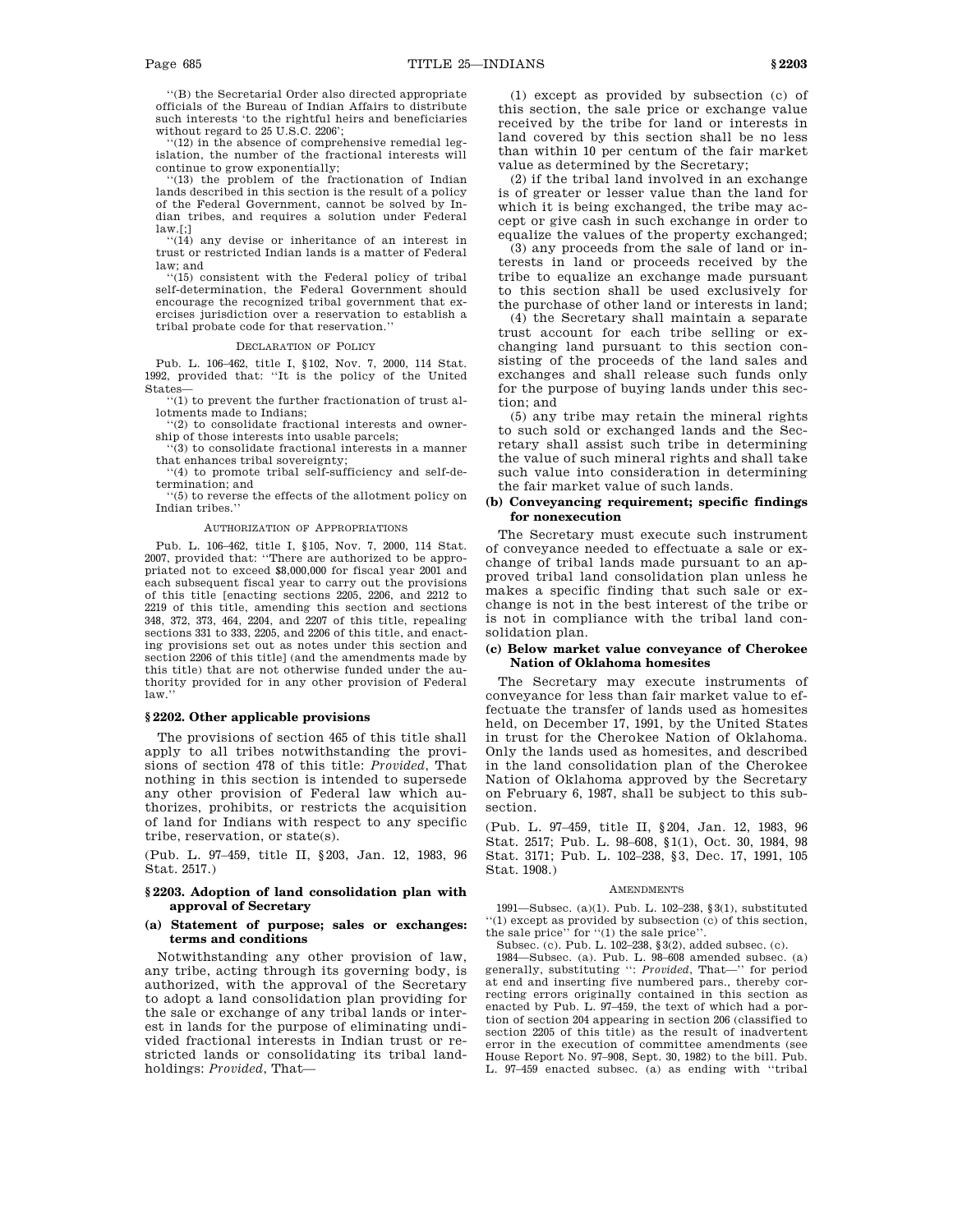landholdings.'', and included portion of section 204 containing proviso and five numbered pars. within text of section 206.

Subsec. (b). Pub. L. 98–608 included subsec. (b) within this section and substituted a period for the dash after ''tribal land consolidation plan'', thereby correcting errors originally contained in this section as enacted by Pub. L. 97–459, which, as the result of inadvertent error in the execution of committee amendments (see House Report No. 97–908, Sept. 30, 1982) to the bill, enacted subsec. (b) as part of section 206(b) of Pub. L. 97–459 and ended it with ''tribal land consolidation plan—''.

### **§ 2204. Purchase of trust or restricted or controlled lands at no less than fair market value; requisite conditions**

### **(a) Purchase of land**

### **(1) In general**

Subject to subsection (b) of this section, any Indian tribe may purchase, at not less than fair market value and with the consent of the owners of the interests, part or all of the interests in—

(A) any tract of trust or restricted land within the boundaries of the reservation of the tribe; or

(B) land that is otherwise subject to the jurisdiction of the tribe.

#### **(2) Required consent**

### **(A) In general**

The Indian tribe may purchase all interests in a tract described in paragraph (1) with the consent of the owners of undivided interests equal to at least 50 percent of the undivided interest in the tract.

#### **(B) Interest owned by tribe**

Interests owned by an Indian tribe in a tract may be included in the computation of the percentage of ownership of the undivided interests in that tract for purposes of determining whether the consent requirement under subparagraph (A) has been met.

#### **(b) Conditions applicable to purchase**

Subsection (a) of this section applies on the condition that—

(1) any Indian owning any undivided interest, and in actual use and possession of such tract for at least three years preceding the tribal initiative, may purchase such tract by matching the tribal offer;

(2) if at any time within five years following the date of acquisition of such land by an individual pursuant to this section, such property is offered for sale or a petition is filed with the Secretary for removal of the property from trust or restricted status, the tribe shall have 180 days from the date it is notified of such offer or petition to acquire such property by paying to the owner the fair market value as determined by the Secretary; and

(3) the approval of the Secretary shall be required for a land sale initiated under this section, except that such approval shall not be required with respect to a land sale transaction initiated by an Indian tribe that has in effect a land consolidation plan that has been approved by the Secretary under section 2203 of this title.

# **(c) Partition of highly fractionated Indian lands**

# **(1) Applicability**

This subsection shall be applicable only to parcels of land (including surface and subsurface interests, except with respect to a subsurface interest that has been severed from the surface interest, in which case this subsection shall apply only to the surface interest) which the Secretary has determined, pursuant to paragraph  $(2)(B)$ ,<sup>1</sup> to be parcels of highly fractionated Indian land.

### **(2) Requirements**

Each partition action under this subsection shall be conducted by the Secretary in accordance with the following requirements:

### **(A) Application**

Upon receipt of any payment or bond required under subparagraph (B), the Secretary shall commence a process for partitioning a parcel of land by sale in accordance with the provisions of this subsection upon receipt of an application by—

(i) the Indian tribe with jurisdiction over the subject land that owns an undivided interest in the parcel of land; or

(ii) any person owning an undivided interest in the parcel of land who is eligible to bid at the sale of the parcel pursuant to subclause (II), (III), or (IV) of subpara $graph (I)(i);$ 

provided that no such application shall be valid or considered if it is received by the Secretary prior to the date that is 1 year after the date on which notice is published pursuant to section 8(a)(4) of the American Indian Probate Reform Act of 2004.

#### **(B) Costs of serving notice and publication**

The costs of serving and publishing notice under subparagraph (F) shall be borne by the applicant. Upon receiving written notice from the Secretary, the applicant must pay to the Secretary an amount determined by the Secretary to be the estimated costs of such service of notice and publication, or furnish a sufficient bond for such estimated costs within the time stated in the notice, failing which, unless an extension is granted by the Secretary, the Secretary shall not be required to commence the partition process under subparagraph (A) and may deny the application. The Secretary shall have the discretion and authority in any case to waive either the payment or the bond (or any portion of such payment or bond) otherwise required by this subparagraph, upon making a determination that such waiver will further the policies of this chapter.

### **(C) Determination**

Upon receipt of an application pursuant to subparagraph (A), the Secretary shall determine whether the subject parcel meets the requirements set forth in section 2201(6) of this title to be classified as a parcel of highly fractionated Indian land.

 $1$ So in original. Probably should be paragraph  $''(2)(C)$ ,".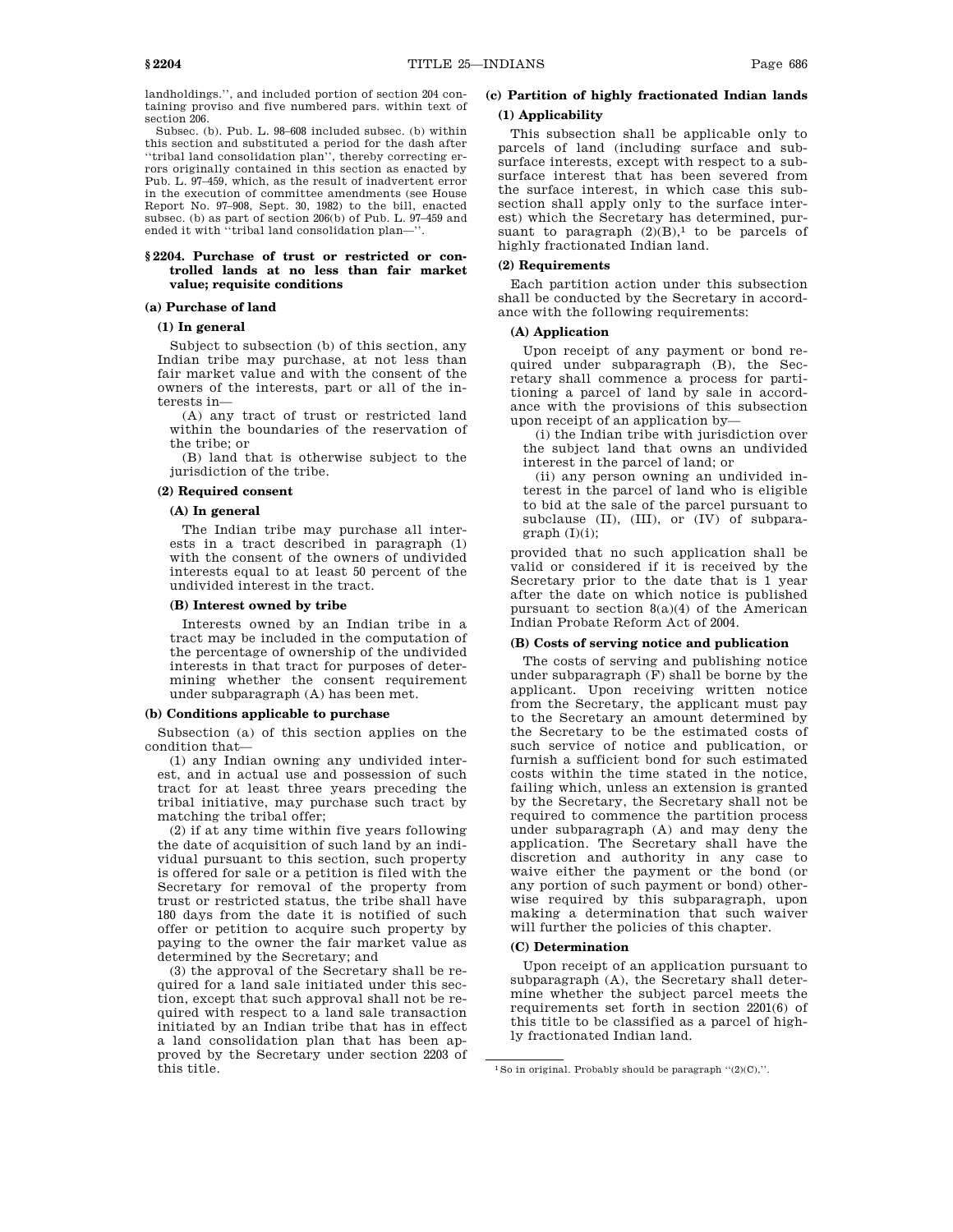### **(i) In general**

A parcel of land may be partitioned under this subsection only if the applicant obtains the written consent of—

(I) the Indian tribe with jurisdiction over the subject land if such Indian tribe owns an undivided interest in the parcel;

(II) any owner who, for the 3-year period immediately preceding the date on which the Secretary receives the application, has

(aa) continuously maintained a bona fide residence on the parcel; or

(bb) operated a bona fide farm, ranch, or other business on the parcel; and

(III) the owners (including parents of minor owners and legal guardians of incompetent owners) of at least 50 percent of the undivided interests in the parcel, but only in cases where the Secretary determines that, based on the final appraisal prepared pursuant to subparagraph (F), any 1 owner's total undivided interest in the parcel (not including the interest of an Indian tribe or that of the owner requesting the partition) has a value in excess of \$1,500.

Any consent required by this clause must be in writing and acknowledged before a notary public (or other official authorized to make acknowledgments), and shall be approved by the Secretary unless the Secretary has reason to believe that the consent was obtained as a result of fraud or undue influence.

### **(ii) Consent by the Secretary on behalf of certain individuals**

For the purposes of clause (i)(III), the Secretary may consent on behalf of—

(I) undetermined heirs of trust or restricted interests and owners of such interests who are minors and legal incompetents having no parents or legal guardian; and

(II) missing owners or owners of trust or restricted interests whose whereabouts are unknown, but only after a search for such owners has been completed in accordance with the provisions of this subsection.

### **(E) Appraisal**

After the Secretary has determined that the subject parcel is a parcel of highly fractionated Indian land pursuant to subparagraph (C), the Secretary shall cause to be made, in accordance with the provisions of this chapter for establishing fair market value, an appraisal of the fair market value of the subject parcel.

### **(F) Notice to owners on completion of appraisal**

Upon completion of the appraisal, the Secretary shall give notice of the requested partition and appraisal to all owners of undivided interests in the parcel, in accordance with principles of due process. Such notice shall include the following requirements:

## **(i) Written notice**

The Secretary shall attempt to give each owner written notice of the partition action stating the following:

(I) That a proceeding to partition the parcel of land by sale has been commenced.

(II) The legal description of the subject parcel.

(III) The owner's ownership interest in the subject parcel as evidenced by the Secretary's records as of the date that owners are determined in accordance with clause (ii).

(IV) The results of the appraisal.

(V) The owner's right to receive a copy of the appraisal upon written request.

(VI) The owner's right to comment on or object to the proposed partition and the appraisal.

(VII) That the owner must timely comment on or object in writing to the proposed partition or the appraisal, in order to receive notice of approval of the appraisal and right to appeal.

(VIII) The date by which the owner's written comments or objections must be received, which shall not be less than 90 days after the date that the notice is mailed under this clause or last published under clause (ii)(II).

(IX) The address for requesting copies of the appraisal and for submitting written comments or objections.

(X) The name and telephone number of the official to be contacted for purposes of obtaining information regarding the proceeding, including the time and date of the auction of the land or the date for submitting sealed bids.

(XI) Any other information the Secretary deems to be appropriate.

### **(ii) Manner of service**

### **(I) Service by certified mail**

The Secretary shall use due diligence to provide all owners of interests in the subject parcel, as evidenced by the Secretary's records at the time of the determination under subparagraph (C), with actual notice of the partition proceedings by mailing a copy of the written notice described in clause (i) by certified mail, restricted delivery, to each such owner at the owner's last known address. For purposes of this subsection, owners shall be determined from the Secretary's land title records as of the date of the determination under subparagraph (C) or a date that is not more than 90 days prior to the date of mailing under this clause, whichever is later. In the event the written notice to an owner is returned undelivered, the Secretary shall attempt to obtain a current address for such owner by conducting a reasonable search (including a reasonable search of records maintained by local, State, Fed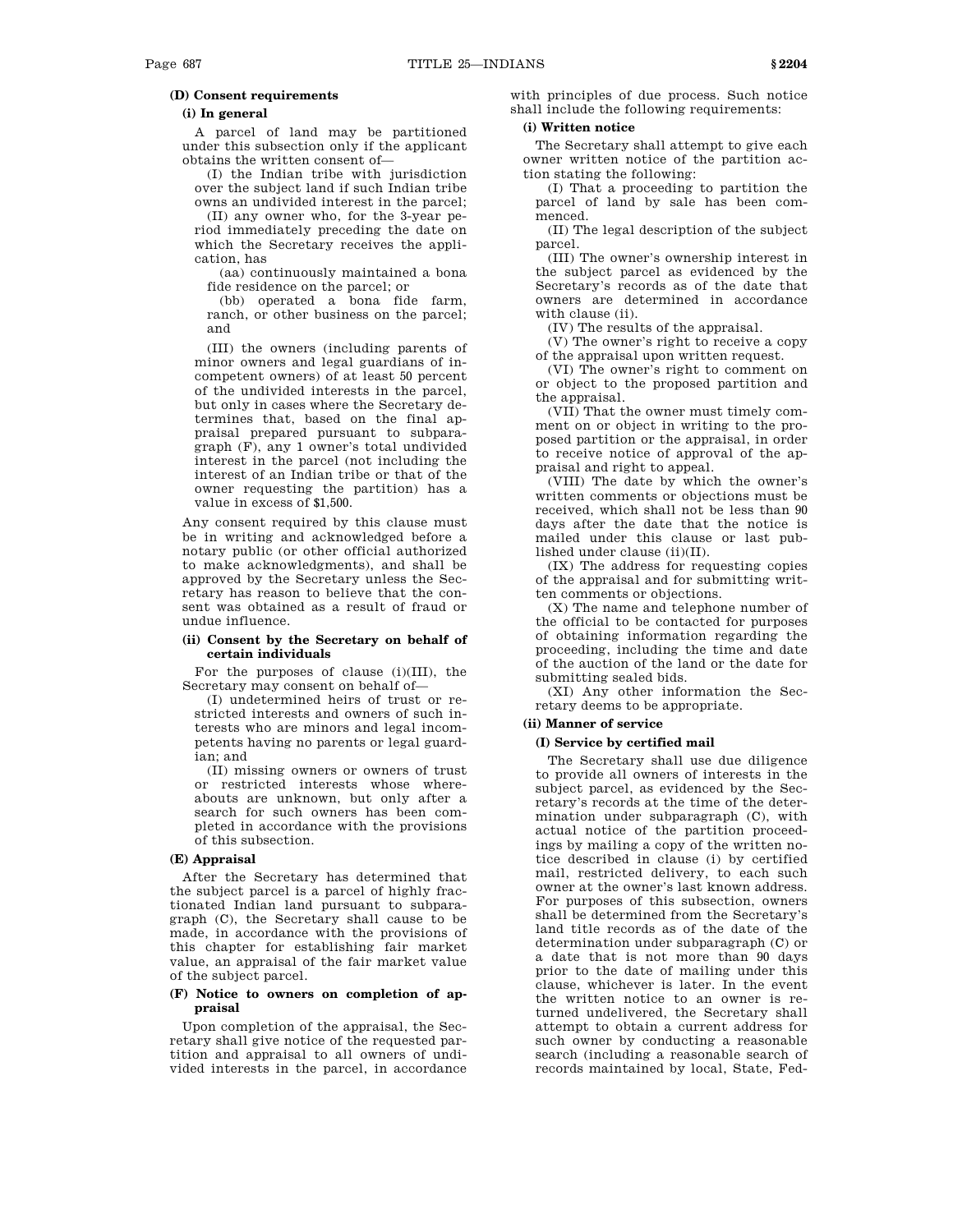eral and tribal governments and agencies) and by inquiring with the Indian tribe with jurisdiction over the subject parcel, and, if different from that tribe, the Indian tribe of which the owner is a member, and, if successful in locating any such owner, send written notice by certified mail in accordance with this subclause.

#### **(II) Notice by publication**

The Secretary shall give notice by publication of the partition proceedings to all owners that the Secretary was unable to serve pursuant to subclause (I), and to unknown heirs and assigns by—

(aa) publishing the notice described in clause (i) at least 2 times in a newspaper of general circulation in the county or counties where the subject parcel of land is located or, if there is an Indian tribe with jurisdiction over the parcel of land and that tribe publishes a tribal newspaper or newsletter at least once every month, 1 time in such newspaper of general circulation and 1 time in such tribal newspaper or newsletter;

(bb) posting such notice in a conspicuous place in the tribal headquarters or administration building (or such other tribal building determined by the Secretary to be most appropriate for giving public notice) of the Indian tribe with jurisdiction over the parcel of land, if any; and

(cc) in addition to the foregoing, in the Secretary's discretion, publishing notice in any other place or means that the Secretary determines to be appropriate.

### **(G) Review of comments on appraisal**

#### **(i) In general**

After reviewing and considering comments or information timely submitted by any owner of an interest in the parcel in response to the notice required under subparagraph (F), the Secretary may, consistent with the provisions of this chapter for establishing fair market value—

(I) order a new appraisal; or

(II) approve the appraisal;

provided that if the Secretary orders a new appraisal under subclause (I), notice of the new appraisal shall be given as specified in clause (ii).

### **(ii) Notice**

Notice shall be given—

(I) in accordance with subparagraph (H), where the new appraisal results in a value of the land that is equal to or greater than that of the earlier appraisal; or

(II) in accordance with subparagraph (F)(ii), where the new appraisal results in a lower valuation of the land.

# **(H) Notice to owners of approval of appraisal and right to appeal**

Upon making the determination under subparagraph (G), the Secretary shall provide to the Indian tribe with jurisdiction over the subject land and to all persons who submitted written comments on or objections to the proposed partition or appraisal, a written notice to be served on such tribe and persons by certified mail. Such notice shall state—

(i) the results of the appraisal;

(ii) that the owner has the right to review a copy of the appraisal upon request;

(iii) that the land will be sold for not less than the appraised value, subject to the consent requirements under paragraph  $(2)(D)$ ;

 $(iv)$  the time of the sale or for submitting bids under subparagraph (I);

(v) that the owner has the right, under the Secretary's regulations governing administrative appeals, to pursue an administrative appeal from—

(I) the determination that the land may be partitioned by sale under the provisions of this section; and

(II) the Secretary's order approving the appraisal;

(vi) the date by which an administrative appeal must be taken, a citation to the provisions of the Secretary's regulations that will govern the owner's appeal, and any other information required by such regulations to be given to parties affected by adverse decisions of the Secretary;

(vii) in cases where the Secretary determines that any person's undivided trust or restricted interest in the parcel exceeds \$1,500 pursuant to paragraph  $(2)(D)(iii)$ , that the Secretary has authority to consent to the partition on behalf of undetermined heirs of trust or restricted interests in the parcel and owners of such interests whose whereabouts are unknown; and

(viii) any other information the Secretary deems to be appropriate.

### **(I) Sale to eligible purchaser**

# **(i) In general**

Subject to clauses (ii) and (iii) and the consent requirements of paragraph  $(2)(D)$ , the Secretary shall, after providing notice to owners under subparagraph (H), including the time and place of sale or for receiving sealed bids, at public auction or by sealed bid (whichever of such methods of sale the Secretary determines to be more appropriate under the circumstances) sell the parcel of land by competitive bid for not less than the final appraised fair market value to the highest bidder from among the following eligible bidders:

(I) The Indian tribe, if any, with jurisdiction over the trust or restricted interests in the parcel being sold.

(II) Any person who is a member, or is eligible to be a member, of the Indian tribe described in subclause (I).

(III) Any person who is a member, or is eligible to be a member, of an Indian tribe but not of the tribe described in subclause (I), but only if such person already owns an undivided interest in the parcel at the time of sale.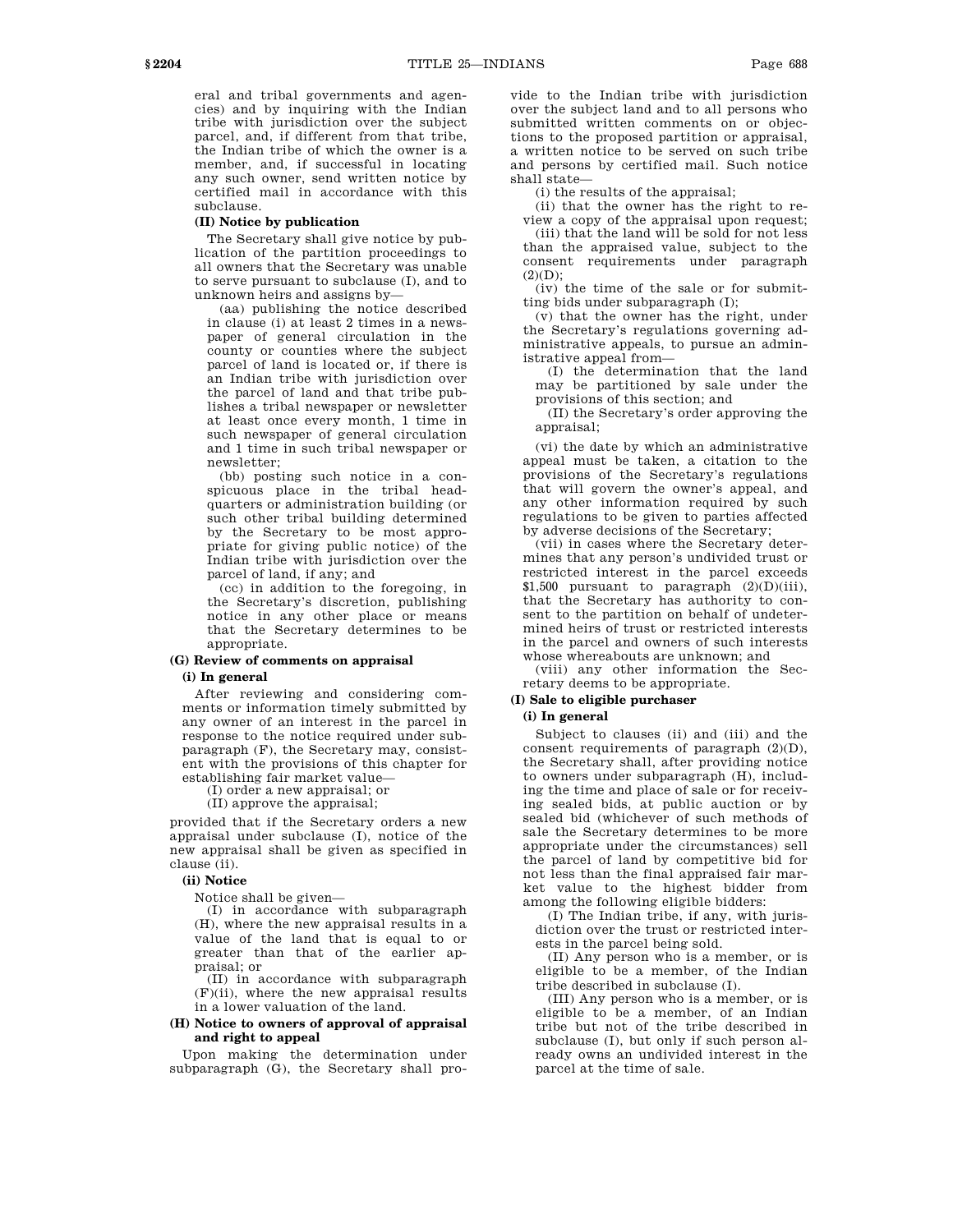(IV) Any lineal descendent of the original allottee of the parcel who is a member or is eligible to be a member of an Indian tribe or, with respect to a parcel located in the State of California that is not within an Indian tribe's reservation or not otherwise subject to the jurisdiction of an Indian tribe, who is a member, or eligible to be a member, of an Indian tribe or owns a trust or restricted interest in the parcel.

### **(ii) Right to match highest bid**

If the highest bidder is a person who is only eligible to bid under clause (i)(III), the Indian tribe that has jurisdiction over the parcel, if any, shall have the right to match the highest bid and acquire the parcel, but only if—

(I) prior to the date of the sale, the governing body of such tribe has adopted a tribal law or resolution reserving its right to match the bids of such nonmember bidders in partition sales under this subsection and delivered a copy of such law or resolution to the Secretary; and

(II) the parcel is not acquired under clause (iii).

### **(iii) Right to purchase**

Any person who is a member, or eligible to be a member, of the Indian tribe with jurisdiction over the trust or restricted interests in the parcel being sold and is, as of the time of sale under this subparagraph, the owner of the largest undivided interest in the parcel shall have a right to purchase the parcel by tendering to the Secretary an amount equal to the highest sufficient bid submitted at the sale, less that amount of the bid attributable to such owner's share, but only if—

(I) the owner submitted a sufficient bid at the sale;

(II) the owner's total undivided interest in the parcel immediately prior to the sale was—

(aa) greater than the undivided interest held by any other co-owners, except where there are 2 or more co-owners whose interests are of equal size but larger than the interests of all other co-owners and such owners of the largest interests have agreed in writing that 1 of them may exercise the right of purchase under this clause; and

(bb) equal to or greater than 20 percent of the entire undivided ownership of the parcel;

(III) within 3 days following the date of the auction or for receiving sealed bids, and in accordance with the regulations adopted to implement this section (if any), the owner delivers to the Secretary a written notice of intent to exercise the owner's rights under this clause; and

(IV) such owner tenders the amount of the purchase price required under this clause—

(aa) not more than 30 days after the date of the auction or time for receiving sealed bids; and

(bb) in accordance with any requirements of the regulations promulgated under paragraph (5).

# **(iv) Interest acquired**

A purchaser of a parcel of land under this subparagraph shall acquire title to the parcel in trust or restricted status, free and clear of any and all claims of title or ownership of all persons or entities (not including the United States) owning or claiming to own an interest in such parcel prior to the time of sale.

### **(J) Proceeds of sale**

(i) Subject to clauses (ii) and (iii), the Secretary shall distribute the proceeds of sale of a parcel of land under the provisions of this section to the owners of interests in such parcel in proportion to their respective ownership interests.

(ii) Proceeds attributable to the sale of trust or restricted interests shall be maintained in accounts as trust personalty.

(iii) Proceeds attributable to the sale of interests of owners whose whereabouts are unknown, of undetermined heirs, and of other persons whose ownership interests have not been recorded shall be held by the Secretary until such owners, heirs, or other persons have been determined, at which time such proceeds shall be distributed in accordance with clauses (i) and (ii).

### **(K) Lack of bids or consent**

### **(i) Lack of bids**

If no bidder described in subparagraph (I) presents a bid that equals or exceeds the final appraised value, the Secretary may either—

(I) purchase the parcel of land for its appraised fair market value on behalf of the Indian tribe with jurisdiction over the land, subject to the lien and procedures provided under section 2213(b) of this title; or

(II) terminate the partition process.

# **(ii) Lack of consent**

If an applicant fails to obtain any applicable consent required under the provisions of subparagraph (D) by the date established by the Secretary prior to the proposed sale, the Secretary may either extend the time for obtaining any such consent or deny the request for partition.

### **(3) Enforcement**

### **(A) In general**

If a partition is approved under this subsection and an owner of an interest in the parcel of land refuses to surrender possession in accordance with the partition decision, or refuses to execute any conveyance necessary to implement the partition, then any affected owner or the United States may—

(i) commence a civil action in the United States district court for the district in which the parcel of land is located; and

(ii) request that the court issue an order for ejectment or any other appropriate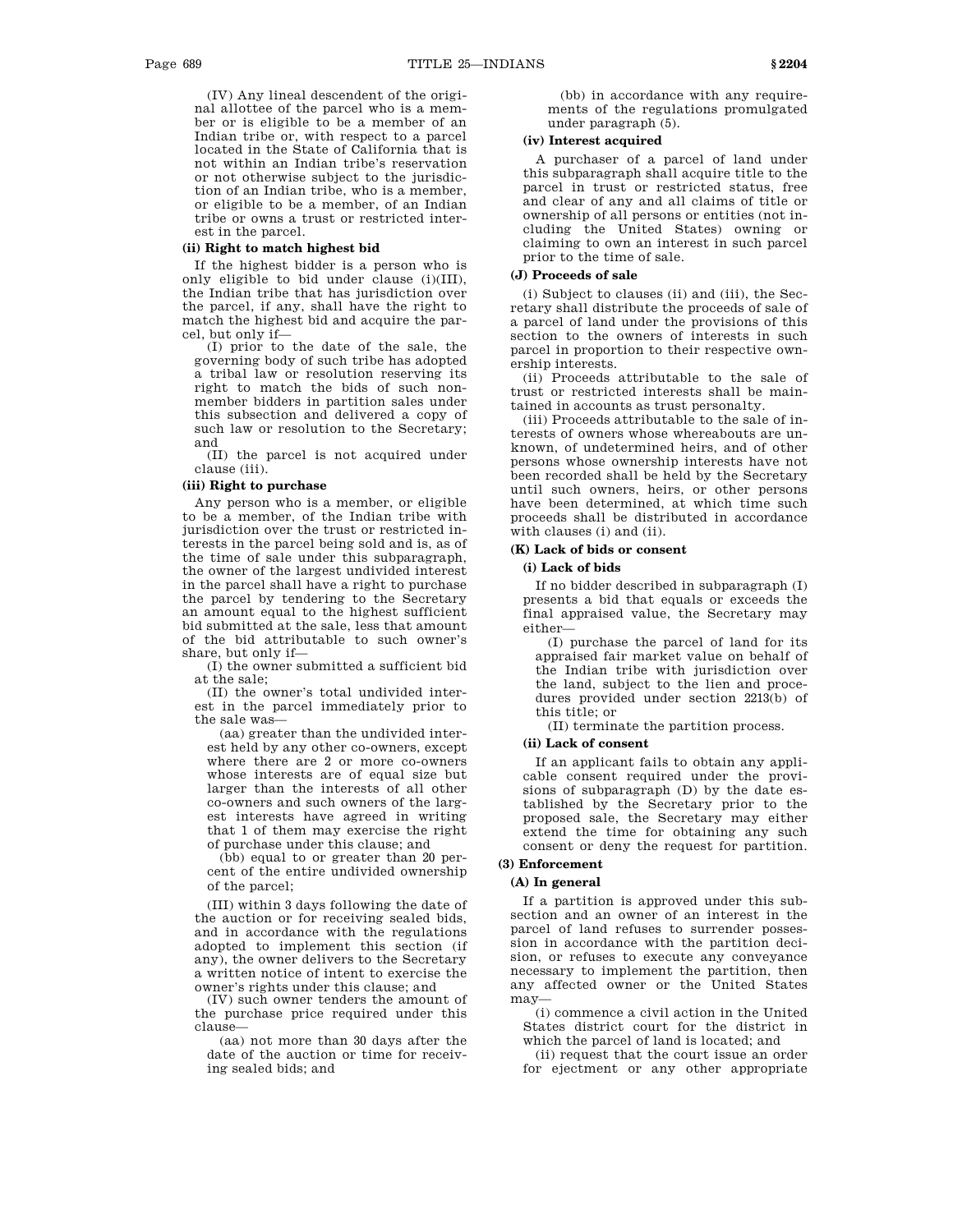land by sale.

# **(B) Federal role**

With respect to any civil action brought under subparagraph (A)—

(i) the United States—

(I) shall receive notice of the civil action; and

(II) may be a party to the civil action; and

(ii) the civil action shall not be dismissed, and no relief requested shall be denied, on the ground that the civil action is against the United States or that the United States is a necessary and indispensable party.

### **(4) Grants and loans**

The Secretary may provide grants and low interest loans to successful bidders at sales authorized by this subsection, provided that—

(A) the total amount of such assistance in any such sale shall not exceed 20 percent of the appraised value of the parcel of land sold; and

(B) the grant or loan funds provided shall only be applied toward the purchase price of the parcel of land sold.

### **(5) Regulations**

The Secretary is authorized to adopt such regulations as may be necessary to implement the provisions of this subsection. Such regulations may include provisions for giving notice of sales to prospective purchasers eligible to submit bids at sales conducted under para $graph (2)(I).$ 

(Pub. L. 97–459, title II, §205, Jan. 12, 1983, 96 Stat. 2517; Pub. L. 98–608, §1(2), Oct. 30, 1984, 98 Stat. 3171; Pub. L. 106–462, title I, §103(2), Nov. 7, 2000, 114 Stat. 1993; Pub. L. 108–374, §§4, 6(a)(1), Oct. 27, 2004, 118 Stat. 1787, 1797; Pub. L. 109–157, §§2, 8(a)(1), Dec. 30, 2005, 119 Stat. 2949, 2952; Pub. L. 110–453, title II, §207(b), Dec. 2, 2008, 122 Stat. 5030.)

#### REFERENCES IN TEXT

Section 8(a)(4) of the American Indian Probate Reform Act of 2004, referred to in subsec.  $(c)(2)(A)$ , is section 8(a)(4) of Pub. L. 108–374, which is set out as a note under section 2201 of this title.

This chapter, referred to in subsec.  $(c)(2)(B)$ ,  $(E)$ ,  $(G)(i)$ , was in the original "this Act", which was translated as reading ''this title'', meaning title II of Pub. L. 97–459, to reflect the probable intent of Congress.

#### **AMENDMENTS**

2008—Subsec. (c)(2)(D)(i). Pub. L. 110–453 substituted ''by the Secretary'' for ''by Secretary'' in concluding provisions.

2005—Subsec. (a). Pub. L. 109–157, §2(1), added subsec. (a) and struck out heading and text of former subsec. (a). Text read as follows: ''Subject to subsection (b) of this section, any Indian tribe may purchase at no less than the fair market value part or all of the interests in any tract of trust or restricted land within that tribe's reservation or otherwise subject to that tribe's jurisdiction with the consent of the owners of such interests. The tribe may purchase all of the interests in such tract with the consent of the owners of undivided interests equal to at least 50 percent of the undivided interest in such tract. Interests owned by an Indian tribe in a tract may be included in the computation of

the percentage of ownership of the undivided interests in that tract for purposes of determining whether the consent requirement under the preceding sentence has been met.''

Subsec. (c). Pub. L. 109–157, §2(2), redesignated subsec. (d) as (c). Prior to amendment, no subsec. (c) had been enacted.

Subsec. (c)(2)(G)(ii)(I). Pub. L. 109–157, §2(3)(A)(i), substituted ''a value of the land that is equal to or greater than that of the earlier appraisal'' for ''a higher valuation of the land''.

Subsec. (c)(2)(I)(iii)(III). Pub. L. 109–157,  $\S 2(3)(A)(ii)(I),$ inserted ''(if any)'' after ''this section''.

Subsec.  $(c)(2)(I)(iii)(IV)(aa)$ . Pub. L. 109-157,  $\S 2(3)(A)(ii)(II)(aa)$ , substituted "more" for "less".<br>Subsec. (c)(2)(D(iii)(IV)(bb). Pub. L.

 $(c)(2)(I)(iii)(IV)(bb)$ . Pub. L. 109-157, §2(3)(A)(ii)(II)(bb), substituted ''under paragraph (5)'' for ''to implement this section''.

Subsec. (c)(5). Pub. L. 109–157, §2(3)(B), in second sentence, substituted ''may'' for ''shall''.

Subsec. (d). Pub. L. 109–157, §8(a)(1), amended directory language of Pub. L. 108–374, §4. See 2004 Amendment note below.

Pub. L. 109–157, §2(2), redesignated subsec. (d) as (c). 2004—Subsec. (a). Pub. L. 108–374, §6(a)(1), in second sentence, substituted ''undivided interests equal to at least 50 percent of the undivided interest'' for ''over 50 per centum of the undivided interests''.

Subsec. (d). Pub. L. 108–374, §4, as amended by Pub. L. 109–157, §8(a)(1), added subsec. (d).

2001—Pub. L. 106–462, §103(2)(A)(iii), which directed substitution of subsec. (b) designation and heading and ''Subsection (a) of this section applies on the condition that—'' for '': *Provided*, That—'', was executed by making the substitution for ''*Provided*, That—'' to reflect the probable intent of Congress and the amendment by Pub. L. 106–462, §103(2)(A)(ii). See below.

Pub. L. 106–462, §103(2)(A)(i), (ii), substituted subsec. (a) designation and heading and ''Subject to subsection (b) of this section, any Indian'' for ''Any Indian'' and ''. Interests owned by an Indian tribe in a tract may be included in the computation of the percentage of ownership of the undivided interests in that tract for purposes of determining whether the consent requirement under the preceding sentence has been met.'' for the colon before "Provided, That-

Subsec. (b)(2). Pub. L. 106–462, §103(2)(B)(ii), inserted 'and'' at end.

Pub. L. 106-462, §103(2)(B)(i), which directed substitution of "if" for "If,", was executed by making the substitution for "if," to reflect the probable intent of **Congress** 

Subsec. (b)(3). Pub. L. 106–462, §103(2)(C), added par. (3) and struck out former par. (3) which read as follows: 'all purchases and sales initiated under this section shall be subject to approval by the Secretary.''

1984—Pub. L. 98–608 amended section generally, substituting ''the owners of such interests. The tribe may purchase all of the interests in such tract with the consent of the owners of over 50 per centum of the undivided interests in such tract'' for ''of over 50 per centum of the owners or with the consent of the owners of over 50 per centum of undivided interests in such tract'' before proviso.

Par. (1). Pub. L. 98–608 redesignated par. (2) as (1) and inserted ''for at least three years preceding the tribal initiative,'' before ''may purchase such tract''. Former par. (1), which provided that no such tract shall be acquired by any Indian or tribe over the objections of three or less owners owning 50 per centum or more of the total interest in such tract, was struck out.

Par. (2). Pub. L. 98–608 added par. (2). Former par. (2) redesignated (1).

Pars. (3), (4). Pub. L. 98–608 redesignated par. (4) as (3), and in par. (3), as so redesignated, substituted ''subject to approval'' for ''approved'' and struck out former par. (3), which provided that ''this section shall not apply to any tract of land owned by less than fifteen persons; and''.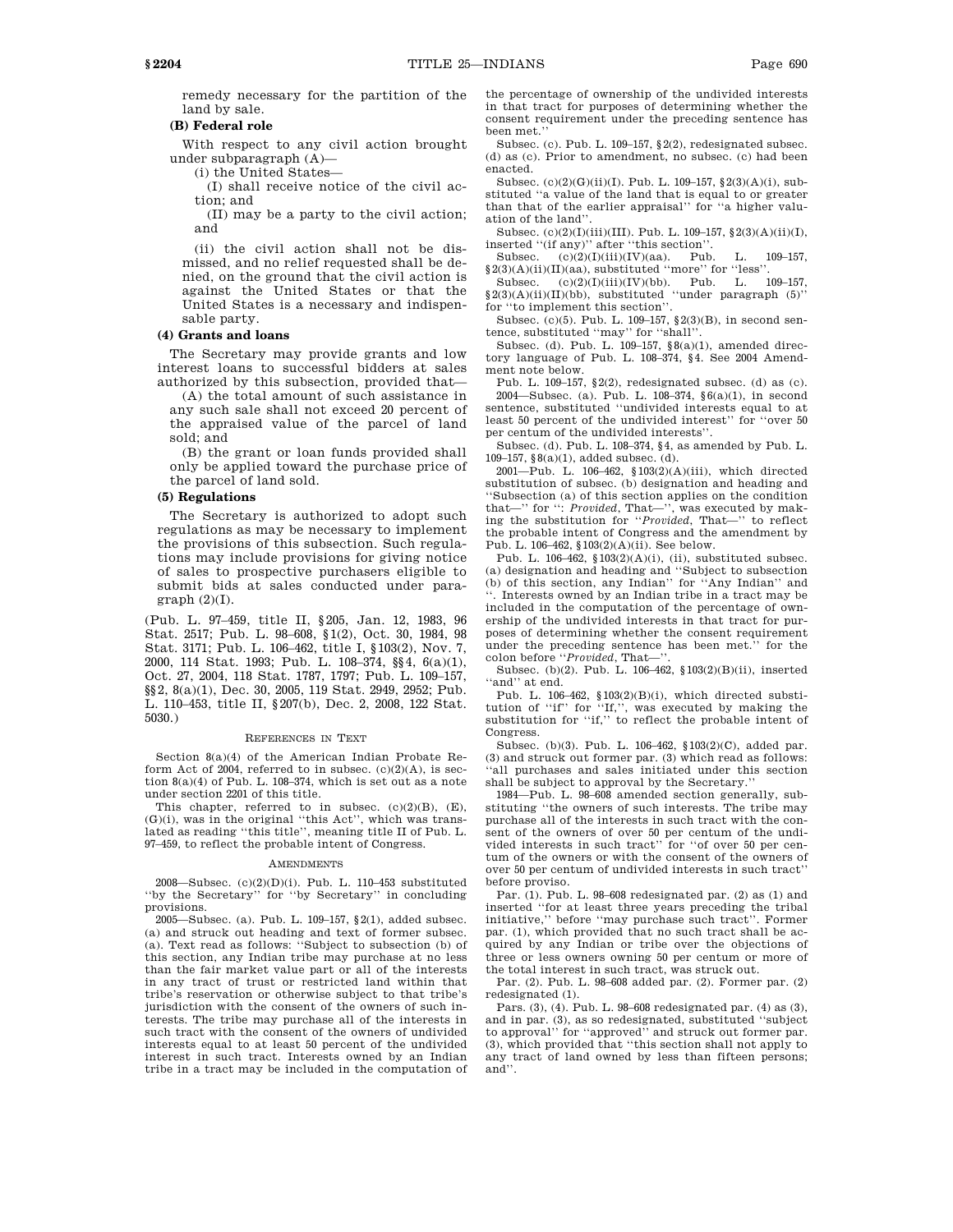### EFFECTIVE DATE OF 2005 AMENDMENT

Amendment by Pub. L. 109–157 effective as if included in Pub. L. 108–374, see section 9 of Pub. L. 109–157, set out as a note under section 464 of this title.

#### **SEVERABILITY**

Invalidity of any provision of Pub. L. 108–374 not to affect validity of remaining provisions, except that each of subcls. (II), (III), or (IV) of subsection  $(c)(2)(I)(i)$ of this section deemed to be inseverable from the other two, such that invalidity of any one subcl. renders the other two without effect, see section 9 of Pub. L. 108–374, as amended, set out as a note under section 2201 of this title.

### **§ 2205. Tribal probate codes; acquisitions of fractional interests by tribes**

# **(a) Tribal probate codes**

### **(1) In general**

Notwithstanding any other provision of law, any Indian tribe may adopt a tribal probate code to govern descent and distribution of trust or restricted lands that are—

(A) located within that Indian tribe's reservation; or

(B) otherwise subject to the jurisdiction of that Indian tribe.

### **(2) Possible inclusions**

A tribal probate code referred to in paragraph (1) may include—

(A) rules of intestate succession; and

(B) other tribal probate code provisions that are consistent with Federal law and that promote the policies set forth in section 102 of the Indian Land Consolidation Act Amendments of 2000.

#### **(3) Tribal probate codes**

Except as provided in any applicable Federal law, the Secretary shall not approve a tribal probate code, or an amendment to such a code, that prohibits the devise of an interest in trust or restricted land to—

(A) an Indian lineal descendant of the original allottee; or

(B) an Indian who is not a member of the Indian tribe with jurisdiction over such an interest;

unless the code provides for—

(i) the renouncing of interests to eligible devisees in accordance with the code;

(ii) the opportunity for a devisee who is the spouse or lineal descendant of a testator to reserve a life estate without regard to waste; and

(iii) payment of fair market value in the manner prescribed under subsection (c)(2) of this section.

#### **(b) Secretarial approval**

#### **(1) In general**

Any tribal probate code enacted under subsection (a) of this section, and any amendment to such a tribal probate code, shall be subject to the approval of the Secretary.

### **(2) Review and approval**

#### **(A) In general**

Each Indian tribe that adopts a tribal probate code under subsection (a) of this section shall submit that code to the Secretary for review. Not later than 180 days after a tribal probate code is submitted to the Secretary under this paragraph, the Secretary shall review and approve or disapprove that tribal probate code.

### **(B) Consequence of failures to approve or disapprove a tribal probate code**

If the Secretary fails to approve or disapprove a tribal probate code submitted for review under subparagraph (A) by the date specified in that subparagraph, the tribal probate code shall be deemed to have been approved by the Secretary, but only to the extent that the tribal probate code is consistent with Federal law and promotes the policies set forth in section 102 of the Indian Land Consolidation Act Amendments of 2000.

### **(C) Consistency of tribal probate code with chapter**

The Secretary may not approve a tribal probate code, or any amendment to such a code, under this paragraph unless the Secretary determines that the tribal probate code promotes the policies set forth in section 102 of the Indian Land Consolidation Act Amendments of 2000.

### **(D) Explanation**

If the Secretary disapproves a tribal probate code, or an amendment to such a code, under this paragraph, the Secretary shall include in the notice of disapproval to the Indian tribe a written explanation of the reasons for the disapproval.

## **(E) Amendments**

### **(i) In general**

Each Indian tribe that amends a tribal probate code under this paragraph shall submit the amendment to the Secretary for review and approval. Not later than 60 days after receiving an amendment under this subparagraph, the Secretary shall review and approve or disapprove the amendment.

### **(ii) Consequence of failure to approve or disapprove an amendment**

If the Secretary fails to approve or disapprove an amendment submitted under clause (i), the amendment shall be deemed to have been approved by the Secretary, but only to the extent that the amendment is consistent with Federal law and promotes the policies set forth in section  $102$  of the Indian Land Consolidation Act<sup>1</sup> of 2000.

#### **(3) Effective dates**

A tribal probate code approved under paragraph (2) shall become effective on the later of—

(A) the date that is 1 year after the date on which the Secretary makes the certification required under section  $8(a)(4)$  of the American Indian Probate Reform Act of 2004 (25 U.S.C. 2201 note; Public Law 108–374); or

1So in original. Probably should be followed by ''Amendments''.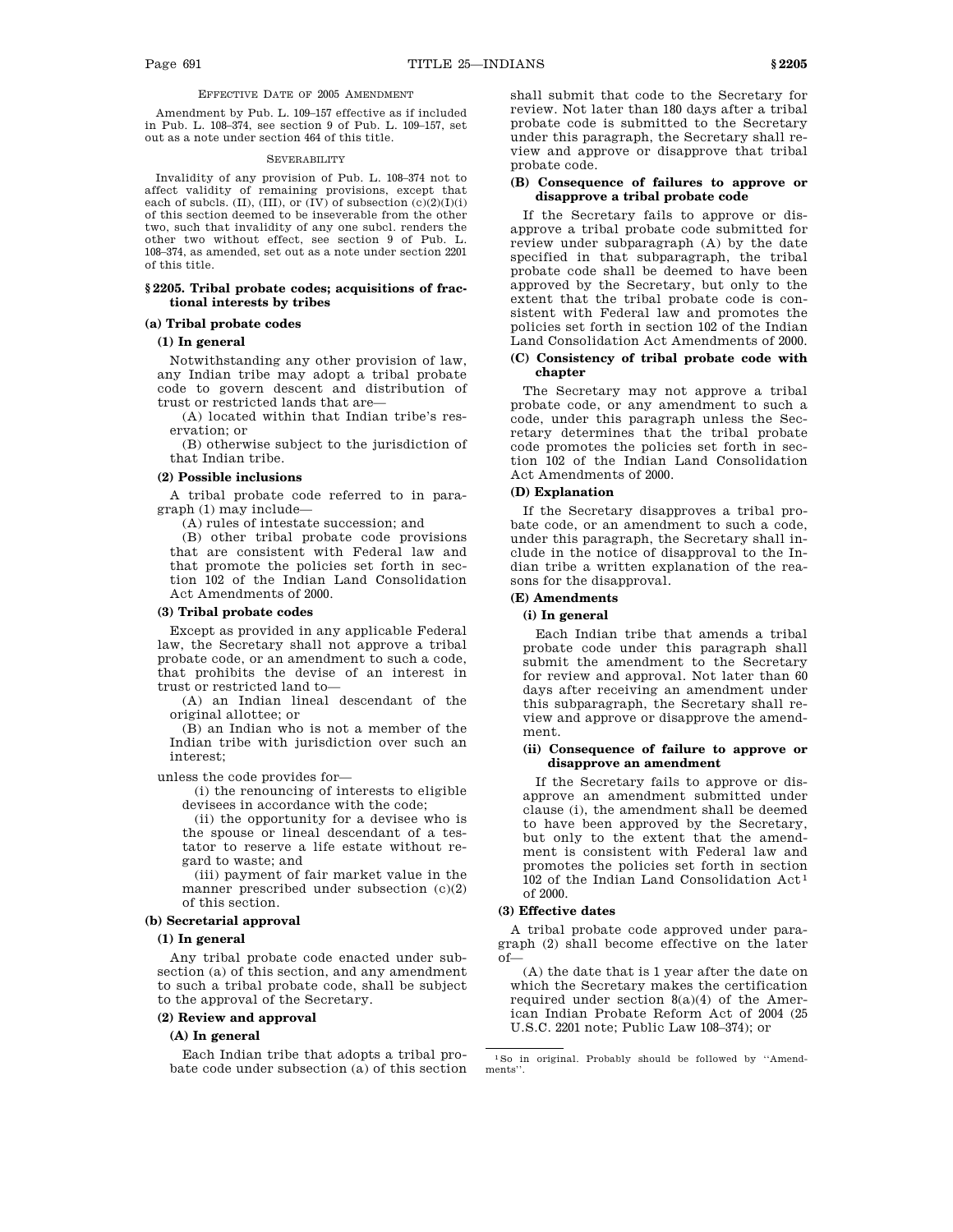(B) 180 days after the date of approval.

# **(4) Limitations**

### **(A) Tribal probate codes**

Each tribal probate code enacted under subsection (a) of this section shall apply only to the estate of a decedent who dies on or after the effective date of the tribal probate code.

### **(B) Amendments to tribal probate codes**

With respect to an amendment to a tribal probate code referred to in subparagraph (A), that amendment shall apply only to the estate of a decedent who dies on or after the effective date of the amendment.

### **(5) Repeals**

The repeal of a tribal probate code shall—

(A) not become effective earlier than the date that is 180 days after the Secretary receives notice of the repeal; and

(B) apply only to the estate of a decedent who dies on or after the effective date of the repeal.

### **(c) Authority available to Indian tribes**

#### **(1) Authority**

### **(A) In general**

If the owner of an interest in trust or restricted land devises an interest in such land to a non-Indian under section  $2206(b)(2)(A)(ii)$ of this title, the Indian tribe that exercises jurisdiction over the parcel of land involved may acquire such interest by paying to the Secretary the fair market value of such interest, as determined by the Secretary on the date of the decedent's death.

#### **(B) Transfer**

The Secretary shall transfer payments received under subparagraph (A) to any person or persons who would have received an interest in land if the interest had not been acquired by the Indian tribe in accordance with this paragraph.

### **(2) Limitation**

# **(A) Inapplicability to certain interests**

### **(i) In general**

Paragraph (1) shall not apply to an interest in trust or restricted land if—

(I) while the decedent's estate is pending before the Secretary, the non-Indian devisee renounces the interest in favor of an Indian person; or

(II)(aa) the interest is part of a family farm that is devised to a member of the family of the decedent; and

(bb) the devisee agrees in writing that the Indian tribe with jurisdiction over the land will have the opportunity to acquire the interest for fair market value if the interest is offered for sale to a person or entity that is not a member of the family of the owner of the land.

### **(ii) Recording of interest**

On request by the Indian tribe described in clause (i)(II)(bb), a restriction relating to the acquisition by the Indian tribe of an interest in a family farm involved shall be recorded as part of the deed relating to the interest involved.

### **(iii) Mortgage and foreclosure**

Nothing in clause (i)(II) limits—

(I) the ability of an owner of land to which that clause applies to mortgage the land; or

(II) the right of the entity holding such a mortgage to foreclose or otherwise enforce such a mortgage agreement in accordance with applicable law.

# **(iv) Definition of ''member of the family''**

In this paragraph, the term ''member of the family'', with respect to a decedent or landowner, means—

(I) a lineal descendant of a decedent or landowner;

(II) a lineal descendant of the grandparent of a decedent or landowner;

(III) the spouse of a descendant or landowner described in subclause (I) or (II); and

(IV) the spouse of a decedent or landowner.

### **(B) Reservation of life estate**

A non-Indian devisee described in paragraph (1), may retain a life estate in the interest involved, including a life estate to the revenue produced from the interest. The amount of any payment required under paragraph (1) shall be reduced to reflect the value of any life estate reserved by a non-Indian devisee under this subparagraph.

### **(3) Payments**

With respect to payments by an Indian tribe under paragraph (1), the Secretary shall—

(A) upon the request of the tribe, allow a reasonable period of time, not to exceed 2 years, for the tribe to make payments of amounts due pursuant to paragraph (1); or

(B) recognize alternative agreed upon exchanges of consideration or extended payment terms between the non-Indian devisee described in paragraph (1) and the tribe in satisfaction of the payment under paragraph (1).

### **(d) Use of proposed findings by tribal justice systems**

### **(1) Tribal justice system defined**

In this subsection, the term ''tribal justice system'' has the meaning given that term in section 3602 of this title.

# **(2) Regulations**

The Secretary by regulation may provide for the use of findings of fact and conclusions of law, as rendered by a tribal justice system, as proposed findings of fact and conclusions of law in the adjudication of probate proceedings by the Department of the Interior.

(Pub. L. 97–459, title II, §206, as added Pub. L. 106–462, title I, §103(3), Nov. 7, 2000, 114 Stat. 1993; amended Pub. L. 108–374, §6(a)(3), Oct. 27, 2004, 118 Stat. 1799; Pub. L. 109–157, §3, Dec. 30, 2005, 119 Stat. 2950.)

#### REFERENCES IN TEXT

Section 102 of the Indian Land Consolidation Act Amendments of 2000, referred to in subsecs. (a)(2)(B),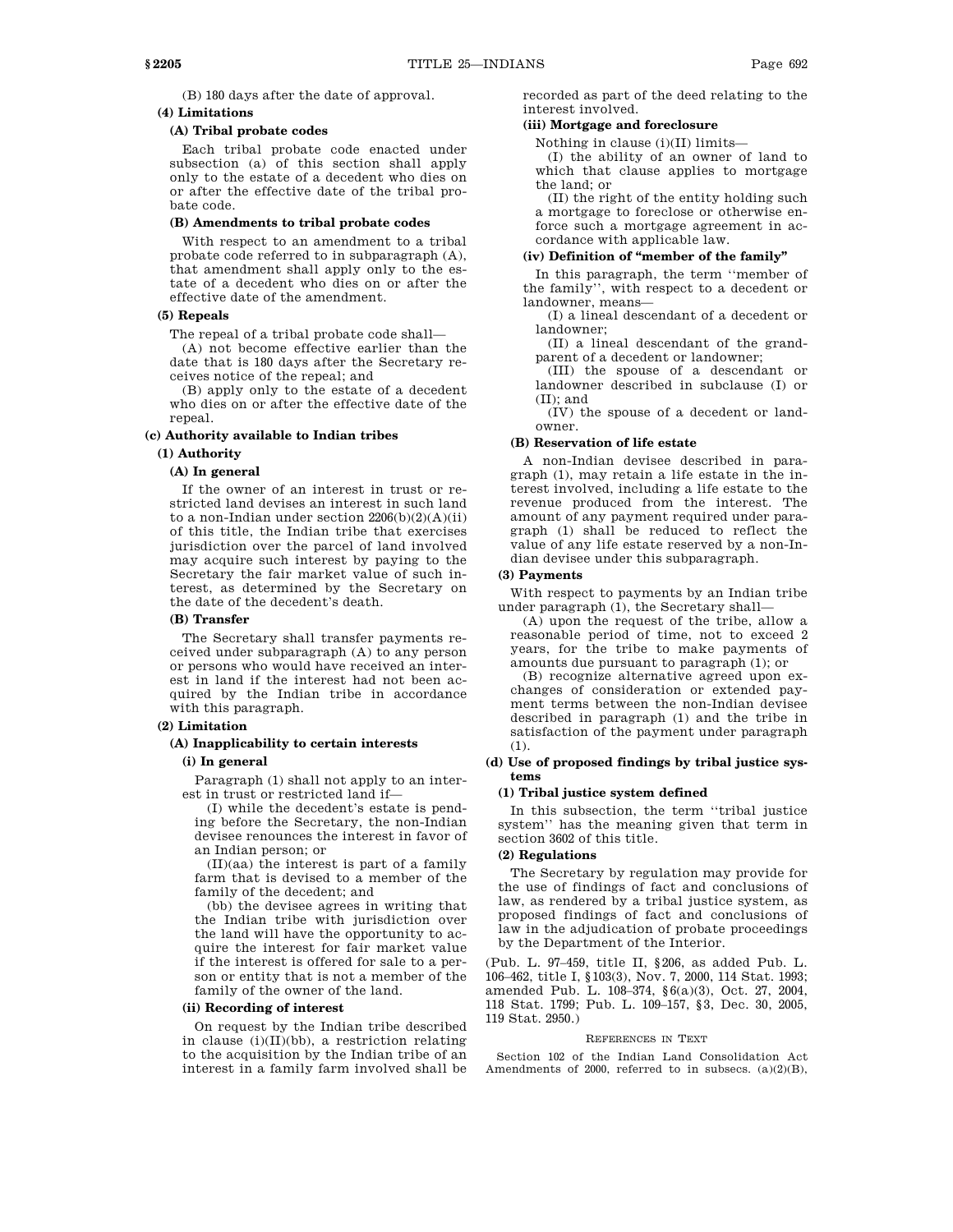(b)(2)(B), (C), (E)(ii), is section 102 of Pub. L. 106–462, which is set out as a note under section 2201 of this title.

This chapter, referred to in subsec.  $(b)(2)(C)$ , was in the original ''this Act'', which was translated as reading ''this title'', meaning title II of Pub. L. 97–459, to reflect the probable intent of Congress.

#### PRIOR PROVISIONS

A prior section 2205, Pub. L. 97–459, title II, §206, Jan. 12, 1983, 96 Stat. 2518; Pub. L. 98–608, §1(3), Oct. 30, 1984, 98 Stat. 3172, related to descent and distribution of trust or restricted or controlled lands, tribal ordinance barring nonmembers of tribe or non-Indians from inheritance by devise or descent, and limitation on life estate, prior to repeal by Pub. L. 106–462, title I, §103(3), Nov. 7, 2000, 114 Stat. 1993.

#### AMENDMENTS

2005—Subsec. (b)(3)(A). Pub. L. 109–157, §3(1), added subpar. (A) and struck out former subpar. (A) which read as follows: "the date specified in section  $2206(g)(5)$ of this title; or''.

Subsec. (c)(1)(A). Pub. L. 109–157, §3(2)(A), substituted "section  $2206(b)(2)(A)(ii)$ " for "section  $2206(a)(6)(A)$ "

Subsec.  $(c)(2)(A)(i)(II)(bb)$ . Pub. L. 109-157, §3(2)(B), inserted "in writing" after "agrees"

2004—Subsec. (a)(3). Pub. L. 108–374, §6(a)(3)(A), added par. (3) and struck out heading and text of former par. (3). Text read as follows: ''The Secretary shall not approve a tribal probate code if such code prevents an Indian person from inheriting an interest in an allotment that was originally allotted to his or her lineal ancestor.

Subsec. (c)(1). Pub. L. 108–374, §6(a)(3)(B)(i)(I), (III), substituted "Authority" for "In general" in heading, designated existing provisions as subpar. (A), inserted heading, and struck out at end ''The Secretary shall transfer such payment to the devisee.'', and added subpar. (B).

Subsec. (c)(1)(A). Pub. L. 108-374,  $\$(a)(3)(B)(i)(II),$ which directed the substitution of ''section  $207(b)(2)(A)(ii)$  of this title'' for "section  $207(a)(6)(A)$  of this title'' in the original, could not be executed, because ''of this title'' did not appear in the original.

Subsec. (c)(2)(A). Pub. L.  $108-374$ ,  $§6(a)(3)(B)(ii)(I)$ , substituted ''Inapplicability to certain interests'' for ''In general'' in heading, designated existing provisions as cl. (i) and inserted heading, inserted subcl. (I) designation and added subcl. (II), and added cls. (ii) to (iv).

Subsec. (c)(2)(B). Pub. L. 108–374, §6(a)(3)(B)(ii)(II), which directed the substitution of ''paragraph (1)'' for ''subparagraph (A) or a non-Indian devisee described in section  $2206(a)(6)(B)$  of this title" was executed by making the substitution for language which did not contain the words ''of this title'' in the original, to reflect the probable intent of Congress.

#### EFFECTIVE DATE OF 2005 AMENDMENT

Amendment by Pub. L. 109–157 effective as if included in Pub. L. 108–374, see section 9 of Pub. L. 109–157, set out as a note under section 464 of this title.

#### **§ 2206. Descent and distribution**

#### **(a) Nontestamentary disposition**

#### **(1) Rules of descent**

Subject to any applicable Federal law relating to the devise or descent of trust or restricted property, any trust or restricted interest in land or interest in trust personalty that is not disposed of by a valid will—

(A) shall descend according to an applicable tribal probate code approved in accordance with section 2205 of this title; or

(B) in the case of a trust or restricted interest in land or interest in trust personalty to which a tribal probate code does not apply, shall descend in accordance with— (i) paragraphs (2) through (5); and

(ii) other applicable Federal law.

# **(2) 1 Rules governing descent of estate**

# **(A) Surviving spouse**

If there is a surviving spouse of the decedent, such spouse shall receive trust and restricted land and trust personalty in the estate as follows:

(i) If the decedent is survived by 1 or more eligible heirs described in subpara $graph (B)(i), (ii), (iii), or (iv), the surviving$ spouse shall receive  $\frac{1}{3}$  of the trust personalty of the decedent and a life estate without regard to waste in the interests in trust or restricted lands of the decedent.

(ii) If there are no eligible heirs described in subparagraph (B)(i), (ii), (iii), or (iv), the surviving spouse shall receive all of the trust personalty of the decedent and a life estate without regard to waste in the trust or restricted lands of the decedent.

(iii) The remainder shall pass as set forth in subparagraph (B).

(iv) Trust personalty passing to a surviving spouse under the provisions of this subparagraph shall be maintained by the Secretary in an account as trust personalty, but only if such spouse is Indian.

#### **(B) Individual and tribal heirs**

Where there is no surviving spouse of the decedent, or there is a remainder interest pursuant to subparagraph (A), the trust or restricted estate or such remainder shall, subject to subparagraphs (A) and (D), pass as follows:

(i) To those of the decedent's children who are eligible heirs (or if 1 or more of such children do not survive the decedent, the children of any such deceased child who are eligible heirs, by right of representation, but only if such children of the deceased child survive the decedent) in equal shares.

(ii) If the property does not pass under clause (i), to those of the decedent's surviving great-grandchildren who are eligible heirs, in equal shares.

(iii) If the property does not pass under clause (i) or (ii), to the decedent's surviving parent who is an eligible heir, and if both parents survive the decedent and are both eligible heirs, to both parents in equal shares.

(iv) If the property does not pass under clause (i), (ii), or (iii), to those of the decedent's surviving siblings who are eligible heirs, in equal shares.

(v) If the property does not pass under clause (i), (ii), (iii), or (iv), to the Indian tribe with jurisdiction over the interests in trust or restricted lands;

except that notwithstanding clause (v), an Indian co-owner (including the Indian tribe referred to in clause (v)) of a parcel of trust or restricted land may acquire an interest

<sup>1</sup>So in original. Another par. (2) follows par. (5).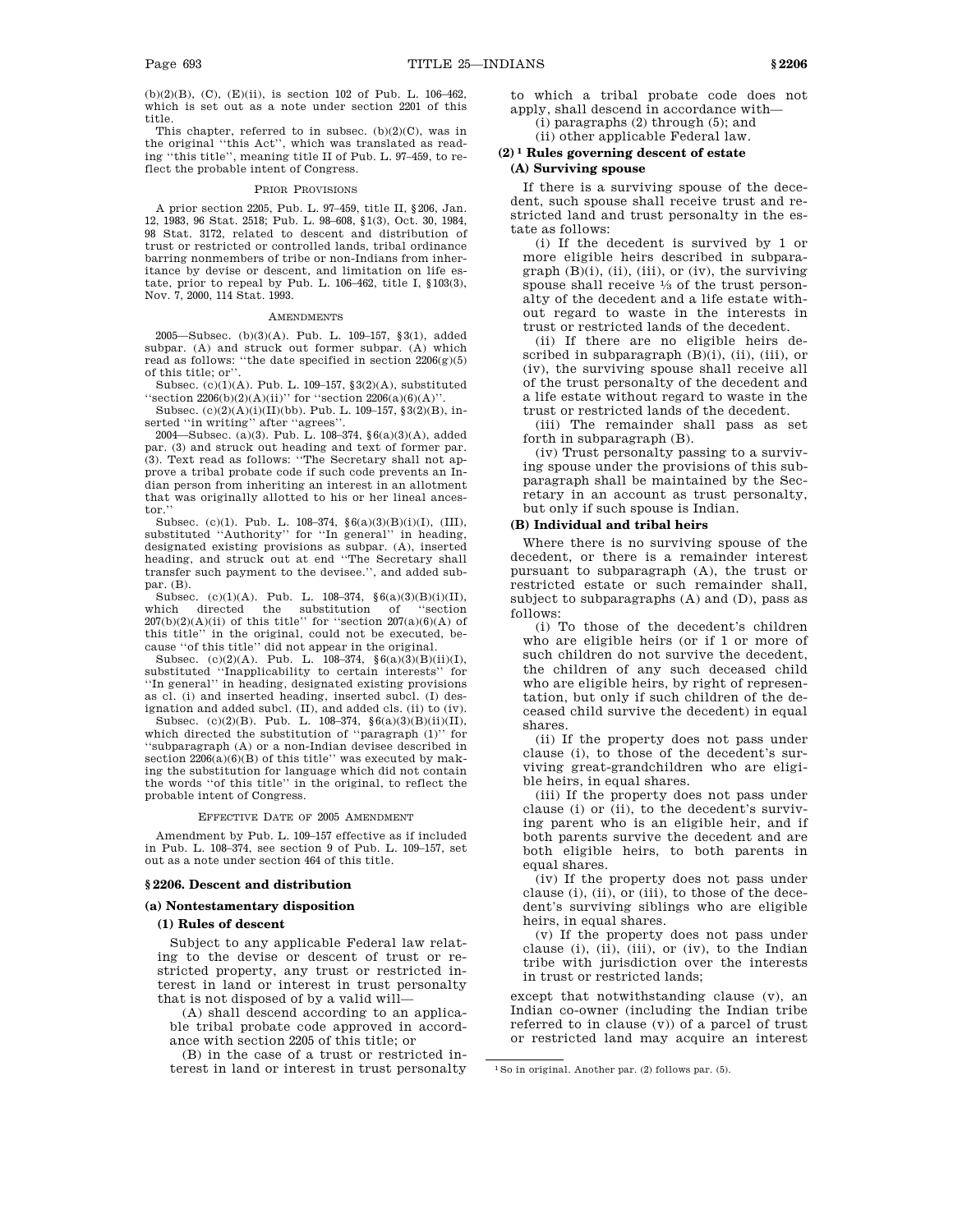that would otherwise descend under that clause by paying into the estate of the decedent, before the close of the probate of the estate, the fair market value of the interest in the land; if more than 1 Indian co-owner offers to pay for such interest, the highest bidder shall acquire the interest.

### **(C) No Indian tribe**

# **(i) In general**

If there is no Indian tribe with jurisdiction over the interests in trust or restricted lands that would otherwise descend under subparagraph (B)(v), then such interests shall be divided equally among co-owners of trust or restricted interests in the parcel; if there are no such co-owners, then to the United States, provided that any such interests in land passing to the United States under this subparagraph shall be sold by the Secretary and the proceeds from such sale deposited into the land acquisition fund established under section 2215 of this title and used for the purposes described in subsection (b) of that section.

### **(ii) Contiguous parcel**

If the interests passing to the United States under this subparagraph are in a parcel of land that is contiguous to another parcel of trust or restricted land, the Secretary shall give the owner or owners of the trust or restricted interest in the contiguous parcel the first opportunity to purchase the interest at not less than fair market value determined in accordance with this chapter. If more than 1 such owner in the contiguous parcel request to purchase the parcel, the Secretary shall sell the parcel by public auction or sealed bid (as determined by the Secretary) at not less than fair market value to the owner of a trust or restricted interest in the contiguous parcel submitting the highest bid.

## **(D) Intestate descent of small fractional interests in land**

### **(i) General rule**

Notwithstanding subparagraphs (A) and (B), and subject to any applicable Federal law, any trust or restricted interest in land in the decedent's estate that is not disposed of by a valid will and represents less than 5 percent of the entire undivided ownership of the parcel of land of which such interest is a part, as evidenced by the decedent's estate inventory at the time of the heirship determination, shall descend in accordance with clauses (ii) through (v).

# **(ii) Surviving spouse**

If there is a surviving spouse, and such spouse was residing on a parcel of land described in clause (i) at the time of the decedent's death, the spouse shall receive a life estate without regard to waste in the decedent's trust or restricted interest in only such parcel, and the remainder interest in that parcel shall pass in accordance with clause (iii).

### **(iii) Single heir rule**

Where there is no life estate created under clause (ii) or there is a remainder interest under that clause, the trust or restricted interest or remainder interest that is subject to this subparagraph shall descend, in trust or restricted status, to—

(I) the decedent's surviving child, but only if such child is an eligible heir; and if 2 or more surviving children are eligible heirs, then to the oldest of such children;

(II) if the interest does not pass under subclause (I), the decedent's surviving grandchild, but only if such grandchild is an eligible heir; and if 2 or more surviving grandchildren are eligible heirs, then to the oldest of such grandchildren;

(III) if the interest does not pass under subclause (I) or (II), the decedent's surviving great grandchild, but only if such great grandchild is an eligible heir; and if 2 or more surviving great grandchildren are eligible heirs, then to the oldest of such great grandchildren;

(IV) if the interest does not pass under subclause (I), (II), or (III), the Indian tribe with jurisdiction over the interest; or

(V) if the interest does not pass under subclause (I), (II), or (III), and there is no such Indian tribe to inherit the property under subclause (IV), the interest shall be divided equally among co-owners of trust or restricted interests in the parcel; and if there are no such co-owners, then to the United States, to be sold, and the proceeds from sale used, in the same manner provided in subparagraph (C).

The determination of which person is the oldest eligible heir for inheritance purposes under this clause shall be made by the Secretary in the decedent's probate proceeding and shall be consistent with the provisions of this chapter.

### **(iv) Exceptions**

Notwithstanding clause (iii)—

(I)(aa) the heir of an interest under this subparagraph, unless the heir is a minor or incompetent person, may agree in writing entered into the record of the decedent's probate proceeding to renounce such interest, in trust or restricted status, in favor of—

(AA) any other eligible heir or Indian person related to the heir by blood, but in any case never in favor of more than 1 such heir or person;

(BB) not more than 1 co-owner of another trust or restricted interest in such parcel of land; or

(CC) the Indian tribe with jurisdiction over the interest, if any; and

(bb) the Secretary shall give effect to such agreement in the distribution of the interest in the probate proceeding; and

(II) the governing body of the Indian tribe with jurisdiction over an interest in trust or restricted land that is subject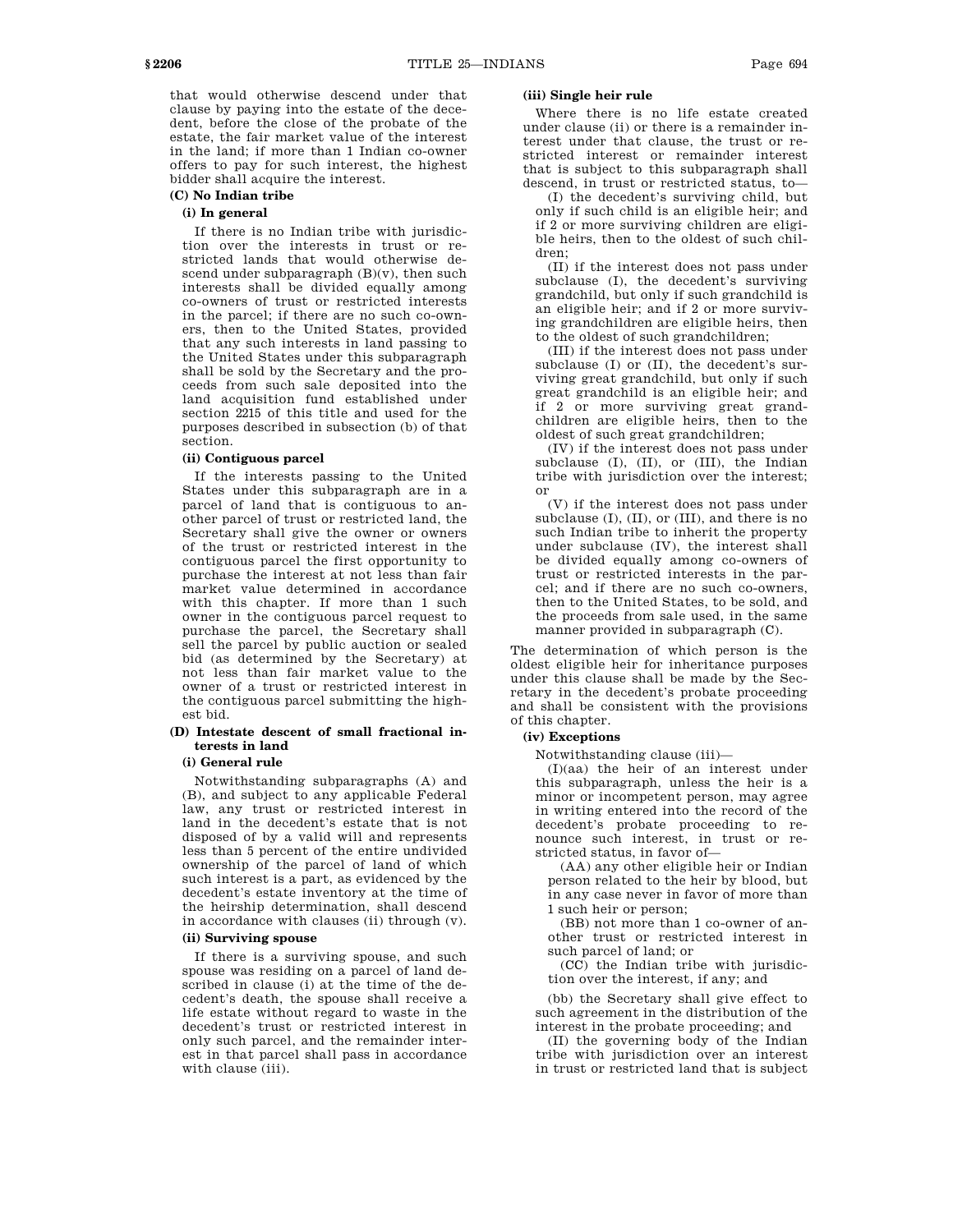to the provisions of this subparagraph may adopt a rule of intestate descent applicable to such interest that differs from the order of descent set forth in clause (iii). The Secretary shall apply such rule to the interest in distributing the decedent's estate, but only if—

(aa) a copy of the tribal rule is delivered to the official designated by the Secretary to receive copies of tribal rules for the purposes of this clause;

(bb) the tribal rule provides for the intestate inheritance of such interest by no more than 1 heir, so that the interest does not further fractionate;

(cc) the tribal rule does not apply to any interest disposed of by a valid will;

(dd) the decedent died on or after the date described in subsection (b) of section 8 of the American Indian Probate 2 Act of 2004, or on or after the date on which a copy of the tribal rule was delivered to the Secretary pursuant to item (aa), whichever is later; and

(ee) the Secretary does not make a determination within 90 days after a copy of the tribal rule is delivered pursuant to item (aa) that the rule would be unreasonably difficult to administer or does not conform with the requirements in item (bb) or (cc).

#### **(v) Effect of subparagraph**

Nothing in this subparagraph limits the right of any person to devise any trust or restricted interest pursuant to a valid will in accordance with subsection (b).

# **(3) Right of representation**

If, under this subsection, all or any part of the estate of a decedent is to pass to children of a deceased child by right of representation, that part is to be divided into as many equal shares as there are living children of the decedent and pre-deceased children who left issue who survive the decedent. Each living child of the decedent, if any, shall receive 1 share, and the share of each pre-deceased child shall be divided equally among the pre-deceased child's children.

### **(4) Special rule relating to survival**

In the case of intestate succession under this subsection, if an individual fails to survive the decedent by at least 120 hours, as established by clear and convincing evidence—

(A) the individual shall be deemed to have predeceased the decedent for the purpose of intestate succession; and

(B) the heirs of the decedent shall be determined in accordance with this section.

#### **(5) Status of inherited interests**

Except as provided in paragraphs  $(2)(A)$  and (D) regarding the life estate of a surviving spouse, a trust or restricted interest in land or trust personalty that descends under the provisions of this subsection shall vest in the heir in the same trust or restricted status as such interest was held immediately prior to the decedent's death.

### **(2) 3 Intestate descent of permanent improvements**

### **(A) Definition of covered permanent improvement**

In this paragraph, the term ''covered permanent improvement'' means a permanent improvement (including an interest in such an improvement) that is—

(i) included in the estate of a decedent; and

(ii) attached to a parcel of trust or restricted land that is also, in whole or in part, included in the estate of that decedent.

#### **(B) Rule of descent**

Except as otherwise provided in a tribal probate code approved under section 2205 of this title or a consolidation agreement approved under subsection  $(j)(9)$ , a covered permanent improvement in the estate of a decedent shall—

(i) descend to each eligible heir to whom the trust or restricted interest in land in the estate descends pursuant to this subsection; or

(ii) pass to the recipient of the trust or restricted interest in land in the estate pursuant to a renunciation under subsection (j)(8).

### **(C) Application and effect**

The provisions of this paragraph apply to a covered permanent improvement—

(i) even though that covered permanent improvement is not held in trust; and

(ii) without altering or otherwise affecting the non-trust status of such a covered permanent improvement.' 4

## **(b) Testamentary disposition**

# **(1) General devise of an interest in trust or restricted land**

### **(A) In general**

Subject to any applicable Federal law relating to the devise or descent of trust or restricted land, or a tribal probate code approved by the Secretary in accordance with section 2205 of this title, the owner of a trust or restricted interest in land may devise such interest to—

(i) any lineal descendant of the testator; (ii) any person who owns a preexisting undivided trust or restricted interest in the same parcel of land;

(iii) the Indian tribe with jurisdiction over the interest in land; or

(iv) any Indian;

in trust or restricted status.

### **(B) Rules of interpretation**

Any devise of a trust or restricted interest in land pursuant to subparagraph (A) to an Indian or the Indian tribe with jurisdiction over the interest shall be deemed to be a devise of the interest in trust or restricted status. Any devise of a trust or restricted in-

<sup>2</sup>So in original. Probably should be followed by ''Reform''.

<sup>3</sup>So in original. Another par. (2) follows par. (1).

<sup>4</sup>So in original. The quotation mark probably should not appear.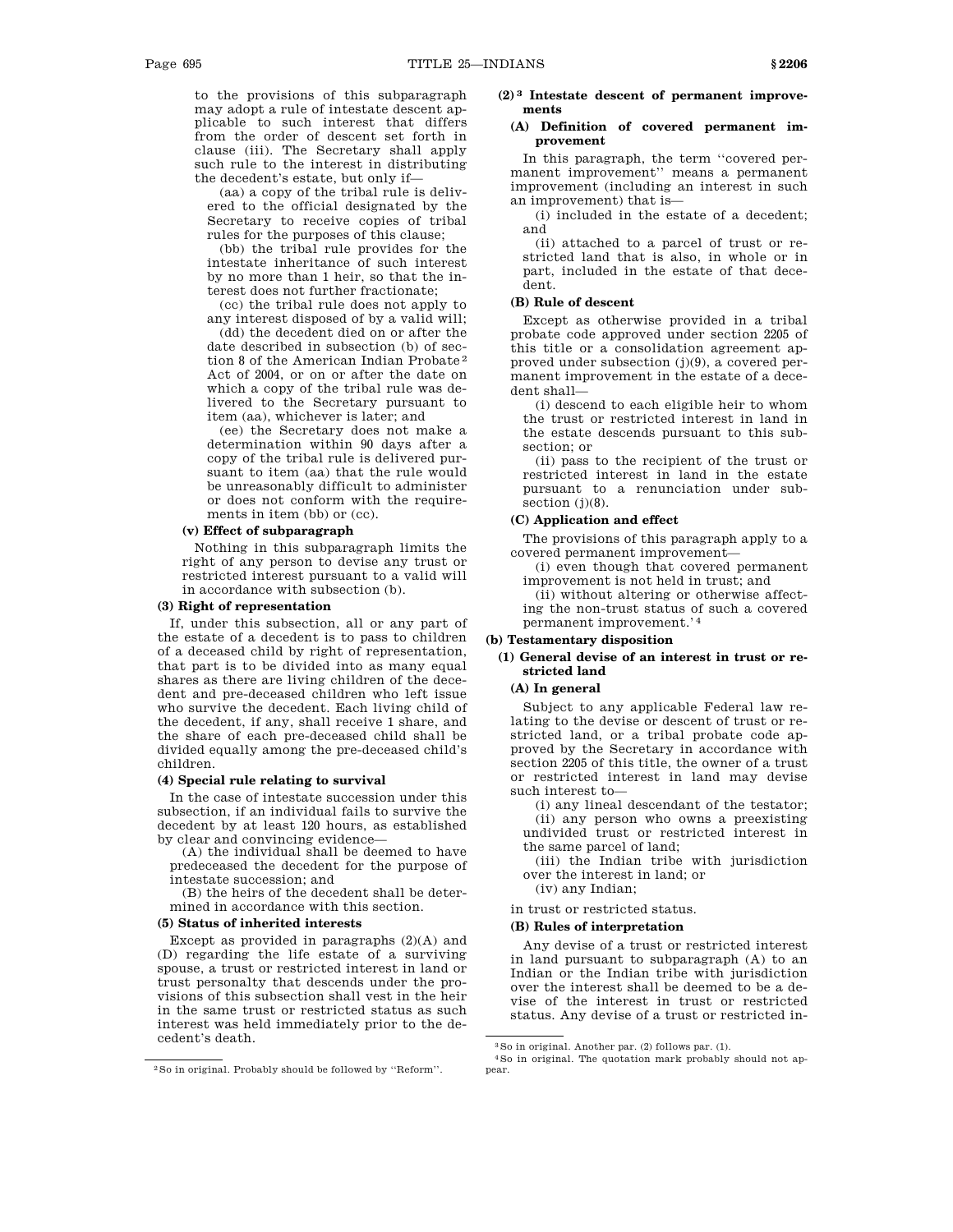terest in land to a person who is only eligible to be a devisee under clause (i) or (ii) of subparagraph (A) shall be presumed to be a devise of the interest in trust or restricted status unless language in such devise clearly evidences an intent on the part of the testator that the interest is to pass as a life estate or fee interest in accordance with paragraph  $(2)(A)$ .

### **(2) Devise of trust or restricted land as a life estate or in fee**

### **(A) In general**

Except as provided under any applicable Federal law, any trust or restricted interest in land that is not devised in accordance with paragraph  $(1)(A)$  may be devised only-

(i) as a life estate to any person, with the remainder being devised only in accordance with subparagraph (B) or paragraph (1); or

(ii) except as provided in subparagraph (B), as a fee interest without Federal restrictions against alienation to any person who is not eligible to be a devisee under clause (iv) of paragraph (1)(A).

### **(B) Indian reorganization act lands**

#### **(i) In general**

Subject to clauses (ii) and (iii), any interest''; 5 in trust or restricted land that is subject to section 464 of this title, may be devised only in accordance with—

(I) that section;

(II) subparagraph (A)(i); or

(III) paragraph  $(1)(A)$ .

### **(ii) Exception**

### **(I) In general**

Notwithstanding clause (i), in any case in which a resolution, law, or other duly adopted enactment of the Indian tribe with jurisdiction over the land of which an interest described in clause (i) is a part requests the Secretary to apply subparagraph (A)(ii) to devises of trust or restricted land under the jurisdiction of the Indian tribe, the interest may be devised in fee in accordance with subpara $graph (A)(ii)$ .

### **(II) Effect**

Subclause (I) shall apply with respect to a devise of a trust or restricted interest in land by any decedent who dies on or after the date on which the applicable Indian tribe adopts the resolution, law, or other enactment described in subclause (I), regardless of the date on which the devise is made.

#### **(III) Notice of request**

An Indian tribe shall provide to the Secretary a copy of any resolution, law, or other enactment of the Indian tribe that requests the Secretary to apply subparagraph (A)(ii) to devises of trust or restricted land under the jurisdiction of the Indian tribe.

#### 5So in original.

### **(iii) Effect**

Except as provided in clause (ii), nothing; and 6 in this section or in section 464 of this title, shall be construed to authorize the devise of any interest in trust or restricted land that is subject to section 464 of this title to any person as a fee interest under subparagraph (A)(ii).

# **(3) General devise of an interest in trust personalty**

# **(A) Trust personality 7 defined**

The term ''trust personalty'' as used in this section includes all funds and securities of any kind which are held in trust in an individual Indian money account or otherwise supervised by the Secretary.

### **(B) In general**

Subject to any applicable Federal law relating to the devise or descent of such trust personalty, or a tribal probate code approved by the Secretary in accordance with section 2205 of this title, the owner of an interest in trust personalty may devise such an interest to any person or entity.

## **(C) Maintenance as trust personalty**

In the case of a devise of an interest in trust personalty to a person or Indian tribe eligible to be a devisee under paragraph (1)(A), the Secretary shall maintain and continue to manage such interests as trust personalty.

### **(D) Direct disbursement and distribution**

In the case of a devise of an interest in trust personalty to a person or Indian tribe not eligible to be a devisee under paragraph (1)(A), the Secretary shall directly disburse and distribute such personalty to the devisee.

# **(4) Invalid devises and wills**

### **(A) Land**

Any trust or restricted interest in land that is not devised in accordance with paragraph (1) or (2) or that is not disposed of by a valid will shall descend in accordance with the applicable law of intestate succession as provided for in subsection (a) of this section.

### **(B) Personalty**

Any trust personalty that is not disposed of by a valid will shall descend in accordance with the applicable law of intestate succession as provided for in subsection (a) of this section.

# **(c) Joint tenancy; right of survivorship (1) Presumption of joint tenancy**

If a testator devises trust or restricted interests in the same parcel of land to more than 1 person, in the absence of clear and express language in the devise stating that the interest is to pass to the devisees as tenants in common, the devise shall be presumed to create a joint tenancy with the right of survivorship in the interests involved.

<sup>6</sup>So in original. The semicolon and word ''and'' probably should not appear.

<sup>7</sup>So in original. Probably should be ''personalty''.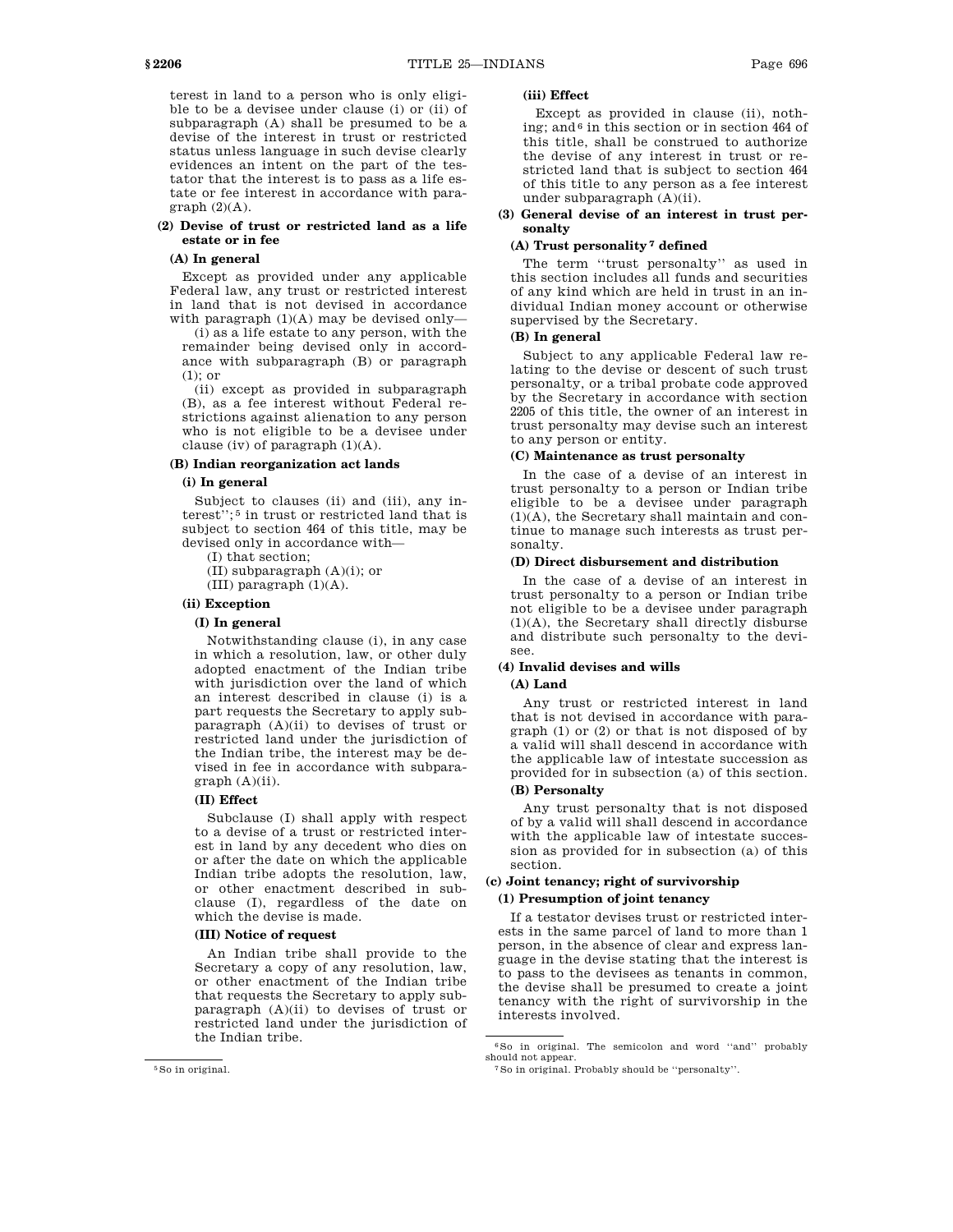### **(2) Exception**

Paragraph (1) shall not apply to any devise of an interest in trust or restricted land where the will in which such devise is made was executed prior to the date that is 1 year after the date on which the Secretary publishes the certification required by section 8(a)(4) of the American Indian Probate Reform Act of 2004.

### **(d) Descent of off-reservation lands**

### **(1) Indian reservation defined**

For purposes of this subsection, the term ''Indian reservation'' includes lands located within—

(A)(i) Oklahoma; and

(ii) the boundaries of an Indian tribe's former reservation (as defined and determined by the Secretary);

(B) the boundaries of any Indian tribe's current or former reservation; or

(C) any area where the Secretary is required to provide special assistance or consideration of a tribe's acquisition of land or interests in land.

### **(2) Descent**

Except in the State of California, upon the death of an individual holding an interest in trust or restricted lands that are located outside the boundaries of an Indian reservation and that are not subject to the jurisdiction of any Indian tribe, that interest shall descend either—

(A) by testate or intestate succession in trust to an Indian; or

(B) in fee status to any other devises or heirs.

### **(e) Approval of agreements**

The official authorized to adjudicate the probate of trust or restricted lands shall have the authority to approve agreements between a decedent's heirs and devisees to consolidate interests in trust or restricted lands. The agreements referred to in the preceding sentence may include trust or restricted lands that are not a part of the decedent's estate that is the subject of the probate. The Secretary may promulgate regulations for the implementation of this subsection.

## **(f) Estate planning assistance**

### **(1) In general**

(A) The activities conducted under this subsection shall be conducted in accordance with any applicable—

(i) tribal probate code; or

(ii) tribal land consolidation plan.

(B) The Secretary shall provide estate planning assistance in accordance with this subsection, to the extent amounts are appropriated for such purpose.

### **(2) Requirements**

The estate planning assistance provided under paragraph (1) shall be designed to—

(A) inform, advise, and assist Indian landowners with respect to estate planning in order to facilitate the transfer of trust or restricted lands to a devisee or devisees selected by the landowners;

(B) dramatically increase the use of wills and other methods of devise among Indian landowners;

(C) substantially reduce the quantity and complexity of Indian estates that pass intestate through the probate process, while protecting the rights and interests of Indian landowners; and

(D) assist Indian landowners in accessing information pursuant to section 2216(e) of this title.

### **(3) Probate code development and legal assistance grants**

In carrying out this section, the Secretary may award grants, including noncompetitive grants, to—

(A) Indian tribes, for purposes of tribal probate code development and estate planning services to tribal members;

(B) organizations that provide legal assistance services for Indian tribes, Indian organizations, and individual owners of interests in trust or restricted lands that are qualified as nonprofit organizations under section 501(c)(3) of title 26 and provide such services pursuant to Federal poverty guidelines, for purposes of providing civil legal assistance to such Indian tribes, individual owners, and Indian organizations for the development of tribal probate codes, for estate planning services or for other purposes consistent with the services they provide to Indians and Indian tribes; and

(C) in specific areas and reservations where qualified nonprofit organizations referred to in subparagraph (B) do not provide such legal assistance to Indian tribes, Indian organizations, or individual owners of trust or restricted land, to other providers of such legal assistance;

that submit an application to the Secretary, in such form and manner as the Secretary may prescribe.

### **(4) Authorization for appropriations**

There is authorized to be appropriated such sums as may be necessary to carry out the provisions of paragraph (3).

# **(g) Applicable Federal law**

## **(1) In general**

Any references in subsections (a) and (b) of this section to applicable Federal law include—

(A) Public Law 91–627 (84 Stat. 1874);

(B) Public Law 92–377 (86 Stat. 530);

- (C) Public Law 92–443 (86 Stat. 744);
- (D) Public Law 96–274 (94 Stat. 537); and
- (E) Public Law 98–513 (98 Stat. 2411).

### **(2) No effect on laws**

Nothing in this chapter amends or otherwise affects the application of any law specified in paragraph (1), or any other Federal law that pertains specifically to—

(A) trust or restricted land located on 1 or more specific Indian reservations that are expressly identified in such law; or

(B) the allotted land (or any interest relating to such land) of 1 or more specific Indian tribes expressly identified in such law, in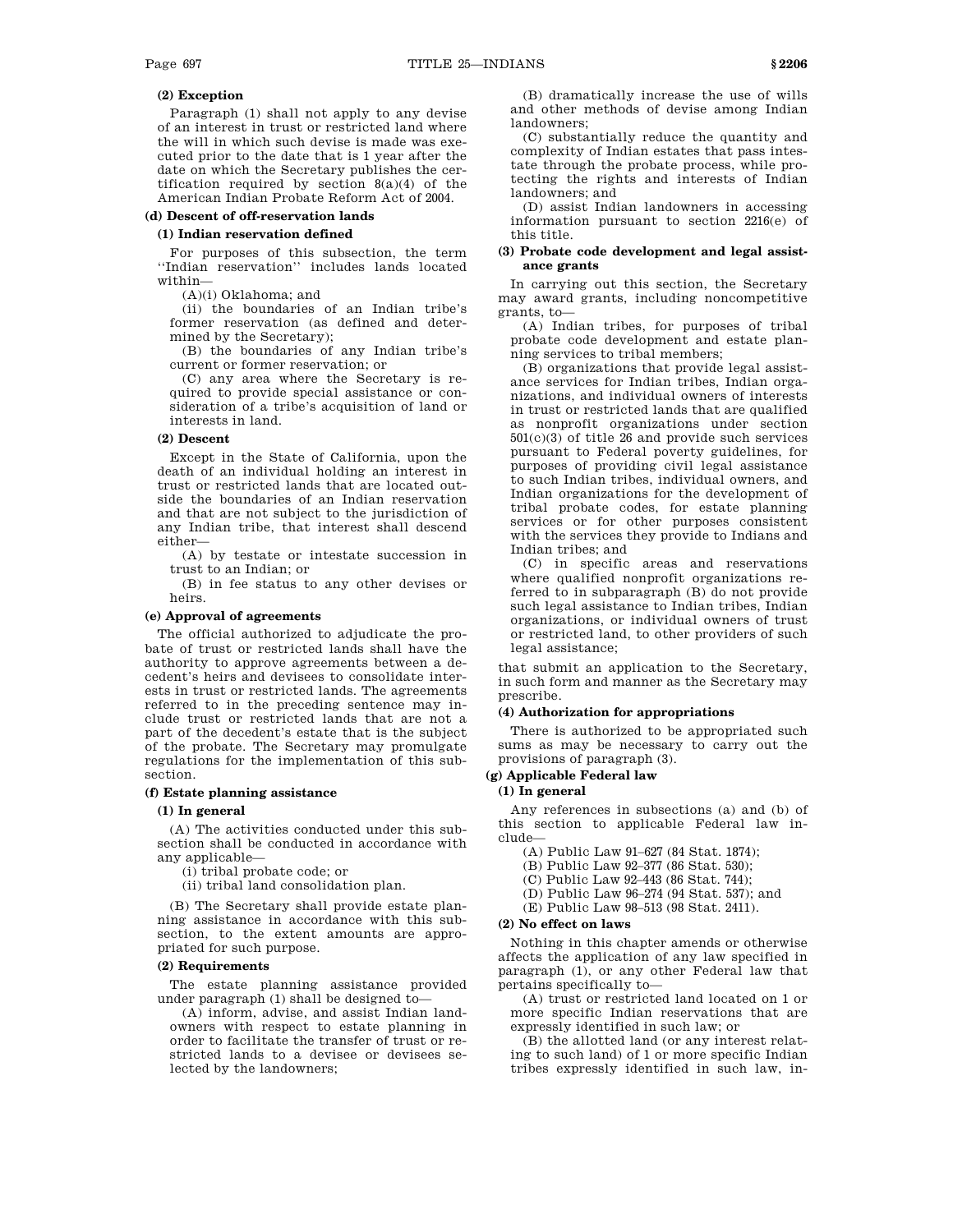cluding any of the Federal laws governing the probate or determination of heirs associated with, or otherwise relating to, the land, interest in land, or other interests or assets that are owned by individuals in—

(i) Five Civilized Tribes restricted fee status; or

(ii) Osage Tribe restricted fee status.

### **(3) Limitation on effect of paragraph**

Except to the extent that this chapter would amend or otherwise affect the application of a Federal law specified or described in paragraph  $(1)$  or  $(2)$ , nothing in paragraph  $(2)$  limits the application of this chapter to trust or restricted land, interests in such land, or any other trust or restricted interests or assets.

### **(h) Rules of interpretation**

In the absence of a contrary intent, and except as otherwise provided under this chapter, applicable Federal law, or a tribal probate code approved by the Secretary pursuant to section 2205 of this title, wills shall be construed as to trust and restricted land and trust personalty in accordance with the following rules:

# **(1) Construction that will passes all property**

### **(A) In general**

A will shall be construed to apply to all trust and restricted land and trust personalty which the testator owned at his death, including any such land or personalty acquired after the execution of his will.

### **(B) Permanent improvements**

Except as otherwise expressly provided in the will, a devise of a trust or restricted interest in a parcel of land shall be presumed to include the interest of the testator in any permanent improvements attached to the parcel of land.

### **(C) Application and effect**

The provisions of this paragraph apply to a covered permanent improvement—

(i) even though that covered permanent improvement is not held in trust; and

(ii) without altering or otherwise affecting the non-trust status of such a covered permanent improvement.

### **(2) Class gifts**

### **(A) No differentiation between relationship by blood and relationship by affinity**

Terms of relationship that do not differentiate relationships by blood from those by affinity, such as ''uncles'', ''aunts'', ''nieces'', or ''nephews'', are construed to exclude relatives by affinity. Terms of relationship that do not differentiate relationships by the half blood from those by the whole blood, such as ''brothers'', ''sisters'', ''nieces'', or ''nephews'', are construed to include both types of relationships.

### **(B) Meaning of ''heirs'' and ''next of kin'', etc.; time of ascertaining class**

A devise of trust or restricted interest in land or an interest in trust personalty to the testator's or another designated person's ''heirs'', ''next of kin'', ''relatives'', or ''family'' shall mean those persons, including the spouse, who would be entitled to take under the provisions of this chapter for nontestamentary disposition. The class is to be ascertained as of the date of the testator's death.

### **(C) Time for ascertaining class**

In construing a devise to a class other than a class described in subparagraph (B), the class shall be ascertained as of the time the devise is to take effect in enjoyment. The surviving issue of any member of the class who is then dead shall take by right of representation the share which their deceased ancestor would have taken.

#### **(3) Meaning of ''die without issue'' and similar phrases**

In any devise under this chapter,<sup>8</sup> the words ''die without issue'', ''die without leaving issue'', ''have no issue'', or words of a similar import shall be construed to mean that an individual had no lineal descendants in his lifetime or at his death, and not that there will be no lineal descendants at some future time.

#### **(4) Persons born out of wedlock**

In construing provisions of this chapter 8 relating to lapsed and void devises, and in construing a devise to a person or persons described by relationship to the testator or to another, a person born out of wedlock shall be considered the child of the natural mother and also of the natural father.

### **(5) Lapsed devises**

Subject to the provisions of subsection (b) of this section, where the testator devises or bequeaths a trust or restricted interest in land or trust personalty to the testator's grandparents or to the lineal descendent of a grandparent, and the devisee or legatee dies before the testator leaving lineal descendents, such descendents shall take the interest so devised or bequeathed per stirpes.

### **(6) Void devises**

Except as provided in paragraph (5), and if the disposition shall not be otherwise expressly provided for by a tribal probate code approved under section 2205 of this title, if a devise other than a residuary devise of a trust or restricted interest in land or trust personalty fails for any reason, such interest shall become part of the residue and pass, subject to the provisions of subsection (b) of this section, to the other residuary devisees, if any, in proportion to their respective shares or interests in the residue.

### **(7) Family cemetery plot**

If a family cemetery plot owned by the testator in trust or restricted status at his decease is not mentioned in the decedent's will, the ownership of the plot shall descend to his heirs as if he had died intestate.

### **(i) Heirship by killing**

### **(1) Heir by killing defined**

As used in this subsection, ''heir by killing'' means any person who knowingly participates,

<sup>8</sup>See References in Text note below.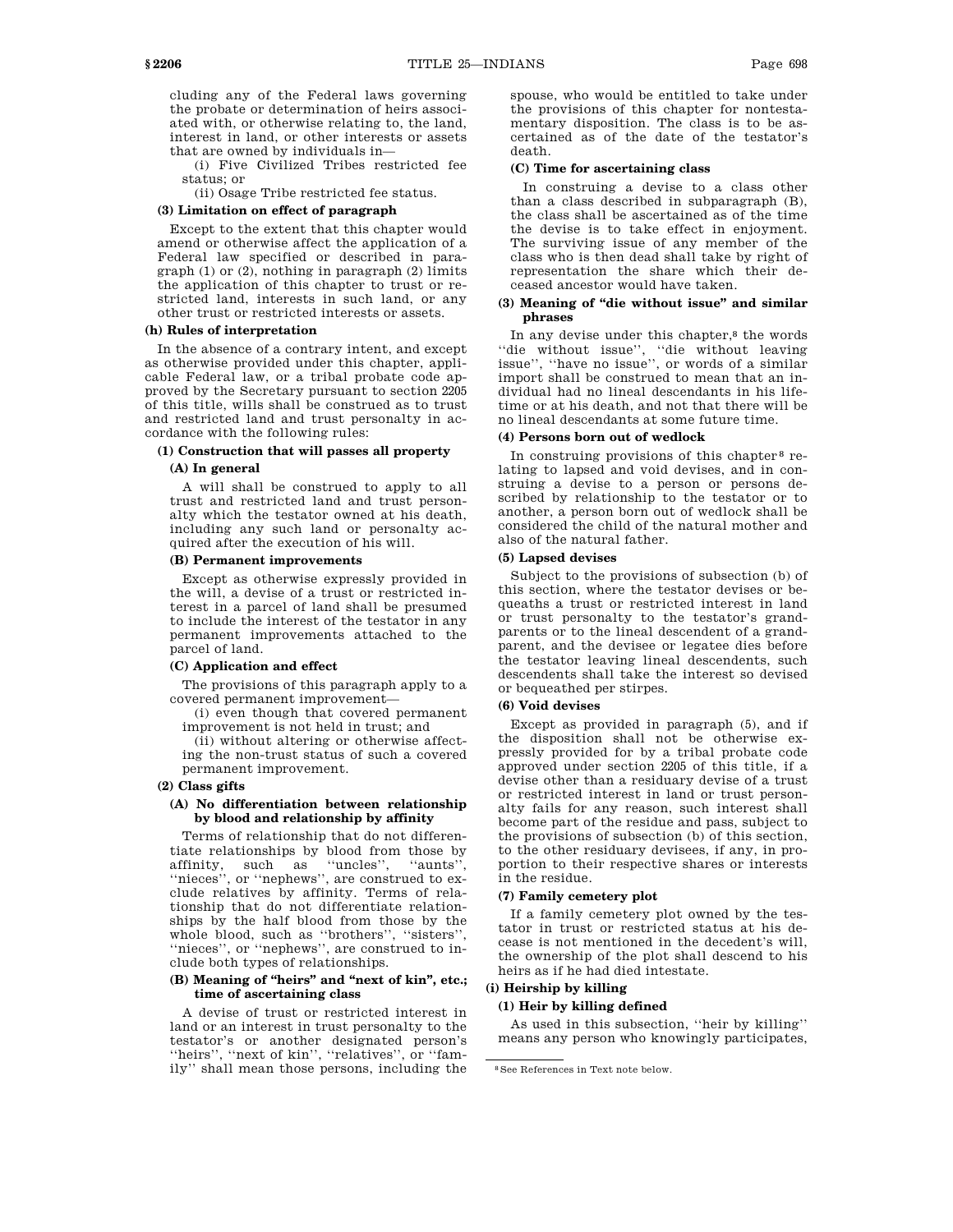either as a principal or as an accessory before the fact, in the willful and unlawful killing of the decedent.

### **(2) No acquisition of property by killing**

Subject to any applicable Federal law relating to the devise or descent of trust or restricted land, no heir by killing shall in any way acquire any trust or restricted interests in land or interests in trust personalty as the result of the death of the decedent, but such property shall pass in accordance with this subsection.

### **(3) Descent, distribution, and right of survivorship**

The heir by killing shall be deemed to have predeceased the decedent as to decedent's trust or restricted interests in land or trust personalty which would have passed from the decedent or his estate to such heir—

(A) under intestate succession under this section;

(B) under a tribal probate code, unless otherwise provided for;

(C) as the surviving spouse;

(D) by devise;

(E) as a reversion or a vested remainder;

(F) as a survivorship interest; and

(G) as a contingent remainder or executory or other future interest.

### **(4) Joint tenants, joint owners, and joint obligees**

(A) Any trust or restricted land or trust personalty held by only the heir by killing and the decedent as joint tenants, joint owners, or joint obligees shall pass upon the death of the decedent to his or her estate, as if the heir by killing had predeceased the decedent.

(B) As to trust or restricted land or trust personalty held jointly by 3 or more persons, including both the heir by killing and the decedent, any income which would have accrued to the heir by killing as a result of the death of the decedent shall pass to the estate of the decedent as if the heir by killing had predeceased the decedent and any surviving joint tenants.

(C) Notwithstanding any other provision of this subsection, the decedent's trust or restricted interest in land or trust personalty that is held in a joint tenancy with the right of survivorship shall be severed from the joint tenancy as though the property held in the joint tenancy were to be severed and distributed equally among the joint tenants and the decedent's interest shall pass to his estate; the remainder of the interests shall remain in joint tenancy with right of survivorship among the surviving joint tenants.

### **(5) Life estate for the life of another**

If the estate is held by a third person whose possession expires upon the death of the decedent, it shall remain in such person's hands for the period of time following the decedent's death equal to the life expectancy of the decedent but for the killing.

### **(6) Preadjudication rule**

### **(A) In general**

If a person has been charged, whether by indictment, information, or otherwise by the United States, a tribe, or any State, with voluntary manslaughter or homicide in connection with a decedent's death, then any and all trust or restricted land or trust personalty that would otherwise pass to that person from the decedent's estate shall not pass or be distributed by the Secretary until the charges have been resolved in accordance with the provisions of this paragraph.

### **(B) Dismissal or withdrawal**

Upon dismissal or withdrawal of the charge, or upon a verdict of not guilty, such land and personalty shall pass as if no charge had been filed or made.

### **(C) Conviction**

Upon conviction of such person, and the exhaustion of all appeals, if any, the trust and restricted land and trust personalty in the estate shall pass in accordance with this subsection.

### **(7) Broad construction; policy of subsection**

This subsection shall not be considered penal in nature, but shall be construed broadly in order to effect the policy that no person shall be allowed to profit by his own wrong, wherever committed.

### **(j) General rules governing probate**

## **(1) Scope**

Except as provided under applicable Federal law or a tribal probate code approved under section 2205 of this title, the provisions of this subsection shall govern the probate of estates containing trust and restricted interests in land or trust personalty.

### **(2) Pretermitted spouses and children**

# **(A) Spouses**

# **(i) In general**

Except as provided in clause (ii), if the surviving spouse of a testator married the testator after the testator executed the will of the testator, the surviving spouse shall receive the intestate share in the decedent's trust or restricted land and trust personalty that the spouse would have received if the testator had died intestate.

### **(ii) Exception**

Clause (i) shall not apply to a trust or restricted interest in land where—

(I) the will of a testator is executed before the date that is 1 year after the date on which the Secretary publishes a notice of certification under section 8(a)(4) of the American Indian Probate Reform Act of 2004 (25 U.S.C. 2201 note; Public Law 108–374);

(II)(aa) the spouse of a testator is a non-Indian; and

(bb) the testator devised the interests in trust or restricted land of the testator to 1 or more Indians;

(III) it appears, based on an examination of the will or other evidence, that the will was made in contemplation of the marriage of the testator to the surviving spouse;

(IV) the will expresses the intention that the will is to be effective notwithstanding any subsequent marriage; or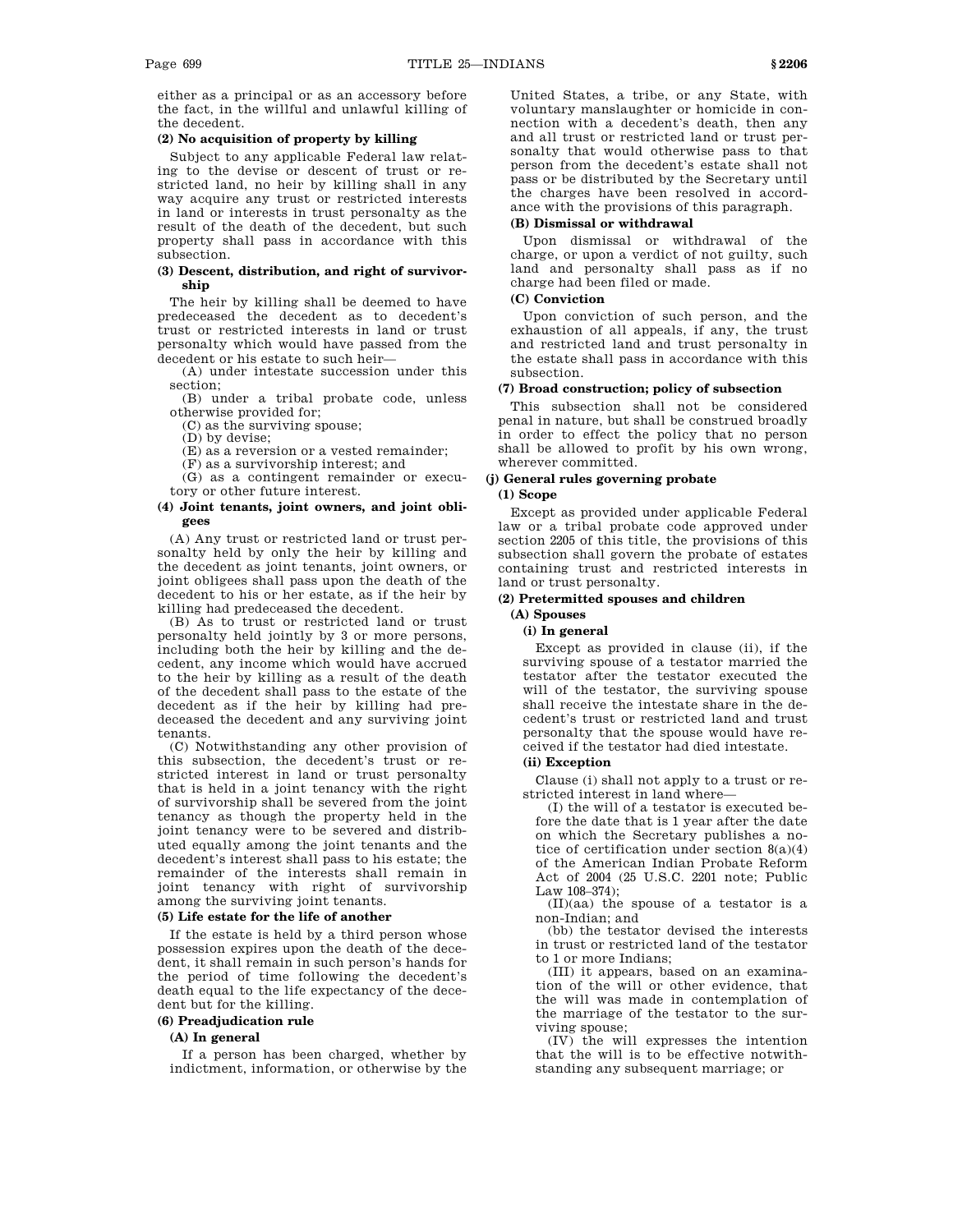(V)(aa) the testator provided for the spouse by a transfer of funds or property outside the will; and

(bb) an intent that the transfer be in lieu of a testamentary provision is demonstrated by statements of the testator or through a reasonable inference based on the amount of the transfer or other evidence.

### **(iii) Spouses married at the time of the will**

Should the surviving spouse of the testator be omitted from the will of the testator, the surviving spouse shall be treated, for purposes of trust or restricted land or trust personalty in the testator's estate, in accordance with subsection  $(a)(2)(A)$  of this section, as though there was no will but only if—

(I) the testator and surviving spouse were continuously married without legal separation for the 5-year period preceding the decedent's death;

(II) the testator and surviving spouse have a surviving child who is the child of the testator;

(III) the surviving spouse has made substantial payments toward the purchase of, or improvements to, the trust or restricted land in such estate; or

(IV) the surviving spouse is under a binding obligation to continue making loan payments for the trust or restricted land for a substantial period of time;

except that, if there is evidence that the testator adequately provided for the surviving spouse and any minor children by a transfer of funds or property outside of the will, this clause shall not apply.

# **(B) Children**

# **(i) In general**

If a testator executed the will of the testator before the birth or adoption of 1 or more children of the testator, and the omission of the children from the will is a product of inadvertence rather than an intentional omission, the children shall share in the trust or restricted interests in land and trust personalty as if the decedent had died intestate.

### **(ii) Adopted heirs**

Any person recognized as an heir by virtue of adoption under the Act of July 8, 1940 (25 U.S.C. 372a), shall be treated as the child of a decedent under this subsection.

# **(iii) Adopted-out children**

# **(I) In general**

For purposes of this chapter, an adopted person shall not be considered the child or issue of his natural parents, except in distributing the estate of a natural kin, other than the natural parent, who has maintained a family relationship with the adopted person. If a natural parent shall have married the adopting parent, the adopted person for purposes of inheritance by, from and through him shall also be considered the issue of such natural parent.

### **(II) Eligible heir pursuant to other Federal law or tribal law**

Notwithstanding the provisions of subparagraph (B)(iii)(I), other Federal laws and laws of the Indian tribe with jurisdiction over the trust or restricted interest in land may otherwise define the inheritance rights of adopted-out children.

# **(3) Divorce**

# **(A) Surviving spouse**

# **(i) In general**

An individual who is divorced from a decedent, or whose marriage to the decedent has been annulled, shall not be considered to be a surviving spouse unless, by virtue of a subsequent marriage, the individual is married to the decedent at the time of death of the decedent.

# **(ii) Separation**

A decree of separation that does not dissolve a marriage, and terminate the status of husband and wife, shall not be considered a divorce for the purpose of this subsection.

### **(iii) No effect on adjudications**

Nothing in clause (i) shall prevent the Secretary from giving effect to a property right settlement relating to a trust or restricted interest in land or an interest in trust personalty if 1 of the parties to the settlement dies before the issuance of a final decree dissolving the marriage of the parties to the property settlement.

### **(B) Effect of subsequent divorce on a will or devise**

### **(i) In general**

If, after executing a will, a testator is divorced or the marriage of the testator is annulled, as of the effective date of the divorce or annulment, any disposition of trust or restricted interests in land or of trust personalty made by the will to the former spouse of the testator shall be considered to be revoked unless the will expressly provides otherwise.

### **(ii) Property**

Property that is prevented from passing to a former spouse of a decedent under clause (i) shall pass as if the former spouse failed to survive the decedent.

#### **(iii) Provisions of wills**

Any provision of a will that is considered to be revoked solely by operation of this subparagraph shall be revived by the remarriage of a testator to the former spouse of the testator.

### **(4) After-born heirs**

A child in gestation at the time of decedent's death will be treated as having survived the decedent if the child lives at least 120 hours after its birth.

### **(5) Advancements of trust personalty during lifetime; effect on distribution of estate**

(A) The trust personalty of a decedent who dies intestate as to all or a portion of his or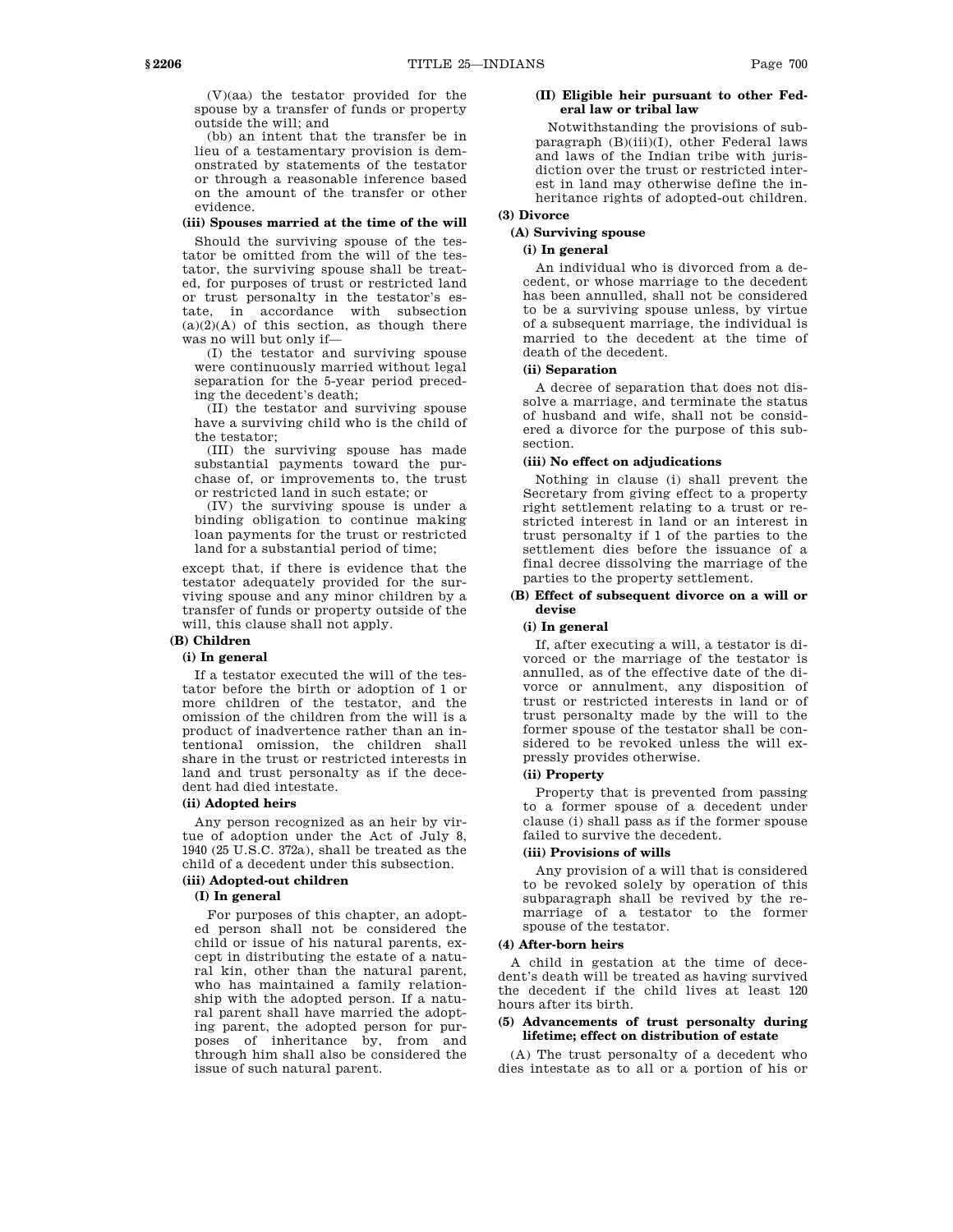her estate, given during the decedent's lifetime to a person eligible to be an heir of the decedent under subsection  $(b)(2)(B)$  of this section, shall be treated as an advancement against the heir's inheritance, but only if the decedent declared in a contemporaneous writing, or the heir acknowledged in writing, that the gift is an advancement or is to be taken into account in computing the division and distribution of the decedent's intestate estate.

(B) For the purposes of this section, trust personalty advanced during the decedent's lifetime is valued as of the time the heir came into possession or enjoyment of the property or as of the time of the decedent's death, whichever occurs first.

(C) If the recipient of the trust personalty predeceases the decedent, the property shall not be treated as an advancement or taken into account in computing the division and distribution of the decedent's intestate estate unless the decedent's contemporaneous writing provides otherwise.

### **(6) Heirs related to decedent through 2 lines; single share**

A person who is related to the decedent through 2 lines of relationship is entitled to only a single share of the trust or restricted land or trust personalty in the decedent's estate based on the relationship that would entitle such person to the larger share.

# **(7) Notice**

### **(A) In general**

To the maximum extent practicable, the Secretary shall notify each owner of trust and restricted land of the provisions of this chapter.

### **(B) Combined notices**

The notice under subparagraph (A) may, at the discretion of the Secretary, be provided with the notice required under subsection (a) of section 8 of the American Indian Probate Reform Act of 2004.

# **(8) Renunciation or disclaimer of interests**

### **(A) In general**

Any person 18 years of age or older may renounce or disclaim an inheritance of a trust or restricted interest in land or in trust personalty through intestate succession or devise, either in full or subject to the reservation of a life estate (where the interest is an interest in land), in accordance with subparagraph (B), by filing a signed and acknowledged declaration with the probate decisionmaker prior to entry of a final probate order. No interest so renounced or disclaimed shall be considered to have vested in the renouncing or disclaiming heir or devisee, and the renunciation or disclaimer shall not be considered to be a transfer or gift of the renounced or disclaimed interest.

### **(B) Eligible recipients of renounced or disclaimed interests; notice to recipients (i) Interests in land**

A trust or restricted interest in land may be renounced or disclaimed only in favor of(I) an eligible heir;

(II) any person who would have been eligible to be a devisee of the interest in question pursuant to subsection  $(b)(1)(A)$ of this section (but only in cases where the renouncing person is a devisee of the interest under a valid will); or

(III) the Indian tribe with jurisdiction over the interest in question;

and the interest so renounced shall pass to its recipient in trust or restricted status.

### **(ii) Trust personalty**

An interest in trust personalty may be renounced or disclaimed in favor of any person who would be eligible to be a devisee of such an interest under subsection (b)(3) of this section and shall pass to the recipient in accordance with the provisions of that subsection.

### **(iii) Unauthorized renunciations and disclaimers**

Unless renounced or disclaimed in favor of a person or Indian tribe eligible to receive the interest in accordance with the provisions of this subparagraph, a renounced or disclaimed interest shall pass as if the renunciation or disclaimer had not been made.

### **(C) Acceptance of interest**

A renunciation or disclaimer of an interest filed in accordance with this paragraph shall be considered accepted when implemented in a final order by a decisionmaker, and shall thereafter be irrevocable. No renunciation or disclaimer of an interest shall be included in such order unless the recipient of the interest has been given notice of the renunciation or disclaimer and has not refused to accept the interest. All disclaimers and renunciations filed and implemented in probate orders made effective prior to October 27, 2004, are hereby ratified.

### **(D) Rule of construction**

Nothing in this paragraph shall be construed to allow the renunciation of an interest that is subject to subsection  $(a)(2)(D)$  of this section in favor of more than 1 person.

### **(9) Consolidation agreements**

### **(A) In general**

During the pendency of probate, the decisionmaker is authorized to approve written consolidation agreements effecting exchanges or gifts voluntarily entered into between the decedent's eligible heirs or devisees, to consolidate interests in any tract of land included in the decedent's trust inventory. Such agreements may provide for the conveyance of interests already owned by such heirs or devisees in such tracts, without having to comply with the Secretary's rules and requirements otherwise applicable to conveyances by deed of trust or restricted interests in land.

### **(B) Effective**

An agreement approved under subparagraph (A) shall be considered final when im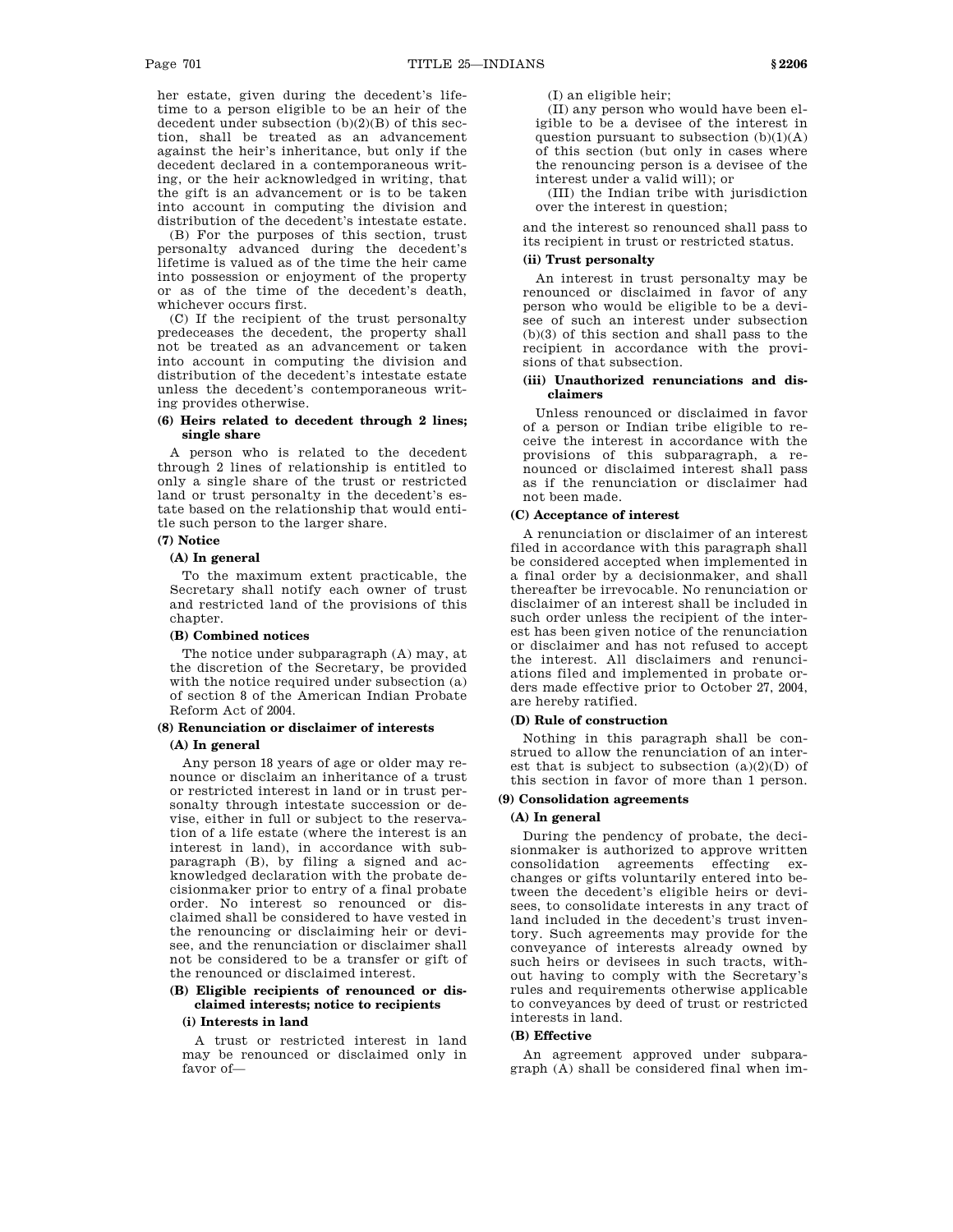plemented in an order by a decisionmaker. The final probate order shall direct any changes necessary to the Secretary's land records, to reflect and implement the terms of the approved agreement.

# **(C) Effect on purchase option at probate**

Any interest in trust or restricted land that is subject to a consolidation agreement under this paragraph or subsection (e) of this section shall not be available for purchase under subsection (*o*) of this section unless the decisionmaker determines that the agreement should not be approved.

#### **(k) Notification to landowners**

After receiving a written request by any owner of a trust or restricted interest in land, the Secretary shall provide to such landowner the following information with respect to each tract of trust or restricted land in which the landowner has an interest:

(1) The location of the tract of land involved. (2) The identity of each other co-owner of in-

terests in the parcel of land. (3) The percentage of ownership of each owner of an interest in the tract.

### **(***l***) Pilot project for the management of trust assets of Indian families and relatives**

### **(1) Development pilot project**

The Secretary shall consult with tribes, individual landowner organizations, Indian advocacy organizations, and other interested parties to—

(A) develop a pilot project for the creation of legal entities such as private or family trusts, partnerships corporations, or other organizations to improve, facilitate, and assist in the efficient management of interests in trust or restricted lands or funds owned by Indian family members and relatives; and

(B) develop proposed rules, regulations, and guidelines to implement the pilot project, including—

(i) the criteria for establishing such legal entities;

(ii) reporting and other requirements that the Secretary determines to be appropriate for administering such entities; and

(iii) provisions for suspending or revoking the authority of an entity to engage in activities relating to the management of trust or restricted assets under the pilot project in order to protect the interests of the beneficial owners of such assets.

### **(2) Primary purposes; limitation; approval of transactions; payments by Secretary**

#### **(A) Purposes**

The primary purpose of any entity organized under the pilot project shall be to improve, facilitate, and assist in the management of interests in trust or restricted land, held by 1 or more persons, in furtherance of the purposes of this chapter.

### **(B) Limitation**

The organization or activities of any entity under the pilot project shall not be construed to impair, impede, replace, abrogate, or modify in any respect the trust duties or responsibilities of the Secretary, nor shall anything in this subsection or in any rules, regulations, or guidelines developed under this subsection enable any private or family trustee of trust or restricted interests in land to exercise any powers over such interests greater than that held by the Secretary with respect to such interests.

### **(C) Secretarial approval of transactions**

Any transaction involving the lease, use, mortgage or other disposition of trust or restricted land or other trust assets administered by or through an entity under the pilot project shall be subject to approval by the Secretary in accordance with applicable Federal law.

# **(D) Payments**

The Secretary shall have the authority to make payments of income and revenues derived from trust or restricted land or other trust assets administered by or through an entity participating in the pilot project directly to the entity, in accordance with requirements of the regulations adopted pursuant to this subsection.

# **(3) Limitations on pilot project**

# **(A) Number of organizations**

The number of entities established under the pilot project authorized by this subsection shall not exceed 30.

### **(B) Regulations required**

No entity shall commence activities under the pilot project authorized by this subsection until the Secretary has adopted final rules and regulations under paragraph (1)(B).

### **(4) Report to Congress**

Prior to the expiration of the pilot project provided for under this subsection, the Secretary shall submit a report to Congress stating—

(A) a description of the Secretary's consultation with Indian tribes, individual landowner associations, Indian advocacy organizations, and other parties consulted with regarding the development of rules and regulations for the creation and management of interests in trust and restricted lands under the pilot project;

(B) the feasibility of accurately monitoring the performance of legal entities such as those involved in the pilot project, and the effectiveness of such entities as mechanisms to manage and protect trust assets;

(C) the impact that the use of entities such as those in the pilot project may have with respect to the accomplishment of the goals of this chapter; and

(D) any recommendations that the Secretary may have regarding whether to adopt a permanent program as a management and consolidation measure for interests in trust or restricted lands.

### **(m) Notice to heirs**

Prior to holding a hearing to determine the heirs to trust or restricted property, or making a decision determining such heirs, the Secretary shall seek to provide actual written notice of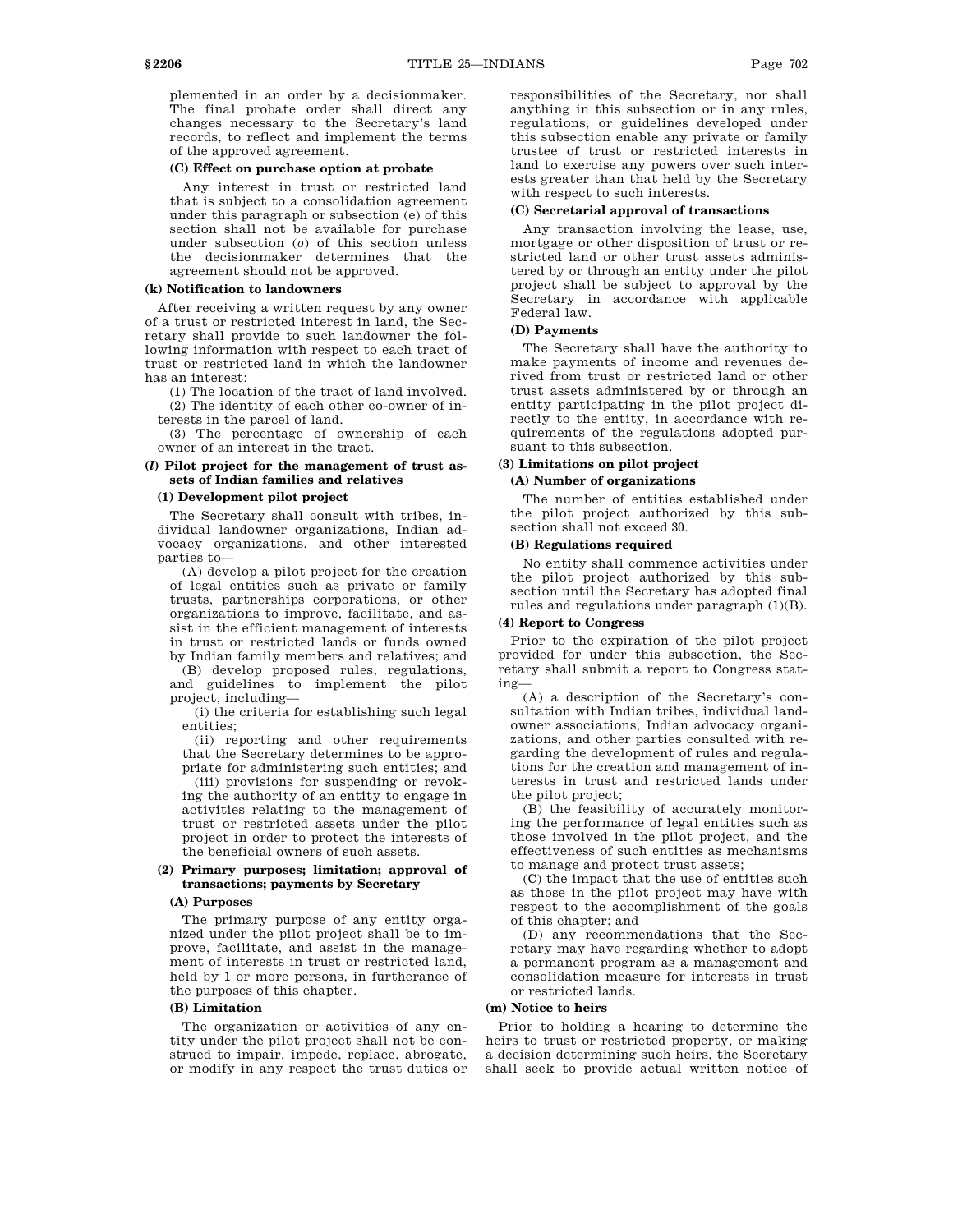the proceedings to all heirs. Such efforts shall include—

(1) a search of publicly available records and Federal records, including telephone and address directories and including electronic search services or directories;

(2) an inquiry with family members and coheirs of the property;

(3) an inquiry with the tribal government of which the owner is a member, and the tribal government with jurisdiction over the property, if any; and

(4) if the property is of a value greater than \$2,000, engaging the services of an independent firm to conduct a missing persons search.

### **(n) Missing heirs**

(1) For purposes of this subsection and subsection (m) of this section, an heir may be presumed missing if—

(A) such heir's whereabouts remain unknown 60 days after completion of notice efforts under subsection (m) of this section; and

(B) in the proceeding to determine a decedent's heirs, the Secretary finds that the heir has had no contact with other heirs of the decedent, if any, or with the Department relating to trust or restricted land or other trust assets at any time during the 6-year period preceding the hearing to determine heirs.

(2) Before the date for declaring an heir missing, any person may request an extension of time to locate such heir. The Secretary shall grant a reasonable extension of time for good cause.

(3) An heir shall be declared missing only after a review of the efforts made in the heirship proceeding and a finding has been made that this subsection has been complied with.

(4) An heir determined to be missing pursuant to this subsection shall be deemed to have predeceased the decedent for purposes of descent and devise of trust or restricted land and trust personalty within that decedent's estate.

## **(***o***) Purchase option at probate**

## **(1) In general**

The trust or restricted interests in a parcel of land in the decedent's estate may be purchased at probate in accordance with the provisions of this subsection.

# **(2) Sale of interest at fair market value**

Subject to paragraph (3), the Secretary is authorized to sell trust or restricted interests in land subject to this subsection, including the interest that a surviving spouse would otherwise receive under subparagraph (A) or (D) of subsection (a)(2) of this section, at no less than fair market value, as determined in accordance with the provisions of this chapter, to any of the following eligible purchasers:

(A) Any other eligible heir taking an interest in the same parcel of land by intestate succession or the decedent's other devisees of interests in the same parcel who are eligible to receive a devise under subsection  $(b)(1)(A)$  of this section.

(B) All persons who own undivided trust or restricted interests in the same parcel of land involved in the probate proceeding.

(C) The Indian tribe with jurisdiction over the interest, or the Secretary on behalf of such Indian tribe.

# **(3) Request to purchase; consent requirements; multiple requests to purchase**

# **(A) In general**

No sale of an interest in probate shall occur under this subsection unless—

(i) an eligible purchaser described in paragraph (2) submits a written request to purchase prior to the distribution of the interest to heirs or devisees of the decedent and in accordance with any regulations of the Secretary; and

(ii) except as provided in paragraph (5), the heirs or devisees of such interest, and the decedent's surviving spouse, if any, receiving a life estate under subparagraph  $(A)$  or  $(D)$  of subsection  $(a)(2)$  of this section consent to the sale.

### **(B) Multiple requests to purchase**

Except for interests purchased pursuant to paragraph (5), if the Secretary receives a request with respect to an interest from more than 1 eligible purchaser under paragraph (2), the Secretary shall sell the interest to the eligible purchaser that is selected by the applicable heir, devisee, or surviving spouse.

### **(4) Appraisal and notice**

Prior to the sale of an interest pursuant to this subsection, the Secretary shall—

(A) appraise the interest at its fair market value in accordance with this chapter; and

(B) provide eligible heirs, other devisees, and the Indian tribe with jurisdiction over the interest with written notice, sent by first class mail, that the interest is available for purchase in accordance with this subsection.

### **(5) Small undivided interests in Indian lands (A) In general**

Subject to subparagraph (B), the consent of a person who is an heir or surviving spouse otherwise required under paragraph  $(3)(A)(ii)$  shall not be required for the sale of an interest at probate under this subsection if—

(i) the interest is passing by intestate succession;

(ii) prior to the sale the Secretary determines in the probate proceeding that, at the time of death of the applicable decedent, the interest of the decedent in the land represented less than 5 percent of the entire undivided ownership of the parcel of land as evidenced by the Secretary's records as of the time the determination is made; and

(iii)(I) the Secretary is purchasing the interest under the program authorized under section  $2212(a)(1)$  of this title; or

(II) after receiving a notice under paragraph (4)(B), the Indian tribe with jurisdiction over the interest is proposing to purchase the interest from an heir or surviving spouse who is not residing on the property in accordance with clause (i), and who is not a member, and is not eligible to become a member, of that Indian tribe.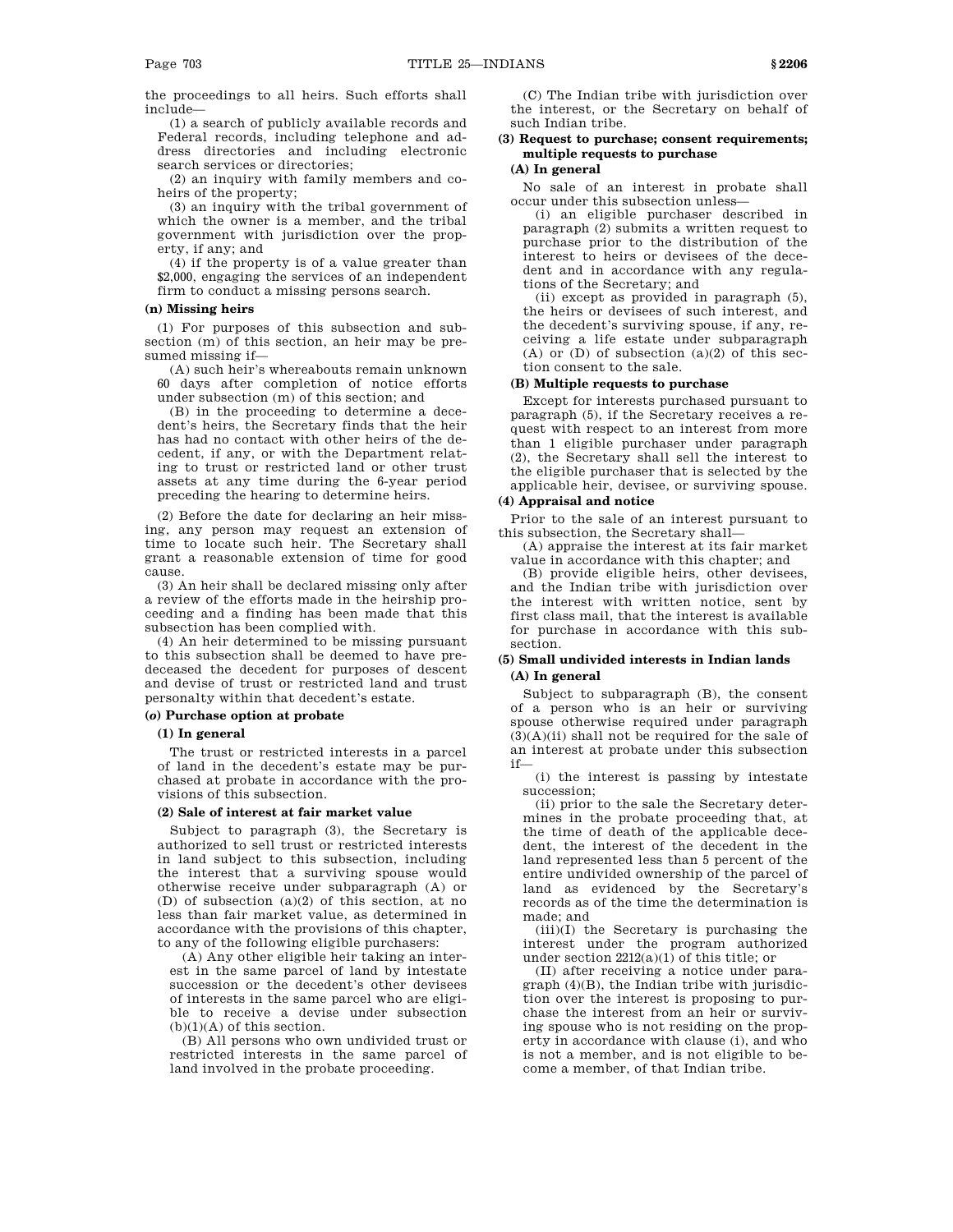# **(B) Exception**

Notwithstanding subparagraph (A), the consent of such heir or surviving spouse shall be required for the sale at probate of the interest of the heir or surviving spouse if, at the time of the decedent's death, the heir or surviving spouse was residing on the parcel of land of which the interest to be sold was a part.

#### **(6) Distribution of proceeds**

# **(A) In general**

Proceeds from the sale of interests under this subsection shall be distributed to the heirs, devisees, or spouse whose interest was sold in accordance with the values of their respective interests.

### **(B) Holding in trust**

Proceeds described in subparagraph (A) shall be deposited and held in an account as trust personalty if the interest sold would otherwise pass to—

(i) the heir, by intestate succession under subsection (a) of this section; or

(ii) the devisee in trust or restricted status under subsection (b)(1) of this section.

(Pub. L. 97–459, title II, §207, as added Pub. L. 106–462, title I, §103(4), Nov. 7, 2000, 114 Stat. 1995; amended Pub. L. 108–374, §§3, 6(a)(2), (4), (e), Oct. 27, 2004, 118 Stat. 1774, 1797, 1800, 1805; Pub. L. 109–157, §4, Dec. 30, 2005, 119 Stat. 2950; Pub. L. 109–221, title V, §501(a), May 12, 2006, 120 Stat. 343; Pub. L. 110–453, title II, §207(c), Dec. 2, 2008, 122 Stat. 5030.)

#### REFERENCES IN TEXT

This chapter, referred to in subsecs.  $(a)(2)(C)(ii)$ ,  $(D)(iii)$ ,  $(g)(2)$ ,  $(3)$ , introductory provisions of  $(h)$  and (h)(2)(B), (j)(2)(B)(iii)(I), (7)(A), (*l*)(2)(A), (*o*)(2), (4)(A), was in the original ''this Act'', which was translated as reading ''this title'', meaning title II of Pub. L. 97–459, to reflect the probable intent of Congress. This chapter, referred to in the original in subsec.  $(h)(3)$ ,  $(4)$ , probably should have been ''this title'', meaning title II of Pub. L. 97–459 which enacted this chapter.

Section 8 of the American Indian Probate Reform Act of 2004, referred to in subsecs.  $(a)(2)(D)(iv)(II)(dd)$ ,  $(c)(2)$ , and  $(j)(2)(A)(ii)(I), (7)(B)$ , is section 8 of Pub. L. 108-374, which is set out as a note under section 2201 of this title.

Public Law 91–627, referred to in subsec. (g)(1)(A), is Pub. L. 91–627, Dec. 31, 1970, 84 Stat. 1874, which amended section 607 of this title and enacted provisions set out as a note under section 607 of this title.

Public Law  $92-377$ , referred to in subsec.  $(g)(1)(B)$ , is Pub. L. 92–377, Aug. 10, 1972, 86 Stat. 530, which is not classified to the Code.

Public Law 92–443, referred to in subsec. (g)(1)(C), is Pub. L. 92–443, Sept. 29, 1972, 86 Stat. 744, which is not classified to the Code.

Public Law 96-274, referred to in subsec.  $(g)(1)(D)$ , is Pub. L. 96–274, June 17, 1980, 94 Stat. 537, which is not classified to the Code.

Public Law 98-513, referred to in subsec.  $(g)(1)(E)$ , is Pub. L. 98–513, Oct. 19, 1984, 98 Stat. 2411, which is not classified to the Code.

Act of July 8, 1940, referred to in subsec.  $(j)(2)(B)(ii)$ , is act July 8, 1940, ch. 555, 54 Stat. 746, which enacted section 372a of this title and provisions set out as a note under section 372a of this title.

#### PRIOR PROVISIONS

A prior section 2206, Pub. L. 97–459, title II, §207, Jan. 12, 1983, 96 Stat. 2519; Pub. L. 98–608, §1(4), Oct. 30, 1984, 98 Stat. 3172; Pub. L. 101–644, title III, §301(a), Nov. 29, 1990, 104 Stat. 4666, related to escheat to tribe of trust or restricted or controlled lands, fractional interests, and Indian tribal codes, prior to repeal by Pub. L. 106–462, title I, §103(4), Nov. 7, 2000, 114 Stat. 1995.

#### **AMENDMENTS**

2008—Subsec. (a)(2). Pub. L. 110–453, §207(c)(1)(B), added par. (2) relating to intestate descent of permanent improvements.

Subsec. (a)(2)(D)(i). Pub. L. 110–453, §207(c)(1)(A)(i), substituted ''clauses (ii) through (v)'' for ''clauses (ii) through (iv)".<br>Subsec.

 $(a)(2)(D)(iv)(II)$ . Pub. L. 110–453,  $§207(c)(1)(A)(ii)$ , which directed substitution of "descent'' for ''decedent'', was executed by making the substitution only in introductory provisions after 'order of", to reflect the probable intent of Congress.

Subsec.  $(a)(2)(D)(v)$ . Pub. L. 110–453, §207(c)(1)(A)(iii), added cl. (v) and struck out former cl. (v). Prior to amendment, text read as follows: ''This subparagraph shall not be construed to limit a person's right to devise any trust or restricted interest by way of a valid will in accordance with subsection (b) of this section.''

Subsec. (b)(2)(B). Pub. L. 110–453, §207(c)(2), designated introductory provisions and cls. (i) to (iii) as cl. (i), inserted heading, and substituted ''Subject to clauses (ii) and (iii), any interest';'' for ''Any interest'', redesignated former cls. (i) to (iii) as subcls. (I) to (III), respectively, of cl. (i) and realigned margins, substituted period for semicolon at end of subcl. (III), added cl. (ii), and designated concluding provisions as cl. (iii), inserted heading, and substituted ''Except as provided in clause (ii), nothing; and'' for ''provided that nothing''.

Subsec. (h)(1). Pub. L. 110–453, §207(c)(3), designated existing provisions as subpar. (A), inserted heading, and added subpars. (B) and (C).

Subsecs.  $(i)(4)(C)$ ,  $(j)(2)(A)(ii)$ . Pub. L. 110-453, §207(c)(4), (5), substituted ''interest in land'' for ''interest land''.

Subsec. (k). Pub. L. 110–453, §207(c)(6), inserted ''a'' after ''receiving'' in introductory provisions.

Subsec. (*o*)(3). Pub. L. 110–453, §207(c)(7)(A), substituted ''Request to purchase; consent requirements; multiple requests to purchase'' for ''Request to purchase; auction; consent requirements'' in heading, designated introductory provisions and subpars.  $(A)$  and (B) as subpar. (A) and inserted heading, redesignated former subpars. (A) and (B) as cls. (i) and (ii), respectively, of subpar. (A) and realigned margins, added subpar. (B), and struck out former concluding provisions which read as follows: "If the Secretary receives more than 1 request to purchase the same interest, the Secretary shall sell the interest by public auction or sealed bid (as determined by the Secretary) at not less than the appraised fair market value to the eligible purchaser submitting the highest bid.''

Subsec. (*o*)(4). Pub. L. 110–453, §207(c)(7)(B), inserted "and" at end of subpar. (A), substituted period for ''; and'' at end of subpar. (B), and struck out subpar. (C) which read as follows: ''if the Secretary receives more than 1 request to purchase the interest by a person described in subparagraph (B), provide notice of the manner (auction or sealed bid), time and place of the sale, a description, and the appraised fair market value, of the interest to be sold—

''(i) to the heirs or other devisees and the Indian tribe with jurisdiction over the interest, by first class mail; and

''(ii) to all other eligible purchasers, by posting written notice in at least 5 conspicuous places in the vicinity of the place of hearing.

Subsec. (*o*)(5)(A). Pub. L. 110–453, §207(c)(7)(C)(i)(I), in introductory provisions, inserted ''or surviving spouse'' after ''heir'', substituted ''paragraph (3)(A)(ii)'' for ''paragraph (3)(B)'', and struck out ''auction and'' after ''required for the''.

Subsec. (*o*)(5)(A)(ii). Pub. L. 110–453,  $§207(c)(7)(C)(i)(III)(aa),$  (bb), substituted "sale" for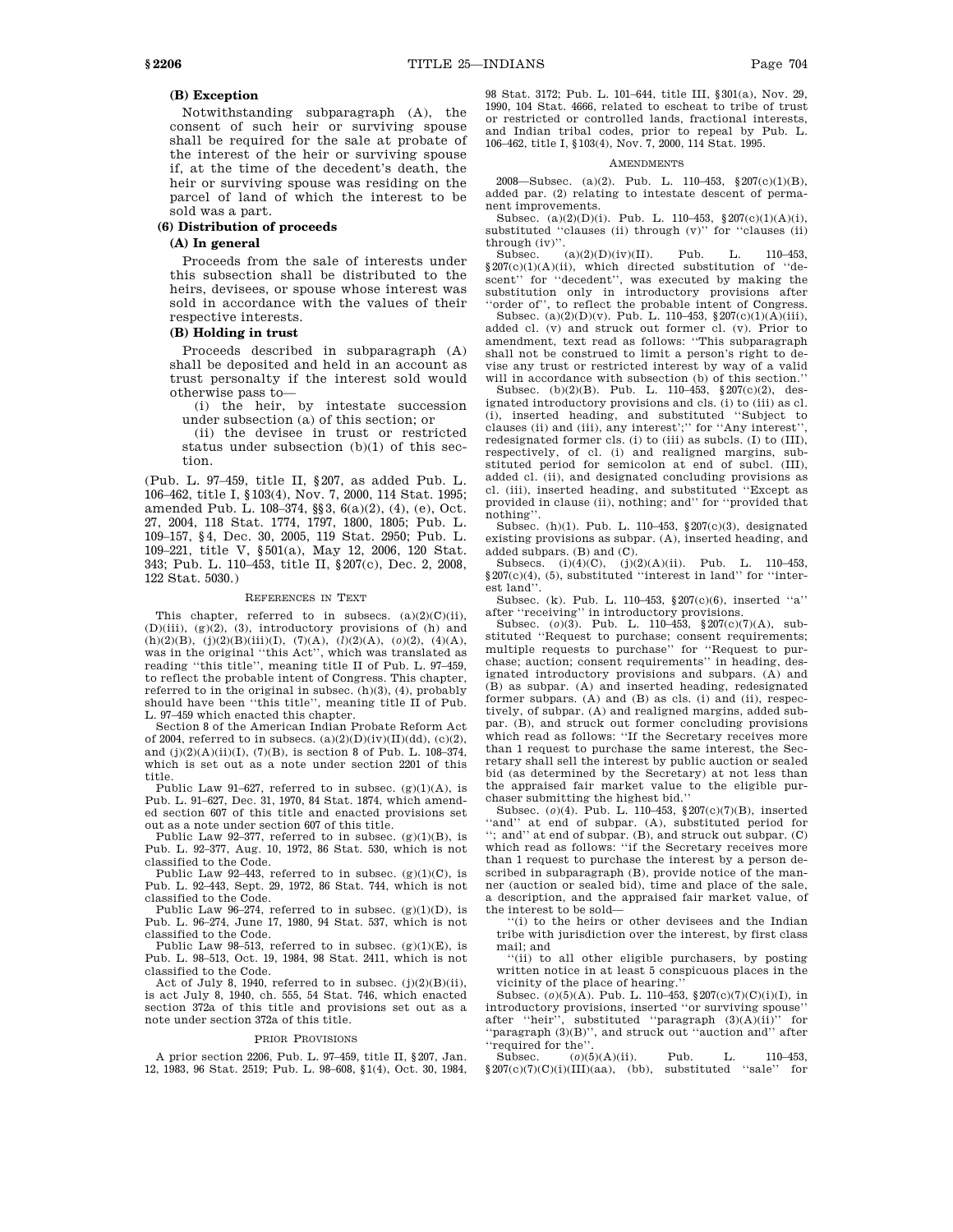''auction'' and '', at the time of death of the applicable decedent, the interest of the decedent in the land represented'' for ''the interest passing to such heir represents''.

Subsec. (*o*)(5)(A)(iii). Pub. L. 110–453,

§207(c)(7)(C)(i)(II), (III)(cc), (IV), added cl. (iii). Subsec. (*o*)(5)(B). Pub. L. 110–453, §207(c)(7)(C)(ii), inserted ''or surviving spouse'' after ''heir'' in two places and substituted ''interest of the heir or surviving spouse'' for ''heir's interest''.

2006—Subsec. (g)(2). Pub. L. 109–221, §501(a)(1), substituted "specified in paragraph  $(1)$ " for "described in paragraph (1)'' in introductory provisions and ''identified in such law'' for ''identified in Federal law'' in subpar. (B).

Subsec. (g)(3). Pub. L. 109–221, §501(a)(2), added par. (3) and struck out former par. (3). Text read as follows: ''Except to the extent that this chapter otherwise affects the application of a Federal law described in paragraph (2), nothing in this subsection limits the application of this chapter to trust or restricted land, interests in such land, or any other trust or restricted interests or assets.''

2005—Subsec. (a)(2)(D)(iv)(I)(aa). Pub. L. 109–157, §4(b)(1), substituted ''this subparagraph'' for ''clause  $(iii)$ ''

Subsec. (a)(2)(D)(iv)(I)(aa)(BB). Pub. L. 109–157, §4(b)(2), substituted ''not more than 1 co-owner'' for ''any co-owner''.

Subsec. (c). Pub. L. 109–157, §4(c), reenacted heading without change.

Subsec. (f)(3). Pub. L. 109–157, §4(d), inserted '', including noncompetitive grants,'' after ''award

grants'' in introductory provisions. Subsec. (g). Pub. L. 109–157, §4(a)(1), redesignated subsec. (h) as (g).

Subsec. (g)(2). Pub. L. 109–157, §4(a)(2)(A)(i), inserted ''specifically'' after ''pertains'' in introductory provisions.

Subsec. (g)(2)(B). Pub. L. 109–157, §4(a)(2)(A)(ii), added subpar. (B) and struck out former subpar. (B) which read as follows: ''the allotted lands of 1 or more specific Indian tribes that are expressly identified in such law.'' Subsec. (g)(3). Pub. L. 109–157, §4(a)(2)(B), added par.

(3). Subsec. (h). Pub. L. 109–157, §4(a)(1), redesignated sub-

sec. (i) as  $(h)$ . Former subsec.  $(h)$  redesignated  $(g)$ . Subsec. (h)(6). Pub. L. 109–157, §4(a)(3)(A), made tech-

nical amendment to reference in original act which appears in text as reference to section 2205 of this title. Subsec.  $(h)(7)$ . Pub. L. 109–157, §4(a)(3)(B), inserted "in

trust or restricted status'' after ''testator''. Subsec. (i). Pub. L. 109–157, §4(a)(1), redesignated sub-

sec. (j) as (i). Former subsec. (i) redesignated (h). Subsec. (j). Pub. L. 109-157,  $\S(4(a)(1))$ , redesignated sub-

sec. (k) as (j). Former subsec. (j) redesignated (i). Subsec. (j)(2)(A)(ii)(I). Pub. L. 109–157, §4(a)(4)(A)(i),

substituted ''the date that is 1 year after the date on which the Secretary publishes a notice of certification under section 8(a)(4) of the American Indian Probate Reform Act of 2004 (25 U.S.C. 2201 note; Public Law 108–374)'' for ''October 27, 2004''.

Subsec. (j)(2)(A)(iii). Pub. L. 109-157,  $\frac{4}{a}(a)(4)(A)(ii)$ , struck out ''the provisions of'' before ''subsection  $(a)(2)(A)$ " and made technical amendment to reference in original act which appears in text as reference to subsection  $(a)(2)(A)$  in introductory provisions.

Subsec. (j)(8)(D). Pub. L. 109–157, §4(a)(4)(B), struck out "the provisions of" before "subsection  $(a)(2)(D)$ " and made technical amendment to reference in original act which appears in text as reference to subsection  $(a)(2)(D)$ .

Subsec. (j)(9)(C). Pub. L. 109–157, §4(a)(4)(C), made technical amendment to reference in original act which appears in text as reference to subsection (e) and substituted ''subsection (*o*)'' for ''subsection (p)''.

Subsecs. (k) to (n). Pub. L. 109–157, §4(a)(1), redesignated subsecs. (*l*) to (*o*) as (k) to (n), respectively. Former subsec. (k) redesignated (j).

Subsec. (*o*). Pub. L. 109–157, §4(a)(1), redesignated subsec. (p) as (*o*). Former subsec. (*o*) redesignated (n).

Subsec. (*o*)(2). Pub. L. 109-157, §4(a)(5)(A)(i), substituted "subparagraph  $(A)$  or  $(D)$  of subsection  $(a)(2)$ " for "subsection  $(a)(2)(A)$  or  $(D)$ " in introductory provisions.

Subsec. (*o*)(2)(A). Pub. L. 109–157, §4(a)(5)(A)(ii), made technical amendment to reference in original act which

appears in text as reference to subsection (b)(1)(A). Subsec. (*o*)(3)(B). Pub. L. 109–157, §4(a)(5)(B), substituted ''subparagraph (A) or (D) of subsection (a)(2)'' for "subsection  $(a)(2)(A)$  or  $(D)$ "

Subsec. (*o*)(6). Pub. L. 109–157, §4(a)(5)(C), designated first sentence as subpar. (A), inserted subpar. heading, added subpar. (B), and struck out former second sentence which read as follows: ''The proceeds attributable to an heir or devisee shall be held in an account as trust personalty if the interest sold would have otherwise passed to the heir or devisee in trust or restricted status.''

2004—Subsec. (a). Pub. L. 108–374, §3(a), added subsec. (a) and struck out heading and text of former subsec.

(a) which related to testamentary disposition. Subsec. (b). Pub. L. 108–374, §3(b), added subsec. (b) and struck out heading and text of former subsec. (b) which related to intestate succession.

Subsec. (c). Pub. L. 108–374, §3(c), added text of subsec. (c) and struck out text of former subsec. (c) which related to ownership interests in the same parcel of trust or restricted lands devised or passed to more than one person.

Subsec.  $(f)(1)$ . Pub. L. 108–374,  $§6(e)(1)$ , added par. (1) and struck out heading and text of former par. (1). Text read as follows: ''The Secretary shall provide estate planning assistance in accordance with this subsection, to the extent amounts are appropriated for such purpose.'

Subsec. (f)(2)(B) to (D). Pub. L. 108–374, §6(e)(2), added subpars. (B) and (C) and redesignated former subpar. (B) as (D).

Subsec. (f)(3), (4). Pub. L. 108–374, §6(e)(3), added pars. (3) and (4) and struck out heading and text of former par. (3). Text read as follows: ''In carrying out this section, the Secretary may enter into contracts with entities that have expertise in Indian estate planning and tribal probate codes.''

Subsec. (g). Pub. L. 108–374,  $§ 6(a)(4)$ , struck out heading and text of subsec. (g) which related to notification to Indian tribes and owners of trust or restricted lands of amendments made by the Indian Land Consolidation Act Amendments of 2000.

Subsecs. (h) to (k). Pub. L. 108–374, §3(d), added subsecs. (h) to (k).

Subsecs. (*l*) to (*o*). Pub. L. 108–374, §6(e)(4), which directed amendment of section by adding subsecs. (*l*) to (*o*) at end, was executed by adding those subsecs. after subsec. (k), to reflect the probable intent of Congress. Subsec. (p). Pub. L. 108–374, §6(a)(2), added subsec. (p).

EFFECTIVE DATE OF 2008 AMENDMENT

Pub. L. 110–453, title II, §207(f), Dec. 2, 2008, 122 Stat.

5033, provided that:<br>"(1) TESTAMENTA TESTAMENTARY DISPOSITION. The amendments made by subsection  $(c)(2)$  of this section to section 207(b) of the Indian Land Consolidation Act (25 U.S.C. 2206(b)) shall not apply to any will executed before the date that is 1 year after the date of enactment of this Act [Dec. 2, 2008].

''(2) SMALL UNDIVIDED INTERESTS IN INDIAN LANDS.— The amendments made by subsection  $(c)(7)(C)$  of this section to subsection  $(o)(5)$  of section 207 of the Indian Land Consolidation Act (25 U.S.C. 2206) shall not apply to or affect any sale of an interest under subsection (*o*)(5) of that section that was completed before the date of enactment of this Act.''

#### EFFECTIVE DATE OF 2005 AMENDMENT

Amendment by Pub. L. 109–157 effective as if included in Pub. L. 108–374, see section 9 of Pub. L. 109–157, set out as a note under section 464 of this title.

#### EFFECTIVE DATE OF 2004 AMENDMENT

Amendment by Pub. L. 108–374 applicable on and after the date that is 1 year after June 20, 2005, except that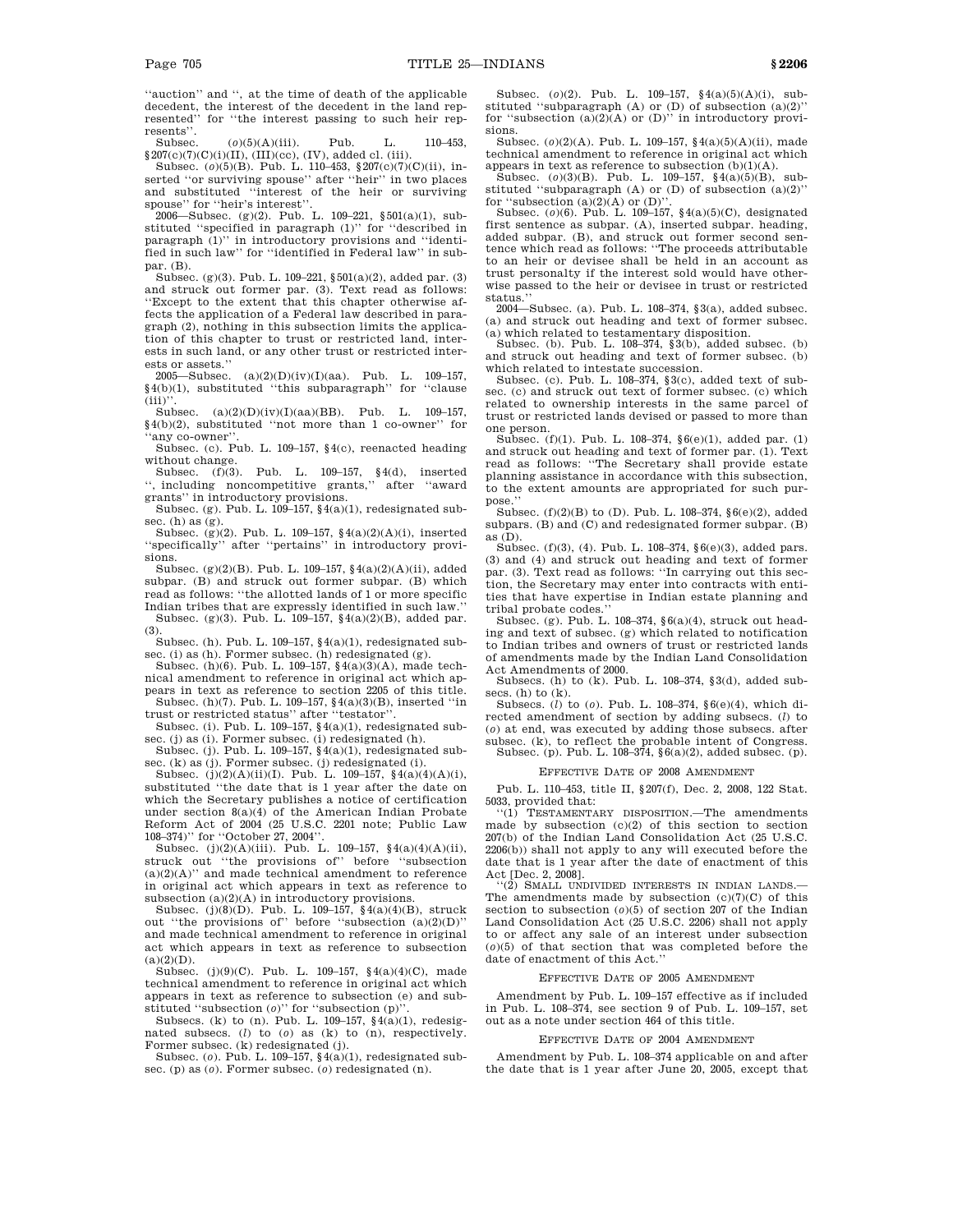subsecs. (e) and (f) of this section (as amended by Pub. L. 108–374), subsec. (g) of this section (as in effect on Mar. 1, 2006), and amendment by section  $6(a)(4)$  of Pub. L. 108–374 are applicable as of Oct. 27, 2004, see section 8(b) of Pub. L. 108–374, set out as a Notice; Effective Date of 2004 Amendment note under section 2201 of this title.

#### JUDICIAL REVIEW

Pub. L. 106–462, title I, §104, Nov. 7, 2000, 114 Stat. 2006, provided that after the Secretary of the Interior provided the certification required under former subsec. (g)(4) of this section, the owner of an interest in trust or restricted land could bring an administrative action to challenge the application of this section to the devise or descent of his or her interest or interests in trust or restricted lands, and could seek judicial review of the final decision of the Secretary with respect to such challenge.

### **§ 2207. Full faith and credit to tribal actions under tribal ordinances limiting descent and distribution of trust or restricted or controlled lands**

The Secretary in carrying out his responsibility to regulate the descent and distribution of trust lands under section 372 of this title, and other laws, shall give full faith and credit to any tribal actions taken pursuant to subsections (a) and (b) of section 2205 of this title, which provision shall apply only to estates of decedent's whose deaths occur on or after the effective date of tribal ordinances adopted pursuant to this chapter.

(Pub. L. 97–459, title II, §208, Jan. 12, 1983, 96 Stat. 2519; Pub. L. 106–462, title I, §103(5), Nov. 7, 2000, 114 Stat. 1999.)

#### **AMENDMENTS**

2000—Pub. L. 106–462 substituted ''subsections (a) and (b) of section 2205'' for ''section 2205''.

### **§ 2208. Conveyancing authority upon sale or exchange of tribal lands; removal of trust status of individually owned lands**

The Secretary shall have the authority to issue deeds, patents, or such other instruments of conveyance needed to effectuate a sale or exchange of tribal lands made pursuant to the terms of this chapter and to remove, at the request of an Indian owner, the trust status of individually held lands or interests therein, where authorized by law.

(Pub. L. 97–459, title II, §209, Jan. 12, 1983, 96 Stat. 2519.)

### **§ 2209. Trusteeship title of United States for any Indian or Indian tribe**

Title to any land acquired under this chapter by any Indian or Indian tribe shall be taken in trust by the United States for that Indian or Indian tribe.

(Pub. L. 97–459, title II, §210, Jan. 12, 1983, 96 Stat. 2519.)

#### **§ 2210. Tax exemption**

All lands or interests in land acquired by the United States for an Indian or Indian tribe under authority of this chapter shall be exempt from Federal, State and local taxation.

(Pub. L. 97–459, title II, §211, Jan. 12, 1983, 96 Stat. 2519.)

### **§ 2211. Governing body of tribe; construction of chapter as not vesting with authority not authorized by tribal constitution or by-laws**

Nothing in this chapter shall be construed as vesting the governing body of an Indian tribe with any authority which is not authorized by the constitution and by-laws or other organizational document of such tribe.

(Pub. L. 97–459, title II, §212, as added Pub. L. 98–608, §1(5), Oct. 30, 1984, 98 Stat. 3173.)

### REFERENCES IN TEXT

This chapter, referred to in text, was in the original ''this Act'', which was translated as reading ''this title'', meaning title II of Pub. L. 97–459, to reflect the probable intent of Congress.

# **§ 2212. Fractional interest acquisition program**

### **(a) Acquisition by Secretary**

### **(1) In general**

The Secretary may acquire, at the discretion of the Secretary and with the consent of the owner, or from an heir during probate in accordance with section 2206(*o*) of this title and at fair market value, any fractional interest in trust or restricted lands.

### **(2) Authority of Secretary**

The Secretary shall submit the report required under section 2217 of this title concerning how the fractional interest acquisition program should be enhanced to increase the resources made available to Indian tribes and individual Indian landowners.

### **(3) Interests held in trust**

Subject to section 2213 of this title, the Secretary shall immediately hold interests acquired under this chapter in trust for the recognized tribal government that exercises jurisdiction over the land involved.

#### **(b) Requirements**

In implementing subsection (a) of this section, the Secretary—

(1) shall promote the policies provided for in section 102 of the Indian Land Consolidation Act Amendments of 2000;

(2) may give priority to the acquisition of fractional interests representing 2 percent or less of a parcel of trust or restricted land, especially those interests that would have escheated to a tribe but for the Supreme Court's decision in Babbitt v. Youpee  $(117 S<sup>1</sup>)$ Ct. 727 (1997));

(3) to the extent practicable—

(A) shall consult with the tribal government that exercises jurisdiction over the land involved in determining which tracts to acquire on a reservation:

(B) shall coordinate the acquisition activities with the acquisition program of the tribal government that exercises jurisdiction over the land involved, including a tribal land consolidation plan approved pursuant to section 2203 of this title; and

<sup>1</sup>So in original. Probably should be followed by a period.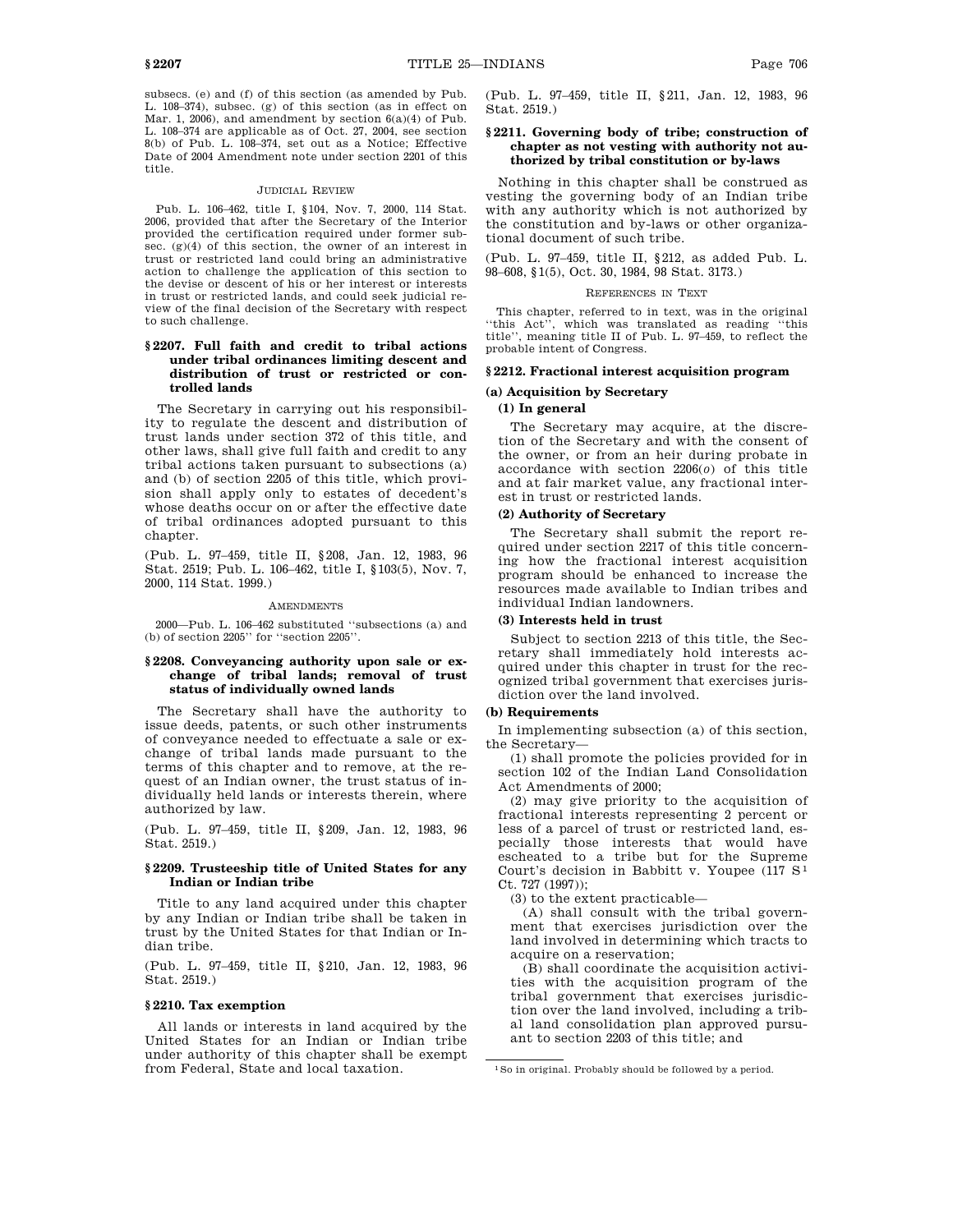(C) may enter into agreements (such agreements will not be subject to the provisions of the Indian Self-Determination and Education Assistance Act of 1974 [25 U.S.C. 450 et seq.]) with the tribal government that exercises jurisdiction over the land involved or a subordinate entity of the tribal government to carry out some or all of the Secretary's land acquisition program; and

(4) shall minimize the administrative costs associated with the land acquisition program through the use of policies and procedures designed to accommodate the voluntary sale of interests under this section, notwithstanding the existence of any otherwise applicable policy, procedure, or regulation, through the elimination of duplicate—

(A) conveyance documents;

(B) administrative proceedings; and

(C) transactions.

**(c) Sale of interest to Indian landowners (1) Conveyance at request**

#### **(A) In general**

At the request of any Indian who owns an undivided interest in a parcel of trust or restricted land, the Secretary shall convey an interest in such parcel acquired under this section to the Indian landowner—

(i) on payment by the Indian landowner of the amount paid for the interest by the Secretary; or

(ii) if—

(I) the Indian referred to in this subparagraph provides assurances that the purchase price will be paid by pledging revenue from any source, including trust resources; and

(II) the Secretary determines that the purchase price will be paid in a timely and efficient manner.

### **(B) Limitation**

With respect to a conveyance under this subsection, the Secretary shall not approve an application to terminate the trust status or remove the restrictions of such an interest unless the interest is subject to a foreclosure of a mortgage in accordance with section 483a of this title.

### **(2) Multiple owners**

If more than one Indian owner requests an interest under paragraph (1), the Secretary shall convey the interest to the Indian owner who owns the largest percentage of the undivided interest in the parcel of trust or restricted land involved.

#### **(3) Limitation**

If an Indian tribe that has jurisdiction over a parcel of trust or restricted land owns an undivided interest in a parcel of such land, such interest may only be acquired under paragraph (1) with the consent of such Indian tribe.

### **(d) Authorization of appropriations**

There is authorized to be appropriated to carry out this section \$75,000,000 for fiscal year 2005, \$95,000,000 for fiscal year 2006, and \$145,000,000 for each of fiscal years 2007 through 2010.

(Pub. L. 97–459, title II, §213, as added Pub. L. 106–462, title I, §103(6), Nov. 7, 2000, 114 Stat. 1999; amended Pub. L. 108–374, §6(a)(5), Oct. 27, 2004, 118 Stat. 1800; Pub. L. 109–157, §5, Dec. 30, 2005, 119 Stat. 2952; Pub. L. 110–453, title II, §207(d), Dec. 2, 2008, 122 Stat. 5033.)

#### REFERENCES IN TEXT

This chapter, referred to in subsec. (a)(3), was in the original ''this Act'', which was translated as reading ''this title'', meaning title II of Pub. L. 97–459, to reflect the probable intent of Congress.

Section 102 of the Indian Land Consolidation Act Amendments of 2000, referred to in subsec. (b)(1), is section 102 of Pub. L. 106–462, which is set out as a note under section 2201 of this title.

The Indian Self-Determination and Education Assistance Act of 1974, referred to in subsec. (b)(3)(C), probably means the Indian Self-Determination and Education Assistance Act, Pub. L. 93–638, Jan. 4, 1975, 88 Stat. 2203, as amended, which is classified principally to subchapter II (§450 et seq.) of chapter 14 of this title. For complete classification of this Act to the Code, see Short Title note set out under section 450 of this title and Tables.

#### **AMENDMENTS**

2008—Subsec. (a)(1). Pub. L. 110–453 substituted ''section 2206(*o*)'' for ''section 2206(p)''.

2005—Pub. L. 109–157, §5(1), amended section catchline generally making technical correction to section designation.

Subsec. (a)(1). Pub. L. 109–157, §5(2), made technical amendment to reference in original act which appears in text as reference to section 2206(p) of this title.

2004—Pub. L. 108–374, §6(a)(5)(A), substituted ''Fractional interest acquisition program'' for ''Pilot program for the acquisition of fractional interests'' in section catchline.

Subsec. (a)(1). Pub. L. 108–374, §6(a)(5)(B)(i), inserted 'or from an heir during probate in accordance with section 2206(p) of this title'' after ''owner,''.

Subsec. (a)(2). Pub. L. 108–374, §6(a)(5)(B)(ii), (iii), reenacted heading without change, substituted ''The Secretary shall submit'' for ''(B) REQUIRED REPORT.—Prior to expiration of the authority provided for in subparagraph (A), the Secretary shall submit'' and ''how the fractional interest acquisition program should be enhanced to increase the resources made'' for ''whether the program to acquire fractional interests should be extended or altered to make resources'', and struck out heading and text of subpar. (A). Text of subpar. (A) read as follows: ''The Secretary shall have the authority to acquire interests in trust or restricted lands under this section during the 3-year period beginning on the date of certification that is referred to in section  $2206(g)(5)$ of this title.''

Subsec. (b)(4). Pub. L. 108–374, §6(a)(5)(C), added par. (4) and struck out former par. (4) which read as follows: ''shall minimize the administrative costs associated with the land acquisition program.''

Subsec. (c)(1)(A). Pub. L. 108–374, §6(a)(5)(D)(i)(I)–(III), substituted ''an undivided interest'' for ''at least 5 percent of the undivided interest'', inserted ''in such parcel'' after ''the Secretary shall convey an interest'', and substituted ''landowner—'' and cls. (i) and (ii) for ''landowner upon payment by the Indian landowner of the amount paid for the interest by the Secretary.''

Subsec. (c)(1)(B). Pub. L. 108–374, §6(a)(5)(D)(i)(IV), inserted ''unless the interest is subject to a foreclosure of a mortgage in accordance with section 483a of this title'' before period at end.

Subsec. (c)(3). Pub. L. 108–374, §6(a)(5)(D)(ii), substituted ''an undivided interest'' for ''10 percent or more of the undivided interests''.

Subsec. (d). Pub. L. 108–374, §6(a)(5)(E), added subsec. (d).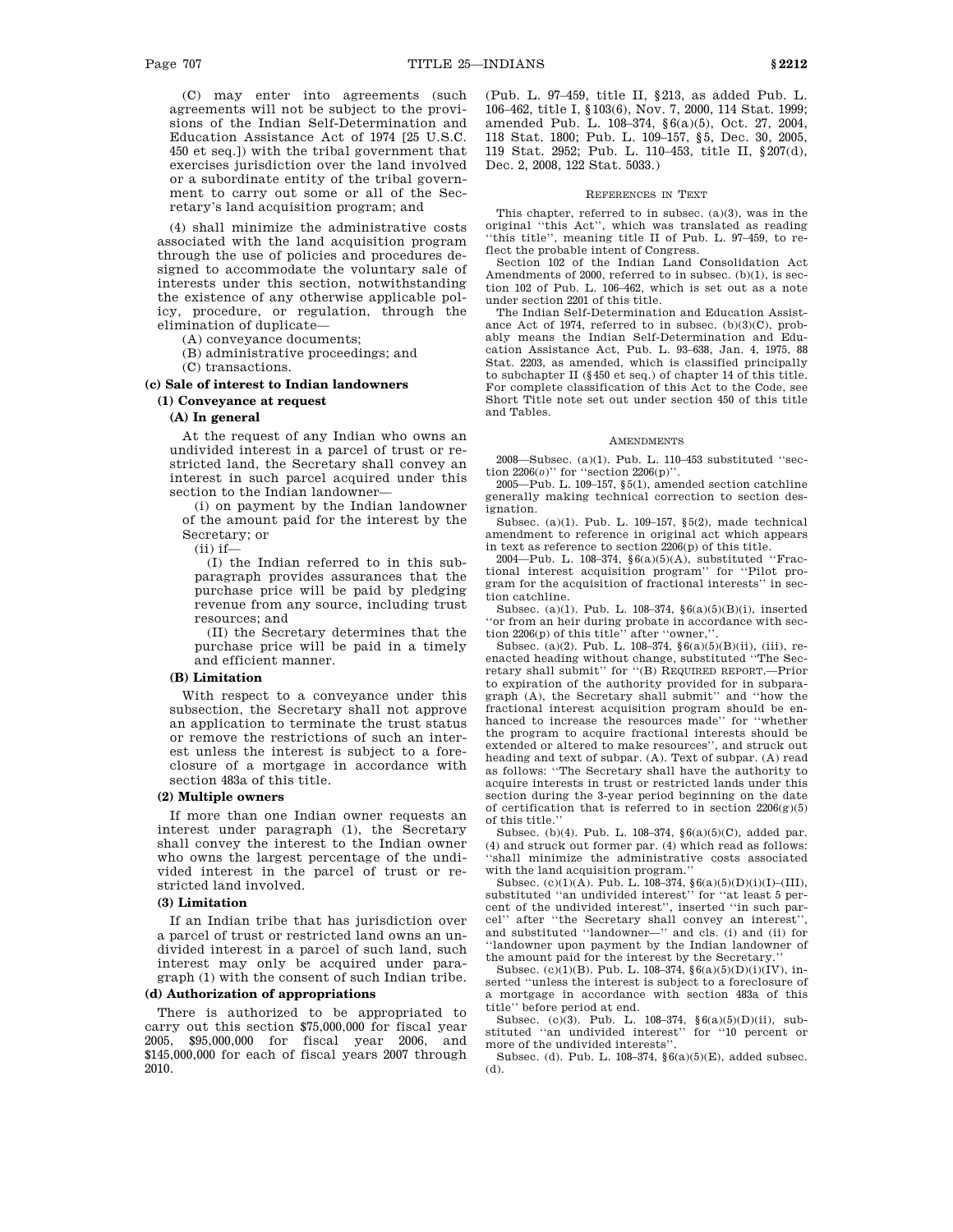### EFFECTIVE DATE OF 2005 AMENDMENT

Amendment by Pub. L. 109–157 effective as if included in Pub. L. 108–374, see section 9 of Pub. L. 109–157, set out as a note under section 464 of this title.

### **§ 2213. Administration of acquired fractional interests; disposition of proceeds**

### **(a) In general**

Subject to the conditions described in subsection (b)(1) of this section, an Indian tribe receiving a fractional interest under section 2212 of this title may, as a tenant in common with the other owners of the trust or restricted lands, lease the interest, sell the resources, consent to the granting of rights-of-way, or engage in any other transaction affecting the trust or restricted land authorized by law.

### **(b) Application of revenue from acquired interests to land consolidation program**

#### **(1) In general**

The Secretary shall have a lien on any revenue accruing to an interest described in subsection (a) of this section until the Secretary provides for the removal of the lien under paragraph (3), (4), or (5).

### **(2) Requirements**

**(A) In general**

Until the Secretary removes a lien from an interest in land under paragraph (1)—

(i) any lease, resource sale contract, right-of-way, or other document evidencing a transaction affecting the interest shall contain a clause providing that all revenue derived from the interest shall be paid to the Secretary; and

(ii) any revenue derived from any interest acquired by the Secretary in accordance with section 2212 of this title shall be deposited in the fund created under section 2215 of this title.

#### **(B) Approval of transactions**

Notwithstanding section 476 of this title, or any other provision of law, until the Secretary removes a lien from an interest in land under paragraph (1), the Secretary may approve a transaction covered under this section on behalf of an Indian tribe.

#### **(3) Removal of liens after findings**

The Secretary may remove a lien referred to in paragraph (1) if the Secretary makes a finding that—

(A) the costs of administering the interest from which revenue accrues under the lien will equal or exceed the projected revenues for the parcel of land involved;

(B) in the discretion of the Secretary, it will take an unreasonable period of time for the parcel of land to generate revenue that equals the purchase price paid for the interest; or

(C) a subsequent decrease in the value of land or commodities associated with the parcel of land make it likely that the interest will be unable to generate revenue that equals the purchase price paid for the interest in a reasonable time.

### **(4) Removal of liens upon payment into the acquisition fund**

The Secretary shall remove a lien referred to in paragraph (1) upon payment of an amount equal to the purchase price of that interest in land into the Acquisition Fund created under section  $2215<sup>1</sup>$  of this title, except where the tribe with jurisdiction over such interest in land authorizes the Secretary to continue the lien in order to generate additional acquisition funds.

### **(5) Other removal of liens**

The Secretary may, in consultation with tribal governments and other entities described in section 2212(b)(3) of this title, periodically remove liens referred to in paragraph (1) from interests in land acquired by the Secretary.

### **(c) Tribe not treated as party to lease; no effect on tribal sovereignty, immunity**

### **(1) In general**

Paragraph (2) shall apply with respect to any undivided interest in allotted land held by the Secretary in trust for a tribe if a lease or agreement under subsection (a) of this section is otherwise applicable to such undivided interest by reason of this section even though the Indian tribe did not consent to the lease or agreement.

#### **(2) Application of lease**

The lease or agreement described in paragraph (1) shall apply to the portion of the undivided interest in allotted land described in such paragraph (including entitlement of the Indian tribe to payment under the lease or agreement), and the Indian tribe shall not be treated as being a party to the lease or agreement. Nothing in this section (or in the lease or agreement) shall be construed to affect the sovereignty of the Indian tribe.

(Pub. L. 97–459, title II, §214, as added Pub. L. 106–462, title I, §103(6), Nov. 7, 2000, 114 Stat. 2000; amended Pub. L. 108–374, §6(a)(6), Oct. 27, 2004, 118 Stat. 1801.)

#### REFERENCES IN TEXT

Section 2215 of this title, referred to in the original in subsec. (b)(4), probably should have been ''section 216'', meaning section 216 of Pub. L. 97–459, which is classified to section 2215 of this title and relates to the establishment of an Acquisition Fund. Pub. L. 97–459 does not contain a section 2215.

#### **AMENDMENTS**

2004—Subsec. (b). Pub. L. 108–374 added subsec. (b) and struck out heading and text of former subsec. (b) which related to conditions applicable to the administration by Indian tribes of acquired fractional interests in trust or restricted lands.

#### **§ 2214. Establishing fair market value**

For purposes of this chapter, the Secretary may develop a system for establishing the fair market value of various types of lands and improvements. Such a system may include determinations of fair market value based on appropriate geographic units as determined by the

<sup>1</sup>See References in Text note below.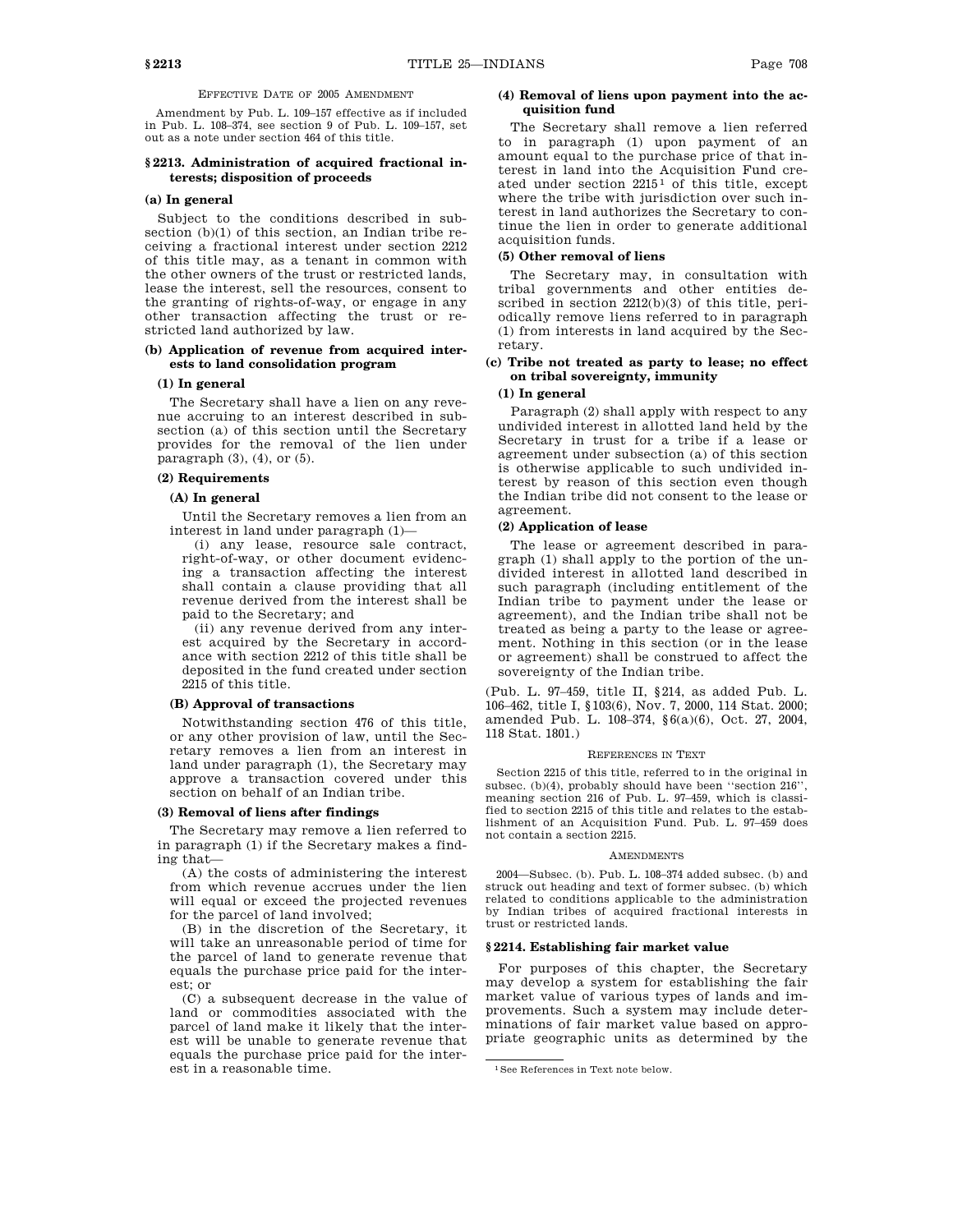Secretary. Such a system may govern the amounts offered for the purchase of interests in trust or restricted land under this chapter.

(Pub. L. 97–459, title II, §215, as added Pub. L. 106–462, title I, §103(6), Nov. 7, 2000, 114 Stat. 2002; amended Pub. L. 108–374, §6(a)(7), Oct. 27, 2004, 118 Stat. 1802; Pub. L. 109–157, §6, Dec. 30, 2005, 119 Stat. 2952.)

#### REFERENCES IN TEXT

This chapter, referred to in text, was in the original ''this Act'', which was translated as reading ''this title'', meaning title II of Pub. L. 97–459, to reflect the probable intent of Congress.

#### AMENDMENTS

2005—Pub. L. 109–157 substituted ''Such a system may govern the amounts offered for the purchase of interests in trust or restricted land under this chapter.'' for ''Such system may govern the amounts offered for the purchase of interests in trust or restricted lands under this chapter.''

2004—Pub. L. 108–374, which directed substitution of ''this Act'' for ''section 2212 of this title'' in last sentence, was executed by substituting ''this chapter'' for ''section 213'', meaning section 213 of Pub. L. 97–459, which is classified to section 2212 of this title, to reflect the probable intent of Congress.

#### EFFECTIVE DATE OF 2005 AMENDMENT

Amendment by Pub. L. 109–157 effective as if included in Pub. L. 108–374, see section 9 of Pub. L. 109–157, set out as a note under section 464 of this title.

#### **§ 2215. Acquisition Fund**

### **(a) In general**

The Secretary shall establish an Acquisition Fund to—

(1) disburse appropriations authorized to accomplish the purposes of section 2212 of this title; and

(2) collect all revenues received from the lease, permit, or sale of resources from interests acquired under section 2212 of this title or paid by Indian landowners under section 2212 of this title.

### **(b) Deposits; use**

### **(1) In general**

All proceeds from leases, permits, or resource sales derived from an interest in trust or restricted lands described in subsection  $(a)(2)$  of this section shall—

(A) be deposited in the Acquisition Fund;

(B) as specified in advance in appropriations Acts, be available for the purpose of acquiring additional fractional interests in trust or restricted lands; and

(C) be used to acquire undivided interests on the reservation from which the income was derived.

### **(2) Use of funds**

The Secretary may use the revenue deposited in the Acquisition Fund under paragraph (1) to acquire some or all of the undivided interests in any parcels of land in accordance with section 2204 of this title.

(Pub. L. 97–459, title II, §216, as added Pub. L. 106–462, title I, §103(6), Nov. 7, 2000, 114 Stat. 2002; amended Pub. L. 108–374, §6(a)(8), Oct. 27, 2004, 118 Stat. 1802.)

#### **AMENDMENTS**

2004—Subsec. (a)(2). Pub. L. 108–374, §6(a)(8)(A), added par. (2) and struck out former par. (2) which read as follows: ''collect all revenues received from the lease, permit, or sale of resources from interests in trust or restricted lands transferred to Indian tribes by the Secretary under section 2212 of this title or paid by Indian landowners under section 2212(c) of this title.''

Subsec. (b)(1). Pub. L. 108–374, §6(a)(8)(B)(i), substituted ''All'' for ''Subject to paragraph (2), all'' in introductory provisions and added subpar. (C).

Subsec. (b)(2). Pub. L. 108–374, §6(a)(8)(B)(ii), added par. (2) and struck out heading and text of former par. (2). Text read as follows: ''With respect to the deposit of proceeds derived from an interest under paragraph (1), the aggregate amount deposited under that paragraph shall not exceed the purchase price of that interest under section 2212 of this title.''

### **§ 2216. Trust and restricted land transactions**

## **(a) Policy**

It is the policy of the United States to encourage and assist the consolidation of land ownership through transactions—

(1) involving individual Indians;

(2) between Indians and the tribal government that exercises jurisdiction over the land; or

(3) between individuals who own an interest in trust and restricted land who wish to convey that interest to an Indian or the tribal government that exercises jurisdiction over the parcel of land involved;

in a manner consistent with the policy of maintaining the trust status of allotted lands. Nothing in this section shall be construed to apply to or to authorize the sale of trust or restricted lands to a person who is not an Indian.

### **(b) Sales, exchanges and gift deeds between Indians and between Indians and Indian tribes**

#### **(1) In general**

### **(A) Estimate of value**

Notwithstanding any other provision of law and only after the Indian selling, exchanging, or conveying by gift deed for no or nominal consideration an interest in land, has been provided with an estimate of the value of the interest of the Indian pursuant to this section—

(i) the sale or exchange or conveyance of an interest in trust or restricted land may be made for an amount that is less than the fair market value of that interest; and

(ii) the approval of a transaction that is in compliance with this section shall not constitute a breach of trust by the Secretary.

#### **(B) Waiver of requirement**

The requirement for an estimate of value under subparagraph (A) may be waived in writing by an owner of a trust or restricted interest in land either selling, exchanging, or conveying by gift deed for no or nominal consideration such interest—

(i) to an Indian person who is the owner's spouse, brother, sister, lineal ancestor, lineal descendant, or collateral heir; or

(ii) to an Indian co-owner or to the tribe with jurisdiction over the subject parcel of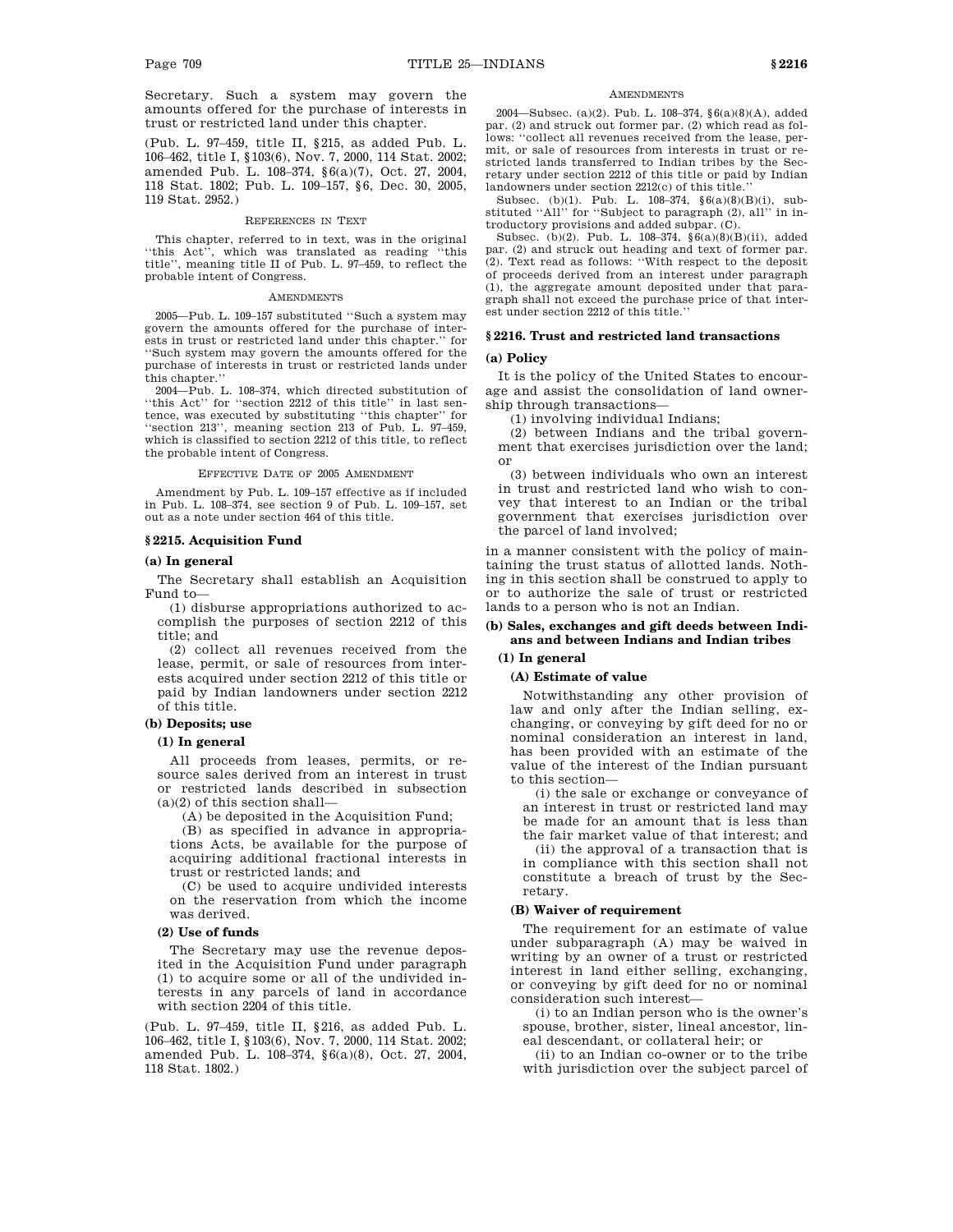land, where the grantor owns a fractional interest that represents 5 percent or less of the parcel.

#### **(2) Limitation**

For a period of 5 years after the Secretary approves a conveyance pursuant to this subsection, the Secretary shall not approve an application to terminate the trust status or remove the restrictions of such an interest.

### **(c) Acquisition of interest by Secretary**

An Indian, or the recognized tribal government of a reservation, in possession of an interest in trust or restricted lands, at least a portion of which is in trust or restricted status on November 7, 2000, and located within a reservation, may request that the interest be taken into trust by the Secretary. Upon such a request, the Secretary shall forthwith take such interest into trust.

#### **(d) Status of lands**

The sale, exchange, or conveyance by gift deed for no or nominal consideration of an interest in trust or restricted land under this section shall not affect the status of that land as trust or restricted land.

# **(e) Land ownership information**

Notwithstanding any other provision of law, the names and mailing addresses of the owners of any interest in trust or restricted lands, and information on the location of the parcel and the percentage of undivided interest owned by each individual shall, upon written request, be made available to—

(1) other owners of interests in trust or restricted lands within the same reservation;

(2) the tribe that exercises jurisdiction over the land where the parcel is located or any person who is eligible for membership in that tribe; and

(3) any person that is leasing, using, or consolidating, or is applying to lease, use, or consolidate, such trust or restricted land or the interest in trust or restricted lands.

#### **(f) Purchase of land by Indian tribe**

#### **(1) In general**

Except as provided in paragraph (2), before the Secretary approves an application to terminate the trust status or remove the restrictions on alienation from a parcel of, or interest in, trust or restricted land, the Indian tribe with jurisdiction over the parcel shall have the opportunity—

(A) to match any offer contained in the application; or

(B) in a case in which there is no purchase price offered, to acquire the interest in the parcel by paying the fair market value of the interest.

# **(2) Exception for family farms**

#### **(A) In general**

Paragraph (1) shall not apply to a parcel of, or interest in, trust or restricted land that is part of a family farm that is conveyed to a member of the family of a landowner (as defined in section  $2205(c)(2)(A)(iv)$ of this title) if the conveyance requires that in the event that the parcel or interest is offered for sale to an entity or person that is not a member of the family of the landowner, the Indian tribe with jurisdiction over the land shall be afforded the opportunity to purchase the interest pursuant to paragraph (1).

### **(B) Applicability of other provision**

Section 2205(c)(2)(A) of this title shall apply with respect to the recording and mortgaging of any trust or restricted land referred to in subparagraph (A).

(Pub. L. 97–459, title II, §217, as added Pub. L. 106–462, title I, §103(6), Nov. 7, 2000, 114 Stat. 2002; amended Pub. L. 108–374, §6(a)(9), Oct. 27, 2004, 118 Stat. 1803; Pub. L. 109–157, §7, Dec. 30, 2005, 119 Stat. 2952.)

#### AMENDMENTS

2005—Subsec. (e). Pub. L. 109–157 substituted ''be made available to—'' for ''be made available to''.

2004—Subsec. (b)(1)(B). Pub. L. 108–374, §6(a)(9)(A), added subpar. (B) and struck out heading and text of former subpar. (B). Text read as follows: ''The requirement for an estimate of value under subparagraph (A) may be waived in writing by an Indian selling, exchanging, or conveying by gift deed for no or nominal consideration an interest in land with an Indian person who is the owner's spouse, brother, sister, lineal ancestor of Indian blood, lineal descendant, or collateral heir.''

Subsec. (e). Pub. L. 108–374, §6(a)(9)(B), added introductory provisions and struck out former introductory provisions which read as follows: ''Notwithstanding any other provision of law, the names and mailing addresses of the Indian owners of trust or restricted lands, and information on the location of the parcel and the percentage of undivided interest owned by each individual, or of any interest in trust or restricted lands, shall, upon written request, be made available to—''.

Subsec. (e)(1). Pub. L. 108–374, §6(a)(9)(C), struck out ''Indian'' before ''owners''.

Subsec. (e)(3). Pub. L. 108–374, §6(a)(9)(D), substituted ''any person that is leasing, using, or consolidating, or is applying to lease, use, or consolidate,'' for ''prospective applicants for the leasing, use, or consolidation of''.

Subsec. (f). Pub. L. 108–374, §6(a)(9)(E), added subsec. (f) and struck out heading and text of former subsec. (f). Text read as follows: ''After the expiration of the limitation period provided for in subsection (b)(2) of this section and prior to considering an Indian application to terminate the trust status or to remove the restrictions on alienation from trust or restricted land sold, exchanged or otherwise conveyed under this section, the Indian tribe that exercises jurisdiction over the parcel of such land shall be notified of the application and given the opportunity to match the purchase price that has been offered for the trust or restricted land involved.''

### EFFECTIVE DATE OF 2005 AMENDMENT

Amendment by Pub. L. 109–157 effective as if included in Pub. L. 108–374, see section 9 of Pub. L. 109–157, set out as a note under section 464 of this title.

#### **§ 2217. Reports to Congress**

#### **(a) In general**

Prior to expiration of the authority provided for in section 2212(a)(2)(A) of this title, the Secretary, after consultation with Indian tribes and other interested parties, shall submit to the Committee on Indian Affairs and the Committee on Energy and Natural Resources of the Senate and the Committee on Resources of the House of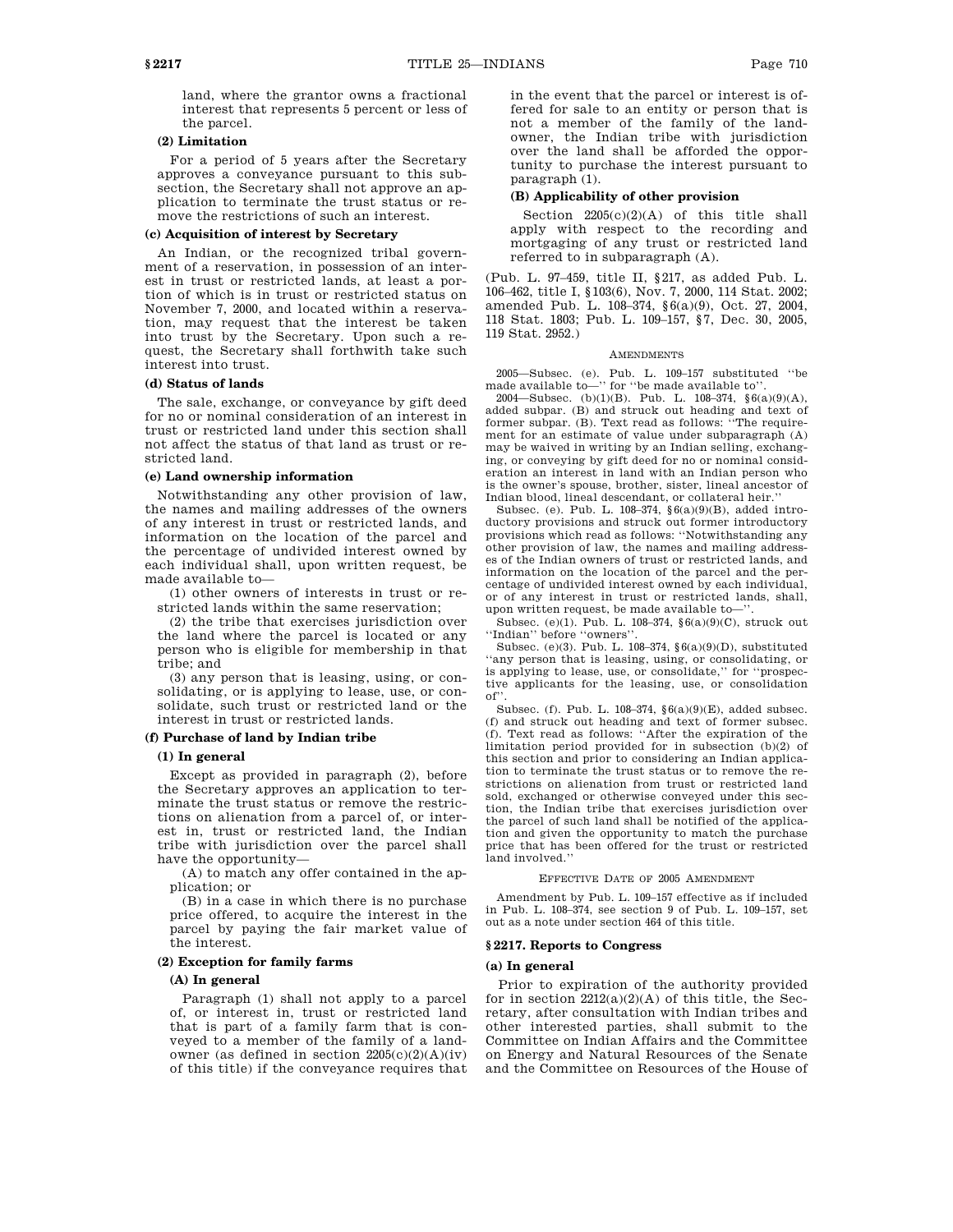Representatives a report that indicates, for the period covered by the report—

(1) the number of fractional interests in trust or restricted lands acquired; and

(2) the impact of the resulting reduction in the number of such fractional interests on the financial and realty recordkeeping systems of the Bureau of Indian Affairs.

#### **(b) Report**

The reports described in subsection (a) of this section and section 2212(a) of this title shall contain findings as to whether the program under this chapter to acquire fractional interests in trust or restricted lands should be extended and whether such program should be altered to make resources available to Indian tribes and individual Indian landowners.

(Pub. L. 97–459, title II, §218, as added Pub. L. 106–462, title I, §103(6), Nov. 7, 2000, 114 Stat. 2004.)

#### REFERENCES IN TEXT

This chapter, referred to in subsec. (b), was in the original ''this Act'', which was translated as reading 'this title'', meaning title II of Pub. L. 97-459, to reflect the probable intent of Congress.

#### CHANGE OF NAME

Committee on Resources of House of Representatives changed to Committee on Natural Resources of House of Representatives by House Resolution No. 6, One Hundred Tenth Congress, Jan. 5, 2007.

### **§ 2218. Approval of leases, rights-of-way, and sales of natural resources**

### **(a) Approval by the Secretary**

# **(1) In general**

Notwithstanding any other provision of law, the Secretary may approve any lease or agreement that affects individually owned allotted land or any other land held in trust or restricted status by the Secretary on behalf of an Indian, if—

(A) the owners of not less than the applicable percentage (determined under subsection (b) of this section) of the undivided interest in the allotted land that is covered by the lease or agreement consent in writing to the lease or agreement; and

(B) the Secretary determines that approving the lease or agreement is in the best interest of the owners of the undivided interest in the allotted land.

### **(2) Rule of construction**

Nothing in this section shall be construed to apply to leases involving coal or uranium.

# **(3) Definition**

In this section, the term ''allotted land'' includes any land held in trust or restricted status by the Secretary on behalf of one or more Indians.

## **(b) Applicable percentage**

#### **(1) Percentage interest**

The applicable percentage referred to in subsection  $(a)(1)$  of this section shall be determined as follows:

(A) If there are 5 or fewer owners of the undivided interest in the allotted land, the applicable percentage shall be 90 percent.

(B) If there are more than 5 such owners, but fewer than 11 such owners, the applicable percentage shall be 80 percent.

(C) If there are more than 10 such owners, but fewer than 20 such owners, the applicable percentage shall be 60 percent.

(D) If there are 20 or more such owners, the applicable percentage shall be a majority of the interests in the allotted land.

### **(2) Determination of owners**

### **(A) In general**

For purposes of this subsection, in determining the number of owners of, and their interests in, the undivided interest in the allotted land with respect to a lease or agreement, the Secretary shall make such determination based on the records of the Department of the Interior that identify the owners of such lands and their interests and the number of owners of such land on the date on which the lease or agreement involved is submitted to the Secretary under this section.

### **(B) Rule of construction**

Nothing in subparagraph (A) shall be construed to authorize the Secretary to treat an Indian tribe as the owner of an interest in allotted land that did not escheat to the tribe pursuant to section 2206 of this title as a result of the Supreme Court's decision in Babbitt v. Youpee (117 S<sup>1</sup> Ct. 727 (1997)).

### **(c) Authority of Secretary to sign lease or agreement on behalf of certain owners**

The Secretary may give written consent to a lease or agreement under subsection (a) of this section—

(1) on behalf of the individual Indian owner if the owner is deceased and the heirs to, or devisees of, the interest of the deceased owner have not been determined; or

(2) on behalf of any heir or devisee referred to in paragraph (1) if the heir or devisee has been determined but cannot be located 1

### **(d) Effect of approval**

#### **(1) Application to all parties**

#### **(A) In general**

Subject to paragraph (2), a lease or agreement approved by the Secretary under subsection (a) of this section shall be binding on the parties described in subparagraph (B), to the same extent as if all of the owners of the undivided interest in allotted land covered under the lease or agreement consented to the lease or agreement.

#### **(B) Description of parties**

The parties referred to in subparagraph (A) are—

(i) the owners of the undivided interest in the allotted land covered under the lease or agreement referred to in such subparagraph; and

(ii) all other parties to the lease or agreement.

<sup>1</sup>So in original. Probably should be followed by a period.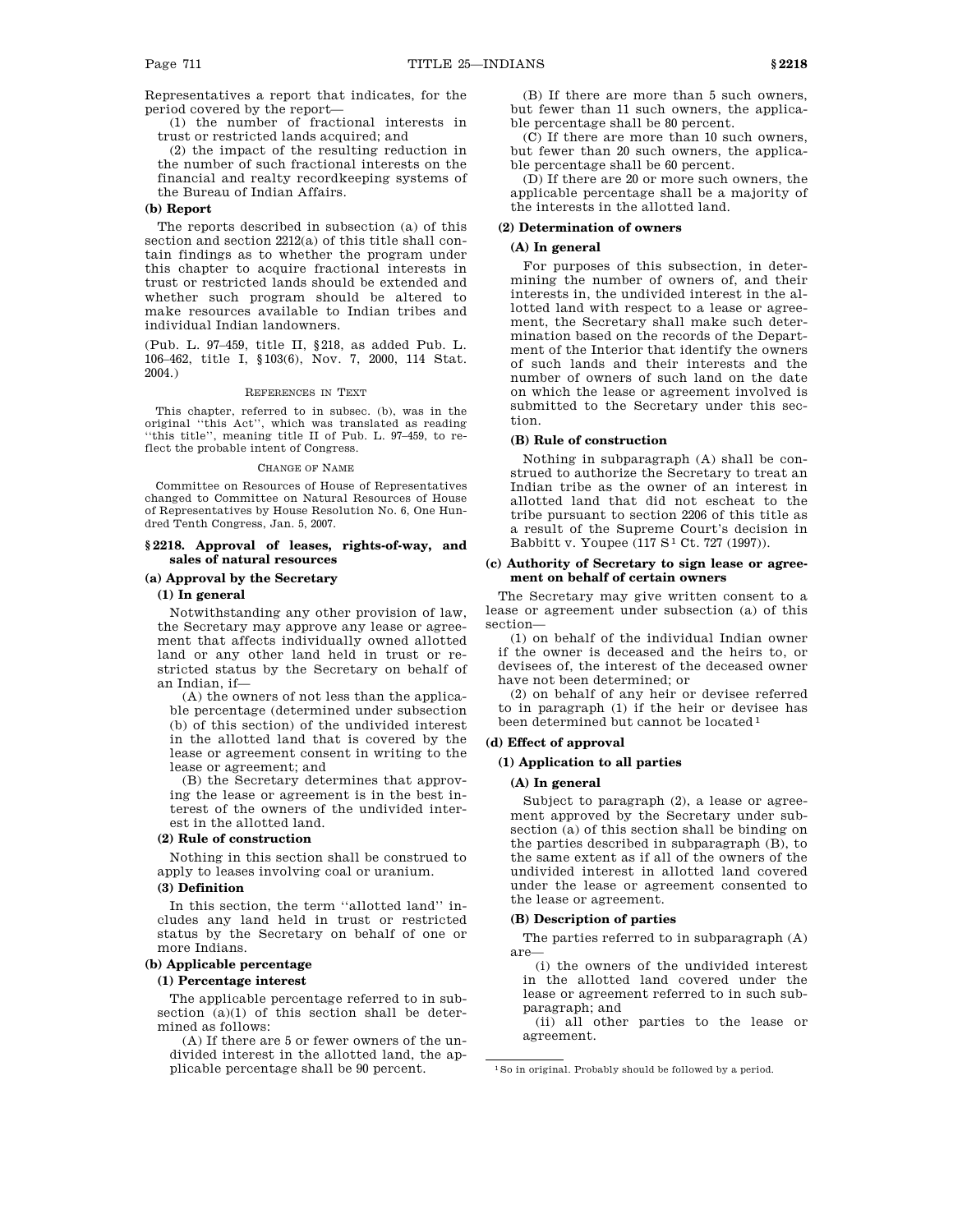# **(2) Tribe not treated as party to lease; no effect on tribal sovereignty, immunity**

### **(A) In general**

Subparagraph (B) shall apply with respect to any undivided interest in allotted land held by the Secretary in trust for a tribe if a lease or agreement under subsection (a) of this section is otherwise applicable to such undivided interest by reason of this section even though the Indian tribe did not consent to the lease or agreement.

### **(B) Application of lease**

The lease or agreement described in subparagraph (A) shall apply to the portion of the undivided interest in allotted land described in such paragraph (including entitlement of the Indian tribe to payment under the lease or agreement), and the Indian tribe shall not be treated as being a party to the lease or agreement. Nothing in this section (or in the lease or agreement) shall be construed to affect the sovereignty of the Indian tribe.

#### **(e) Distribution of proceeds**

### **(1) In general**

The proceeds derived from a lease or agreement that is approved by the Secretary under subsection (a) of this section shall be distributed to all owners of undivided interest in the allotted land covered under the lease or agreement.

### **(2) Determination of amounts distributed**

The amount of the proceeds under paragraph (1) that are distributed to each owner under that paragraph shall be determined in accordance with the portion of the undivided interest in the allotted land covered under the lease or agreement that is owned by that owner.

#### **(f) Rule of construction**

Nothing in this section shall be construed to amend or modify the provisions of Public Law 105–188 (25 U.S.C. 396 note), the American Indian Agricultural Resources Management Act (25 U.S.C. 3701 et seq.), title II of the Indian Land Consolidation Act Amendments of 2000, or any other Act that provides specific standards for the percentage of ownership interest that must approve a lease or agreement on a specified reservation.

### **(g) Other laws**

Nothing in this chapter shall be construed to supersede, repeal, or modify any general or specific statute authorizing the grant or approval of any type of land use transaction involving fractional interests in trust or restricted land.

(Pub. L. 97–459, title II, §219, as added Pub. L. 106–462, title I, §103(6), Nov. 7, 2000, 114 Stat. 2004; amended Pub. L. 108–374, §6(a)(10), (11), Oct. 27, 2004, 118 Stat. 1804.)

#### REFERENCES IN TEXT

The American Indian Agricultural Resources Management Act, referred to in subsec. (f), probably means the American Indian Agricultural Resource Management Act, Pub. L. 103–177, Dec. 3, 1993, 107 Stat. 2011, as amended, which is classified generally to chapter 39 (§3701 et seq.) of this title. For complete classification of this Act to the Code, see Short Title note set out under section 3701 of this title and Tables.

The Indian Land Consolidation Act Amendments of 2000, referred to in subsec. (f), is Pub. L. 106–462, Nov. 7, 2000, 114 Stat. 1991. Title II of the Act enacted provisions classified as a note under section 396 of this title. For complete classification of this Act to the Code, see Short Title of 2000 Amendment note set out under section 2201 of this title and Tables.

This chapter, referred to in subsec. (g), was in the original ''this Act'', which was translated as reading ''this title'', meaning title II of Pub. L. 97–459, to reflect the probable intent of Congress.

#### **AMENDMENTS**

2004—Subsec. (b)(1)(A). Pub. L. 108–374, §6(a)(10), substituted ''90'' for ''100''.

Subsec. (g). Pub. L. 108–374, §6(a)(11), added subsec. (g).

### **§ 2219. Application to Alaska**

**(a) Findings**

Congress finds that—

(1) numerous academic and governmental organizations have studied the nature and extent of fractionated ownership of Indian land outside of Alaska and have proposed solutions to this problem; and

(2) despite these studies, there has not been a comparable effort to analyze the problem, if any, of fractionated ownership in Alaska.

### **(b) Application of chapter to Alaska**

Except as provided in this section, this chapter shall not apply to land located within Alaska.

### **(c) Rule of construction**

Nothing in this section shall be construed to constitute a ratification of any determination by any agency, instrumentality, or court of the United States that may support the assertion of tribal jurisdiction over allotment lands or interests in such land in Alaska.

(Pub. L. 97–459, title II, §220, as added Pub. L. 106–462, title I, §103(6), Nov. 7, 2000, 114 Stat. 2006.)

#### REFERENCES IN TEXT

This chapter, referred to in subsec. (b), was in the original ''this Act'', which was translated as reading 'this title'', meaning title II of Pub. L. 97-459, to reflect the probable intent of Congress.

#### **§ 2220. Owner-managed interests**

#### **(a) Purpose**

The purpose of this section is to provide a means for the owner or co-owners of trust or restricted interests in a parcel of land to enter into surface leases of such parcel for certain purposes without approval of the Secretary.

### **(b) Mineral interests**

Nothing in this section shall be construed to limit or otherwise affect the application of any Federal law requiring the Secretary to approve mineral leases or other agreements for the development of the mineral interest in trust or restricted land.

# **(c) Owner management**

### **(1) In general**

Notwithstanding any provision of Federal law requiring the Secretary to approve indi-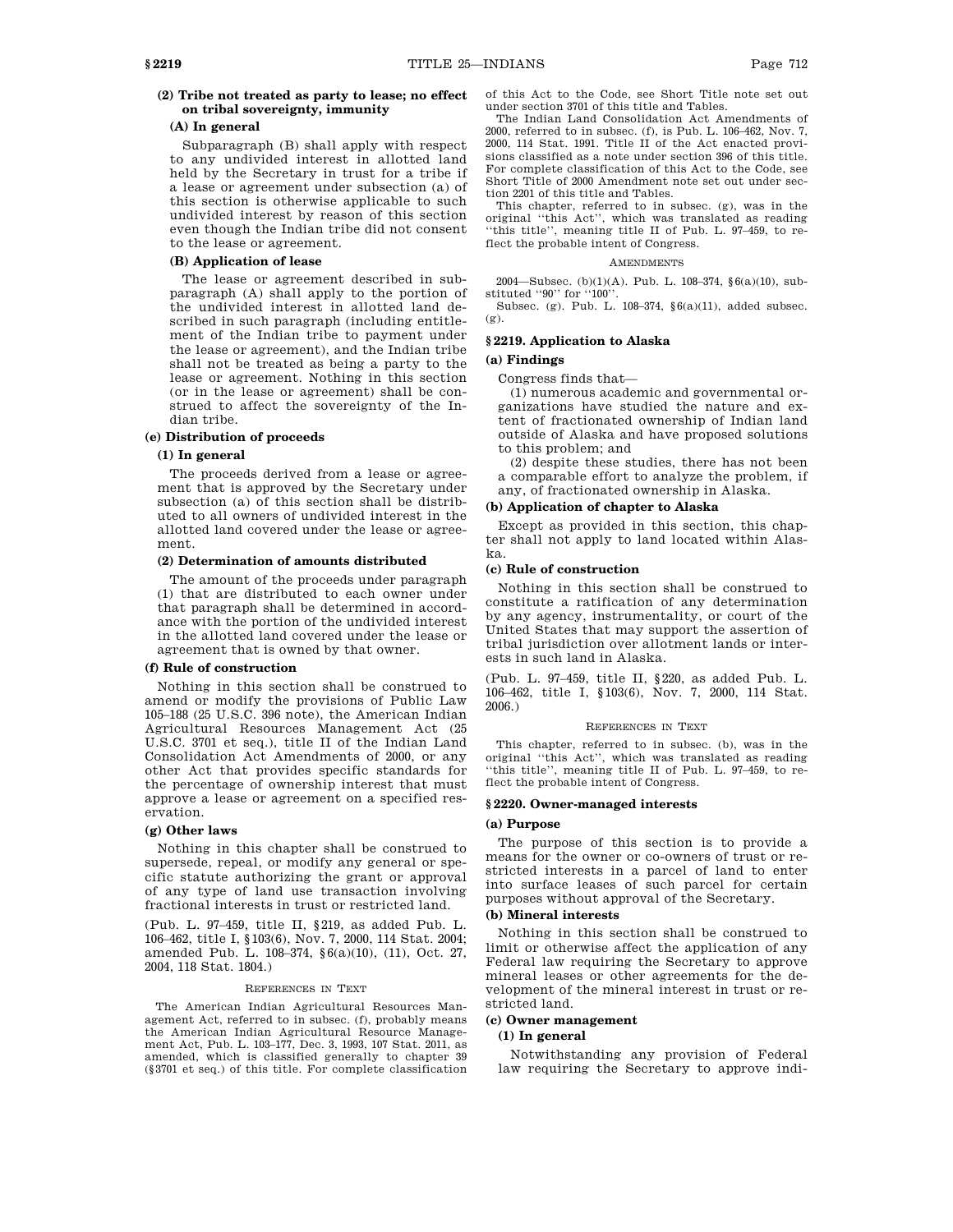vidual Indian leases of individual Indian trust or restricted land, where the owners of all of the undivided trust or restricted interests in a parcel of land have submitted applications to the Secretary pursuant to subsection (a) of this section, and the Secretary has approved such applications under subsection (d) of this section, such owners may, without further approval by the Secretary, enter into a lease of

# not to exceed 10 years. **(2) Rule of construction**

No such lease shall be effective until it has been executed by the owners of all undivided trust or restricted interests in the parcel.

the parcel for agricultural purposes for a term

### **(d) Approval of applications for owner management**

### **(1) In general**

Subject to the provisions of paragraph (2), the Secretary shall approve an application for owner management submitted by a qualified applicant pursuant to this section unless the Secretary has reason to believe that the applicant is submitting the application as the result of fraud or undue influence. No such application shall be valid or considered if it is received by the Secretary prior to the date that is 1 year after the date on which notice is published pursuant to section 8(a)(4) of the American Indian Probate Reform Act of 2004.

### **(2) Commencement of owner-managed status**

Notwithstanding the approval of 1 or more applications pursuant to paragraph (1), no trust or restricted interest in a parcel of land shall acquire owner-managed status until applications for all of the trust or restricted interests in such parcel of land have been submitted to and approved by the Secretary pursuant to this section.

## **(e) Validity of leases**

No lease of trust or restricted interests in a parcel of land that is owner-managed under this section shall be valid or enforceable against the owners of such interests, or against the land, the interest or the United States, unless such lease—

(1) is consistent with, and entered into in accordance with, the requirements of this section; or

(2) has been approved by the Secretary in accordance with other Federal laws applicable to the leasing of trust or restricted land.

#### **(f) Lease revenues**

The Secretary shall not be responsible for the collection of, or accounting for, any lease revenues accruing to any interests under a lease authorized by subsection (e) of this section, so long as such interest is in owner-managed status under the provisions of this section.

### **(g) Jurisdiction**

### **(1) Jurisdiction unaffected by status**

The Indian tribe with jurisdiction over an interest in trust or restricted land that becomes owner-managed pursuant to this section shall continue to have jurisdiction over the interest to the same extent and in all respects that such tribe had prior to the interest acquiring owner-managed status.

# **(2) Persons using land**

Any person holding, leasing, or otherwise using such interest in land shall be considered to consent to the jurisdiction of the Indian tribe referred to in paragraph (1), including such tribe's laws and regulations, if any, relating to the use, and any effects associated with the use, of the interest.

### **(h) Continuation of owner-managed status; revocation**

### **(1) In general**

Subject to the provisions of paragraph (2), after the applications of the owners of all of the trust or restricted interests in a parcel of land have been approved by the Secretary pursuant to subsection (d) of this section, each such interest shall continue in owner-managed status under this section notwithstanding any subsequent conveyance of the interest in trust or restricted status to another person or the subsequent descent of the interest in trust or restricted status by testate or intestate succession to 1 or more heirs.

### **(2) Revocation**

Owner-managed status of an interest may be revoked upon written request of the owners (including the parents or legal guardians of minors or incompetent owners) of all trust or restricted interests in the parcel, submitted to the Secretary in accordance with regulations adopted under subsection (*l*).1 The revocation shall become effective as of the date on which the last of all such requests has been delivered to the Secretary.

#### **(3) Effect of revocation**

Revocation of owner-managed status under paragraph (2) shall not affect the validity of any lease made in accordance with the provisions of this section prior to the effective date of the revocation, provided that, after such revocation becomes effective, the Secretary shall be responsible for the collection of, and accounting for, all future lease revenues accruing to the trust or restricted interests in the parcel from and after such effective date.

### **(i) Defined terms**

(1) For purposes of subsection  $(d)(1)$  of this section, the term ''qualified applicant'' means—

(A) a person over the age of 18 who owns a trust or restricted interest in a parcel of land; and

(B) the parent or legal guardian of a minor or incompetent person who owns a trust or restricted interest in a parcel of land.

(2) For purposes of this section, the term ''owner-managed status'' means, with respect to a trust or restricted interest, that—

(A) the interest is a trust or restricted interest in a parcel of land for which applications covering all trust or restricted interests in such parcel have been submitted to and approved by the Secretary pursuant to subsection (d) of this section;

<sup>1</sup>See References in Text note below.